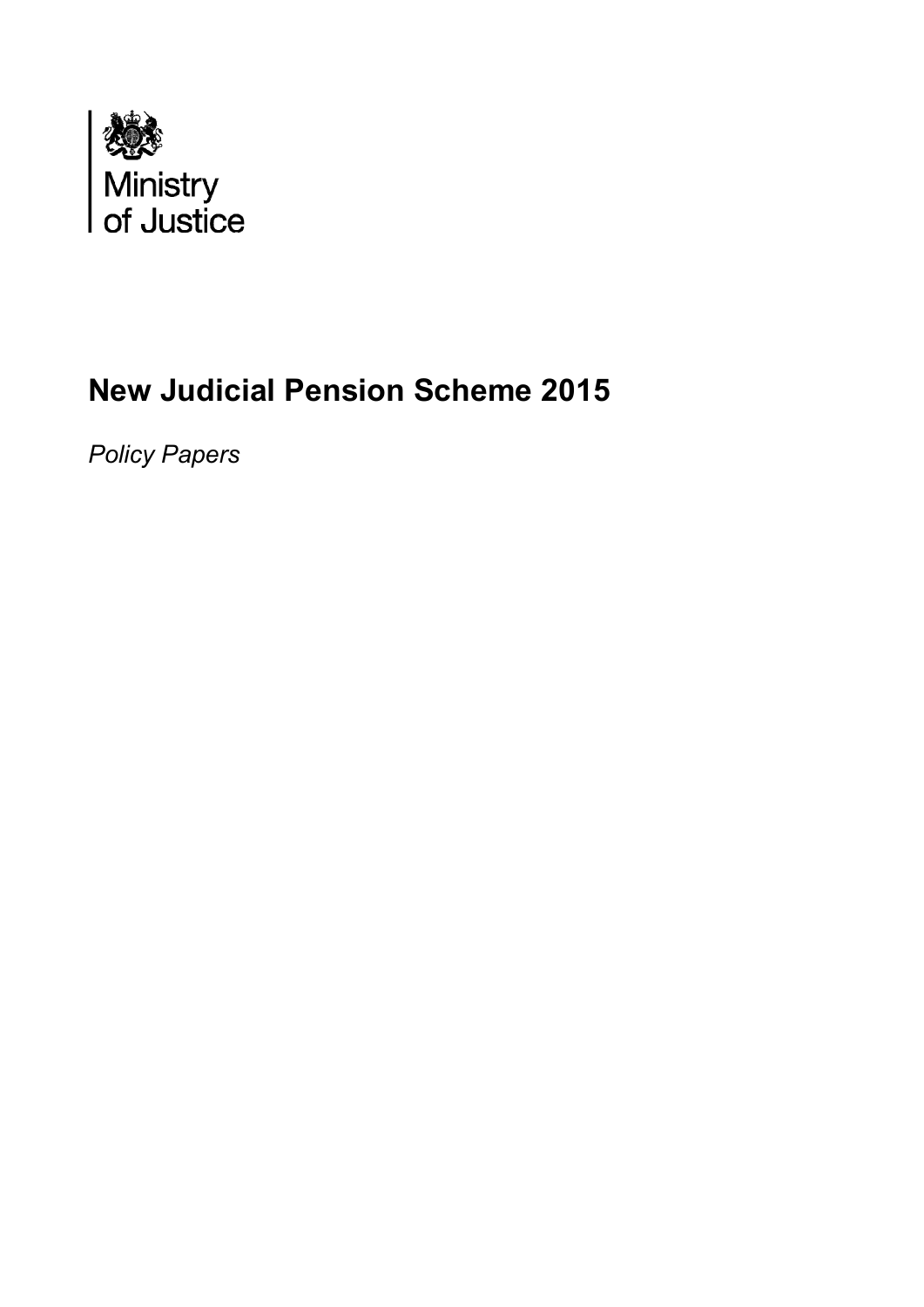## **Contents**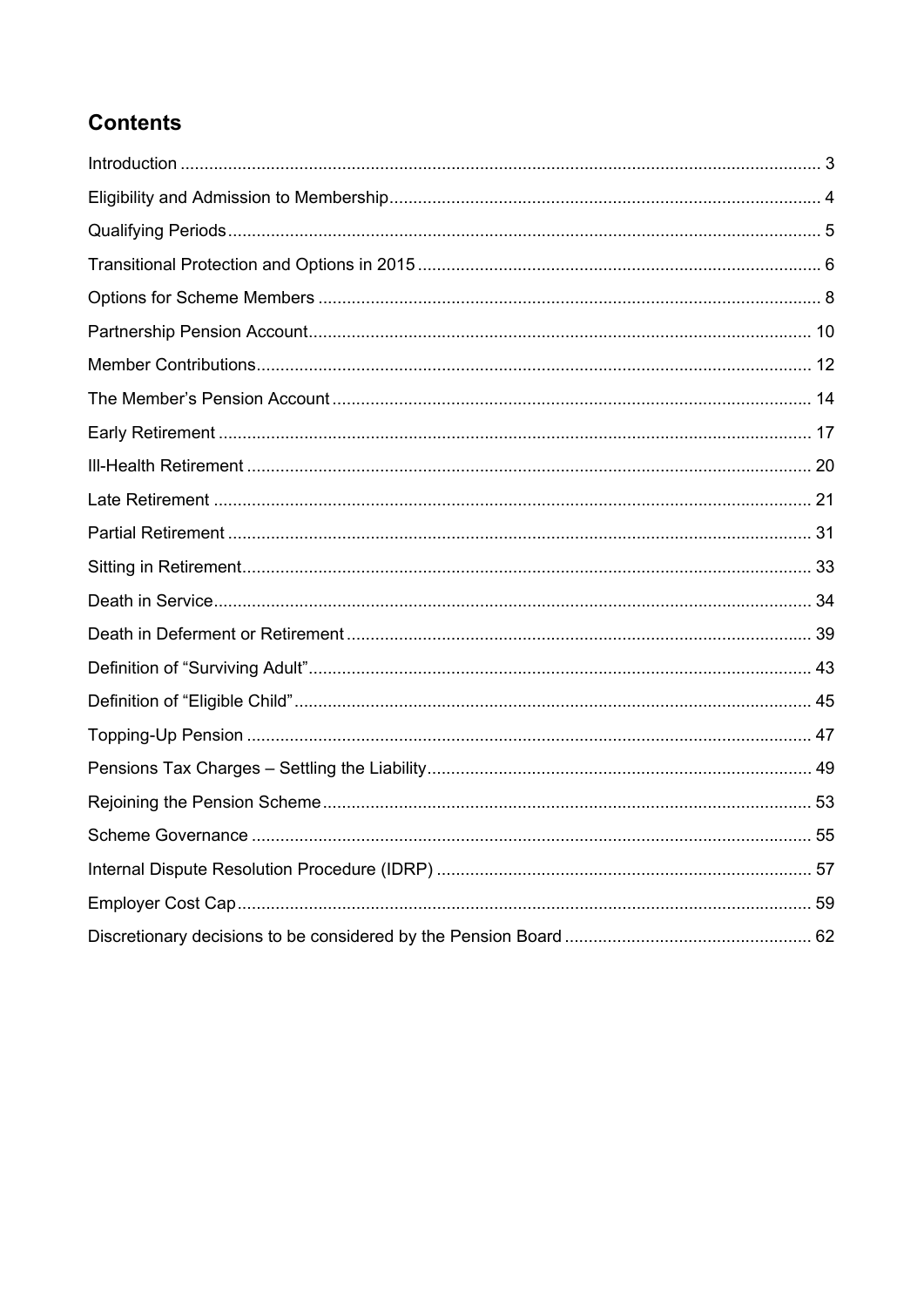#### **Introduction**

This document includes the collated scheme policy papers that have been used in the development of the New Judicial Pension Scheme 2015 (NJPS 2015). This is being provided as part of the consultation on reforms to judicial pension arrangements for further information, in addition to the consultation document and draft regulations.

The consultation document itself is a standalone document that includes all the relevant policy details of the reforms. This document provides the collated policy papers that were used in the development of the proposed scheme and the consultation document.

Each policy paper is separated into sections. Firstly, the features of each NJPS 2015 policy are defined, before being compared to the existing policy under current arrangements, highlighting any changes. Detailed illustrative examples beyond those available in the consultation document are provided throughout these papers to illustrate the impact of these reforms on the judiciary.

Each policy paper also provides a cross-reference to the relevant section of the draft regulations.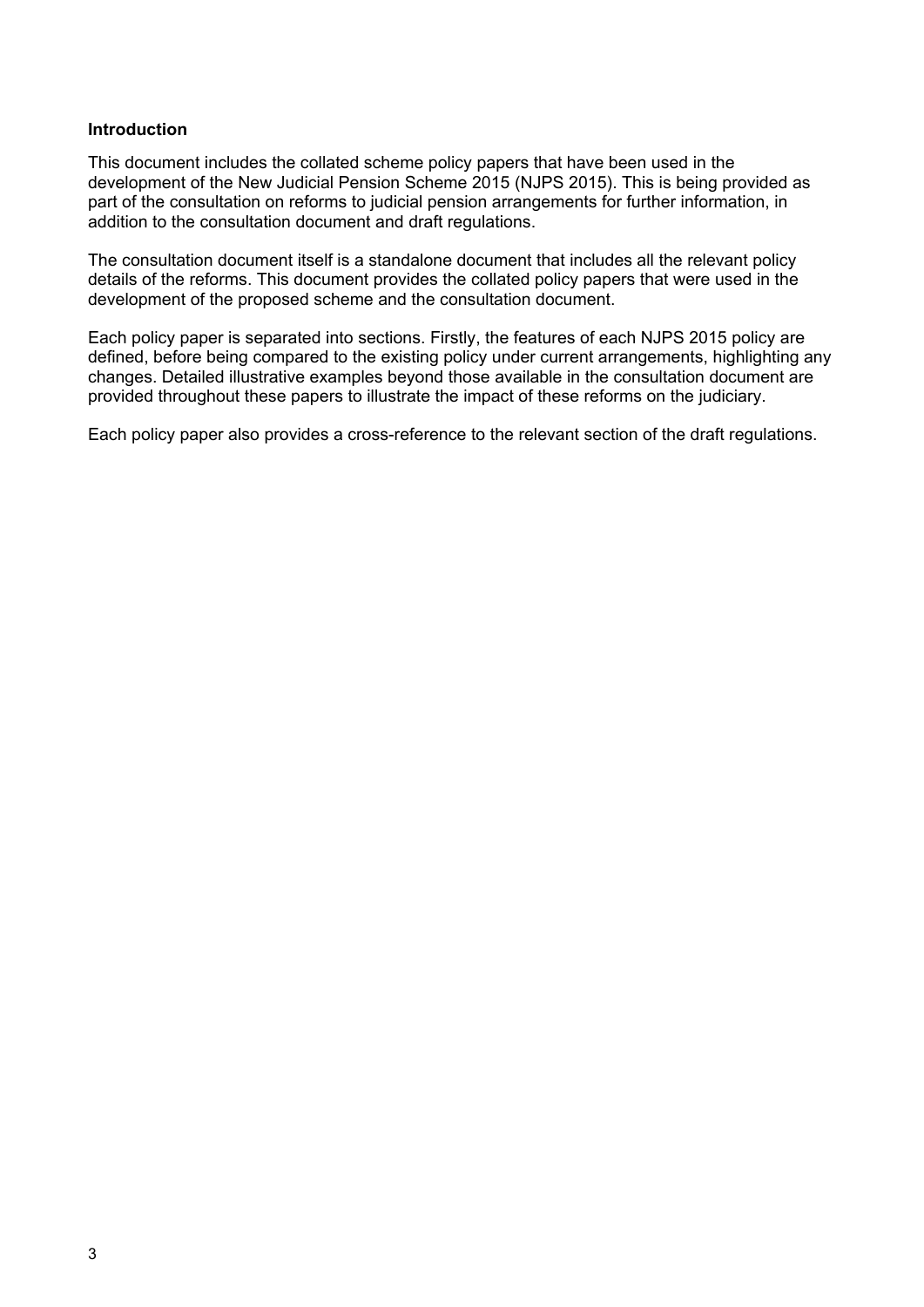- NJPS 2015 will be open to all UK judiciary except where terms and conditions are specifically non-pensionable or where the judge is a member of another judicial pension scheme in respect of his or her service. This includes eligible fee paid judiciary.
- The department does not consider judges are jobholders for the purposes of s.1 Pensions Act 2008 and are, therefore, not caught by the auto enrolment provisions.

It is proposed that the following provisions apply in NJPS 2015.

- An eligible individual is enrolled in the scheme from their first day of service.
- An individual who is in receipt of an ill-health pension (see separate paper on ill-health retirement (p.20)) is not permitted to rejoin the scheme.
- A member may opt out of scheme membership at any time. Opting out within a specified period of first joining the scheme is backdated to Day 1; otherwise it generally takes effect from the beginning of the pay period after notice of opting-out is given.

Details on the Eligibility and Admission to Membership can be found in **Part 3, Chapter 1** of the NJPS 2015 regulations.

### **Application**

Judges will fall into one of the following groups:

- Transitional Protection Cannot become member of NJPS 2015 and remain in current arrangements until retirement;
- Tapering Protection Eligible to (and opt to) remain in current arrangements until an agerelated date later than 1 April 2015, then become member of NJPS 2015;
- eligible for (and opt for) Transitional Protection Allowance, therefore no NJPS 2015 membership;
- automatic membership of NJPS 2015 from 1 April 2015 (earlier service under current arrangements);
- opt out of NJPS 2015; or
- excluded from pension scheme membership by their terms and conditions.

## **To note**

Judges who have registered with HMRC for Enhanced Protection or Fixed Protection need to be aware that, if they join the pension scheme, they will lose their Protection rights and we understand that HMRC have written to all individuals who have so registered to remind them of this risk. Judges in this group must make clear at the time of taking up appointment that they do not wish to join the pension scheme.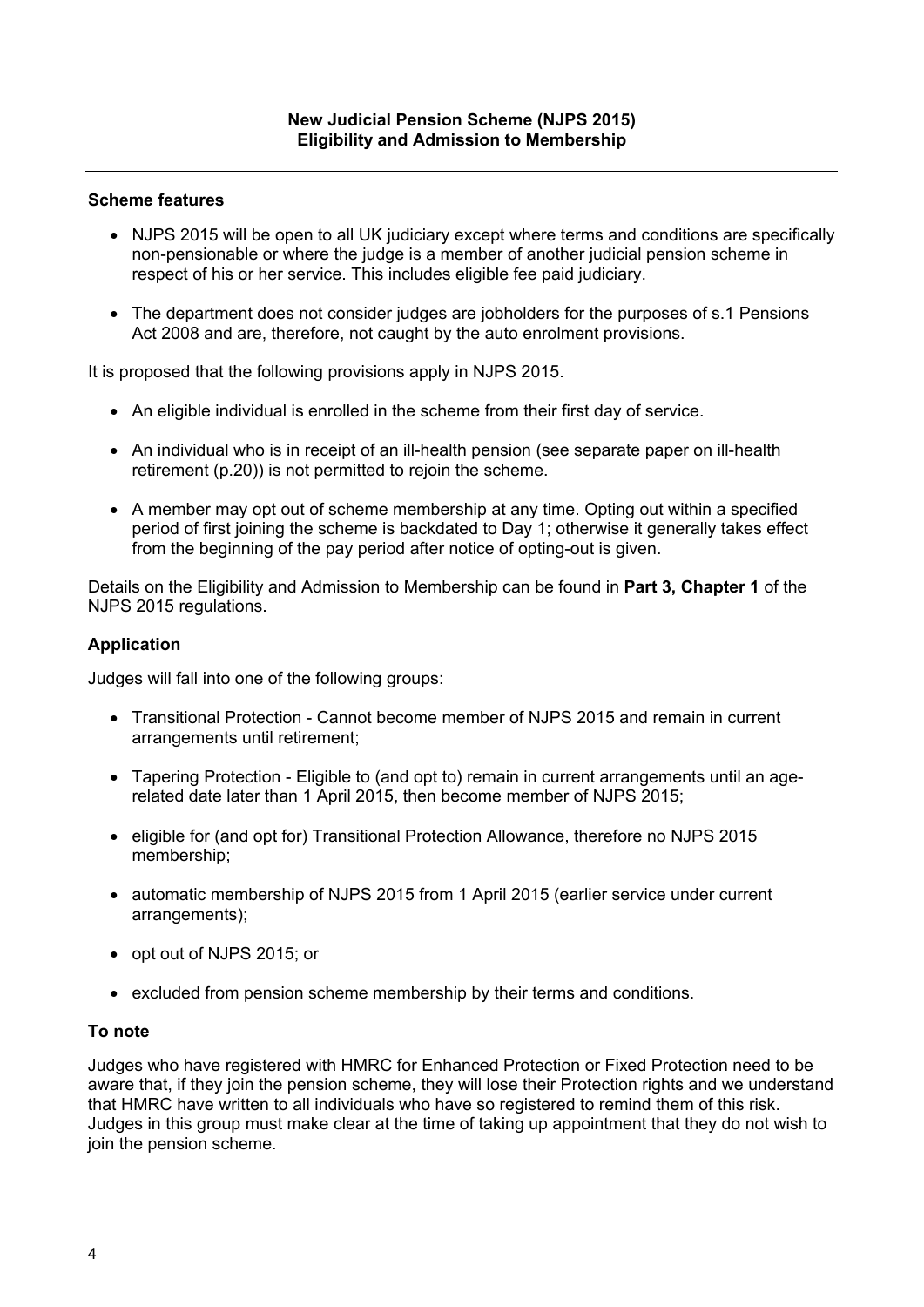It is proposed that NJPS 2015 will provide for the features outlined below.

- Two years' qualifying service for access to deferred pension or pension drawn before pension age.
- On leaving the scheme with less than two years service, individual to have the option of a refund of contributions or a transfer value to another pension scheme or arrangement.
- No minimum qualifying service for pension at (or beyond) pension age.
- No limit on qualifying service where the member brings in a transfer value from a personal pension scheme.
- Qualifying service is calculated by reference to start and end dates and does not vary depending on full-time or part-time status.
- Service in judicial pension scheme immediately prior to moving into NJPS 2015 to be added to NJPS 2015 service in calculating "qualifying" service.

This approach incorporates the requirements of the Pension Schemes Act 1993 in relation to "short service" benefits.

Details on the Qualifying Service can be found in **Part 5, Chapter 1** of the NJPS 2015 regulations.

## **Application**

The key points to note are:

- any requirements for a minimum period of qualifying service will look at the combination of JUPRA and NJPS 2015 service; and
- unless otherwise provided for in scheme rules, there is a minimum qualifying period before taking a pension before retirement age – this will apply to both normal early retirement and ill-health retirement.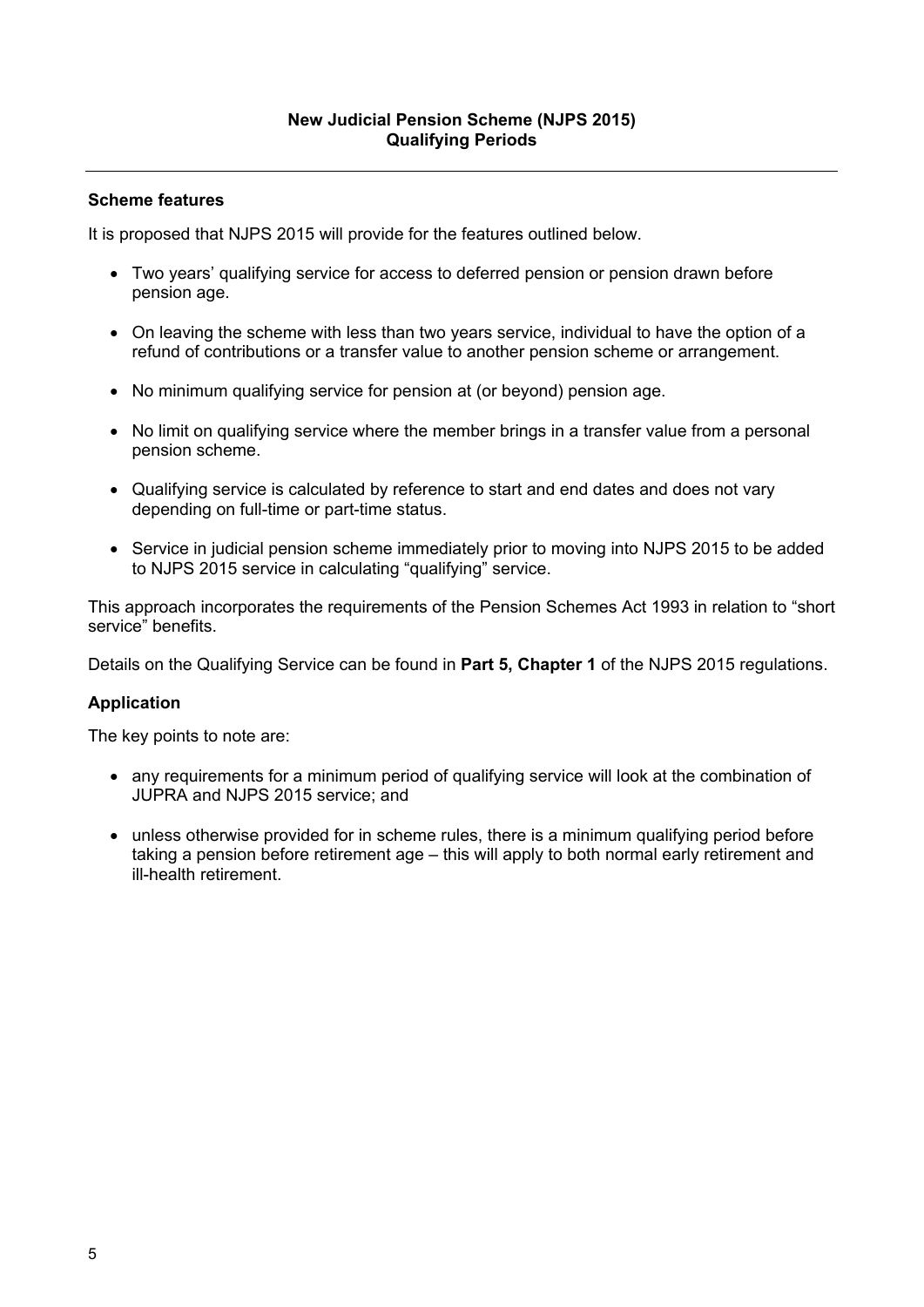- To set out the detail of an exercise to allow those eligible judicial office holders to opt for their particular pension provision.
- A single options exercise to be run, covering:
	- o Transitional Protection Allowance; and
	- o For those in the tapering group, choice of end-date in JUPRA.
- Options exercise to be launched in autumn 2014, with options to be registered before 1 April 2015.
- Default position for those in the tapering group will be to remain in JUPRA for as long as possible.
- It is possible to opt out of NJPS 2015 at any time.

Details on the options for those in the tapering group can be found in **Part 4 of Schedule 2** of the NJPS 2015 regulations.

## **Application**

Both options are "one off" and irrevocable after 31 March 2015<sup>1</sup>.

The **tapering protection** element of the options exercise will apply to those who were members of JUPRA at 1 April 2012 and who were born between 1 April 1957 and 30 September 1960 (i.e. who were aged between 51½ and 55 at 1 April 2012).

The proposed default position is that members who do not register a choice will remain in JUPRA until the closing date appropriate to their birthday. They will then move into NJPS 2015.

The **Transitional Protection Allowance (TPA)** element of the options exercise will apply to those judges who were either in service or whose appointment had been agreed at 1 April 2012 who meet all the following criteria. The relevant criteria are:

- The individual is required to move into the NJPS 2015;
- The individual has had continuous membership of the judicial pension scheme since first being eligible to join it and are still active members of the scheme at 31 March 2015;
- They can provide proof of having registered with HMRC for either Enhanced Protection (EP) under Finance Act 2004 or Fixed Protection (FP) under Finance Act 2011 and has not contacted HMRC to revoke such Protection; and
- The individual has not taken any action which negates the validity of their Protection (for instance, joining a registered pension scheme or making contributions to a registered money purchase pension arrangement after 5 April 2006 (EP) or making contributions or building up benefits in a registered pension scheme after 5 April 2012 (FP).

 $1$  A judge may change his/her option(s) before 31 March 2015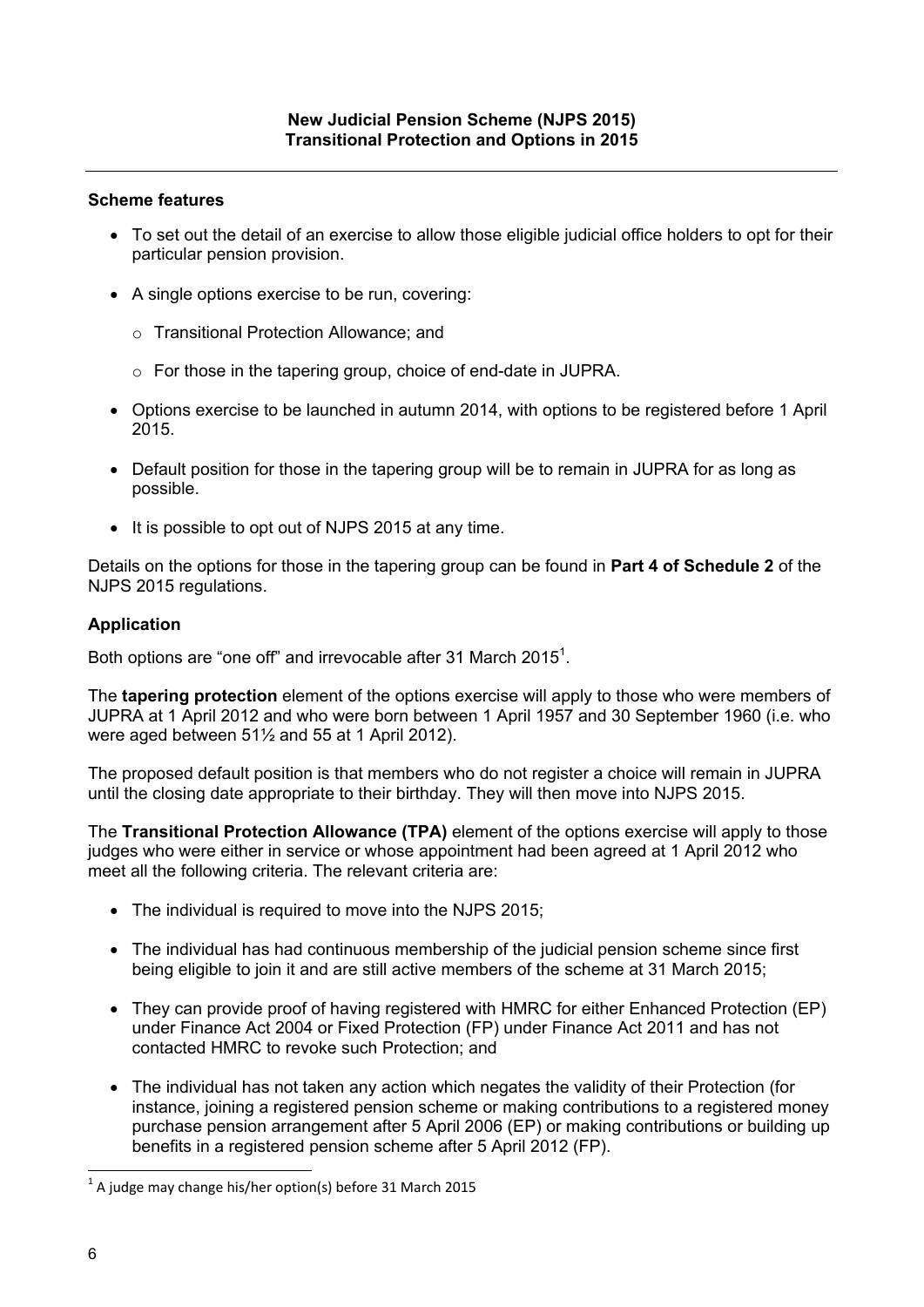The proposed default position is that members who do not register a choice will remain in their pension scheme rather than claiming the TPA. Judges who choose the TPA will cease to accrue service in JUPRA on 31 March 2015 (and will not pay contributions after that date). A TPA will be paid monthly, calculated as a percentage of salary and paid alongside salary, for as long as the judge remains in service. The TPA will be subject to income tax and National Insurance contributions. A condition of the TPA is that it will cease in the event that a judge joins a pension scheme in respect of his service as a judge. The rate of the TPA will be announced before judges are required to make their choice.

It is intended that the rate of the TPA will be based on the employer contribution rate for the new scheme. This has been provisionally assessed by the scheme actuary, the Government Actuary's Department to be 37.9% of pensionable pay.

## **Timing**

The options exercise will begin in autumn 2014. Members will have up to 31 March 2015 to register their choices.

## **To note**

Some judges will be eligible for both tapering and TPA options. These judges need to be aware that, if they opt for tapering (i.e. to remain in their current scheme for as long as possible) they cannot then opt for the TPA. Judges who wish to opt for the TPA will stop accruing benefits in JUPRA on 31 March 2015.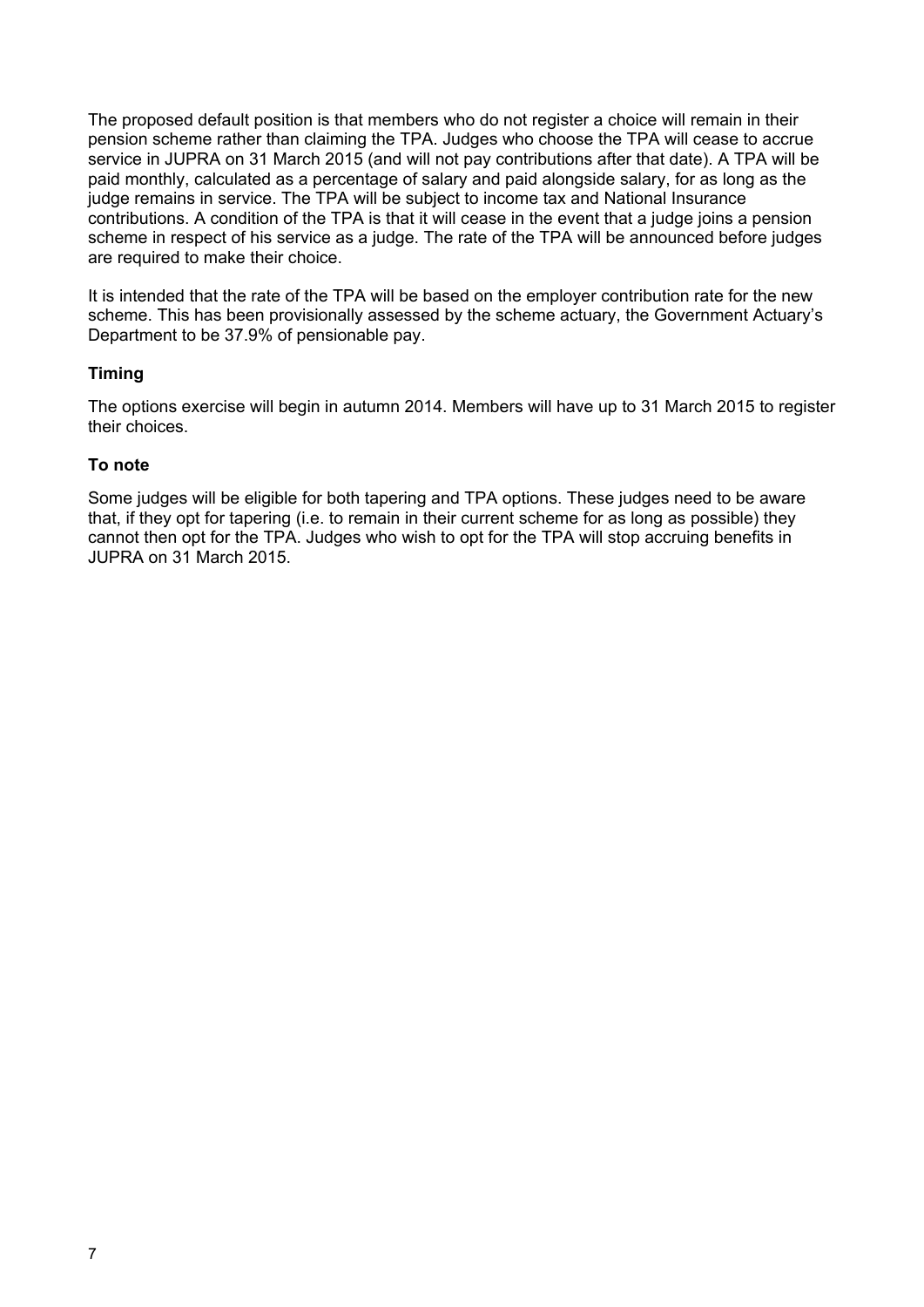It is proposed that the NJPS 2015 provide for the following as-of-right options for scheme members:

- **Commutation** of pension for lump sum;
- **Allocation** of member pension for additional pension for dependant(s);
- Purchase of **added pension** (see chapter on topping-up pension (p.47));
- **Early retirement** (see chapter on early retirement (p.17)); and
- **Buy-out of early retirement reduction** (see chapter on early retirement (p.17)).

Additionally, **partial retirement** is available as an option, but this is subject to employer agreement. More information is available in the chapter on partial retirement (p.31).

- Commutation is subject to restrictions which will apply across public services. The commutation rate is £12 of pension for each £1 of pension surrendered, but with no knock-on effect on pensions for dependants (which continue to be based on pre-commutation amounts). The maximum amount of tax-free lump sum is set by HMRC rules for tax registered schemes and is generally the lesser of (a) 25% of the HMRC pension valuation and (b) 25% of the member's remaining Lifetime Allowance (LTA).
- Allocation allows a member to surrender part of their own pension to provide a pension, payable following the member's death, for a financial dependant<sup>2</sup>. The option is exercisable on the member's retirement or during active service but, once made, cannot be revoked (so it tends to be exercised at the point of retirement). The "exchange rate" depends on the relative ages and gender of the scheme member and the dependant and there are restrictions on the amount of pension that the member may choose to allocate<sup>3</sup>. The option is only available where the scheme medical adviser is satisfied with the health of the scheme member (and is not available where the member is retiring on ill-health grounds).

Members opting for allocation must be aware of the attendant risks, specifically that the reduction to their pension is permanent and will apply even if the beneficiary predeceases them.

• Partial retirement allows a member to draw part (or all) of their pension while continuing to work (and build up further pension). This option depends on the employer agreeing to "reshape" the member's role so that their pay is reduced by at least 20%. Reshaping is generally achieved by reducing hours or by moving to a less demanding (and less well-paid) role. There is no requirement on the employer to agree to any request to reshape a role and hence facilitate partial retirement. Members opting for partial retirement should be aware that benefits on death may differ from those which would have applied either if the member had carried on working on his old terms or if the member had chosen to retire fully.

 $2$  "Dependant" means a person who is financially dependent on the scheme member or a person with whom the scheme member is financially interdependent.<br><sup>3</sup> The scheme member's pension cannot be less than the total of pensions paid to adult dependants. For the purposes

of the calculation check it is assumed that the scheme member opts to commute pension to the maximum allowed.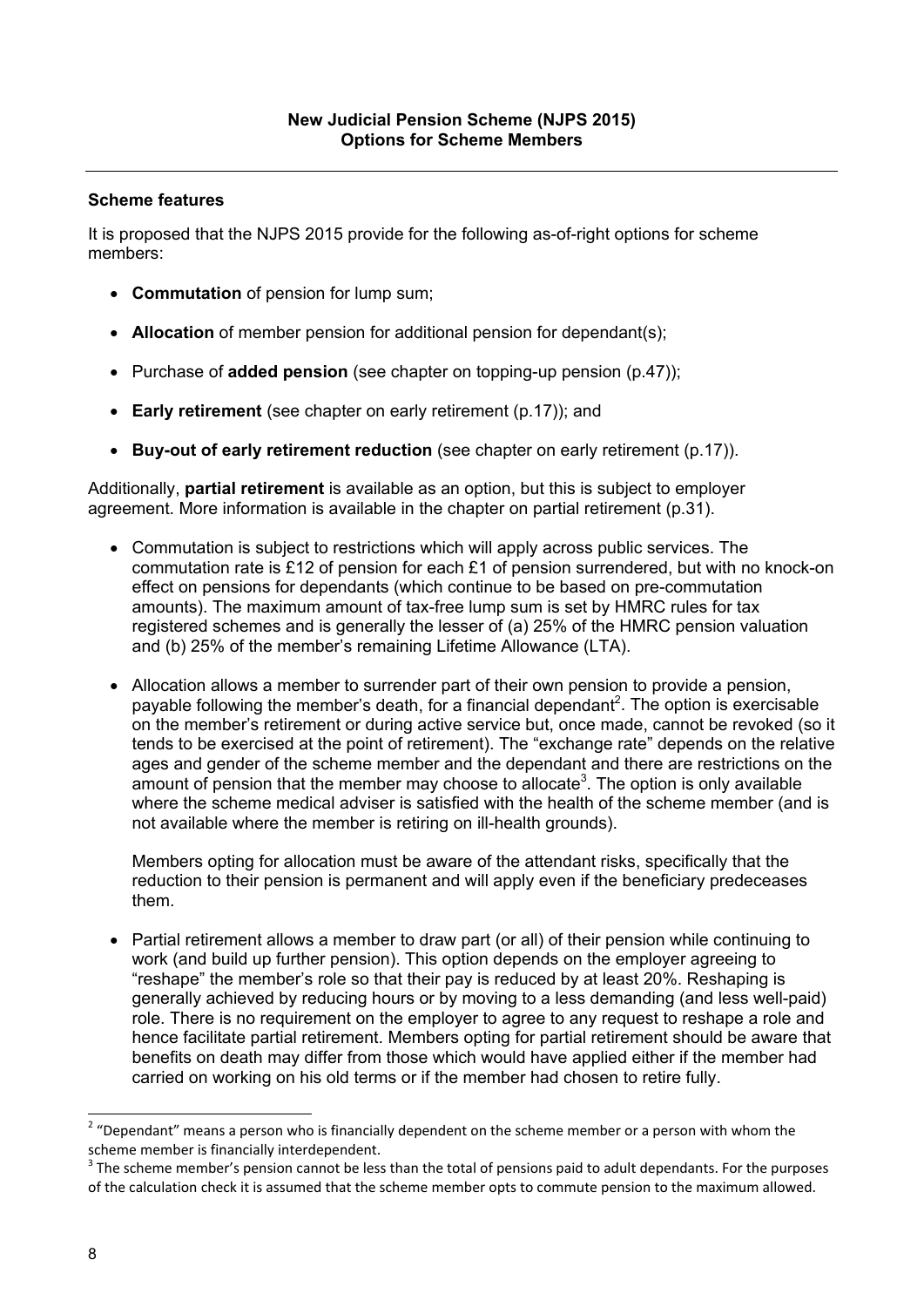Details on the Options for Scheme Members can be found in **Part 5** of the NJPS 2015 regulations.

## **Application**

• Pension paid from JUPRA – (i.e. for service prior to joining NJPS 2015)

JUPRA already allows for early retirement. There are no proposals to introduce any of the other options listed above.

• NJPS 2015 pension

The options set out would be available to scheme members but only in respect of the pension built up under NJPS 2015 rules.

#### **Examples**

• Commutation

A has a pension of £24,000 a year and there is an associated pension of £9,000 a year for a surviving adult.

A wants to maximise his tax-free lump sum. The maximum permitted by HMRC rules (where there are no LTA issues) works out at  $30/7$  x pension, that is  $30/7 \times £24,000 = £102,857,14$ . A has to give up pension of £102,857,04/12 = £8,571,43 so his pension becomes £24,000 -£8,571.43 = £15,428.57. The surviving adult pension is not affected, it remains at £9,000.

• Allocation

B is retiring at age 67 with a pension of £72,000. Under the scheme rules his wife will receive a pension of £27,000 after his death. B wants to make some provision for his sister, aged 64, who he supports financially. B is in good health. He opts to allocate £5,000 of his pension to provide a pension for his sister after his death.

B's pension is reduced to £67,000. His wife's pension remains at £27,000. If the allocation factor (reflecting the facts of the case) is 3.7 then B's sister will receive a pension of 3.7 x £5,000 = £18,500. The pensions for his wife and sister will be paid following B's death.

Partial Retirement

C works full-time and earns £100,000 a year. He has built up a pension of £30,000. C's employer agrees that C can reshape his job by moving to part-time hours (3 days per week), so his salary reduces to £60,000. C has already reached scheme pension age and he opts to take the whole of his pension. C then receives his pension of £30,000 plus his revised salary of £60,000 – that is, a total of £90,000 a year. C continues to build up pension based on his new salary of £60,000.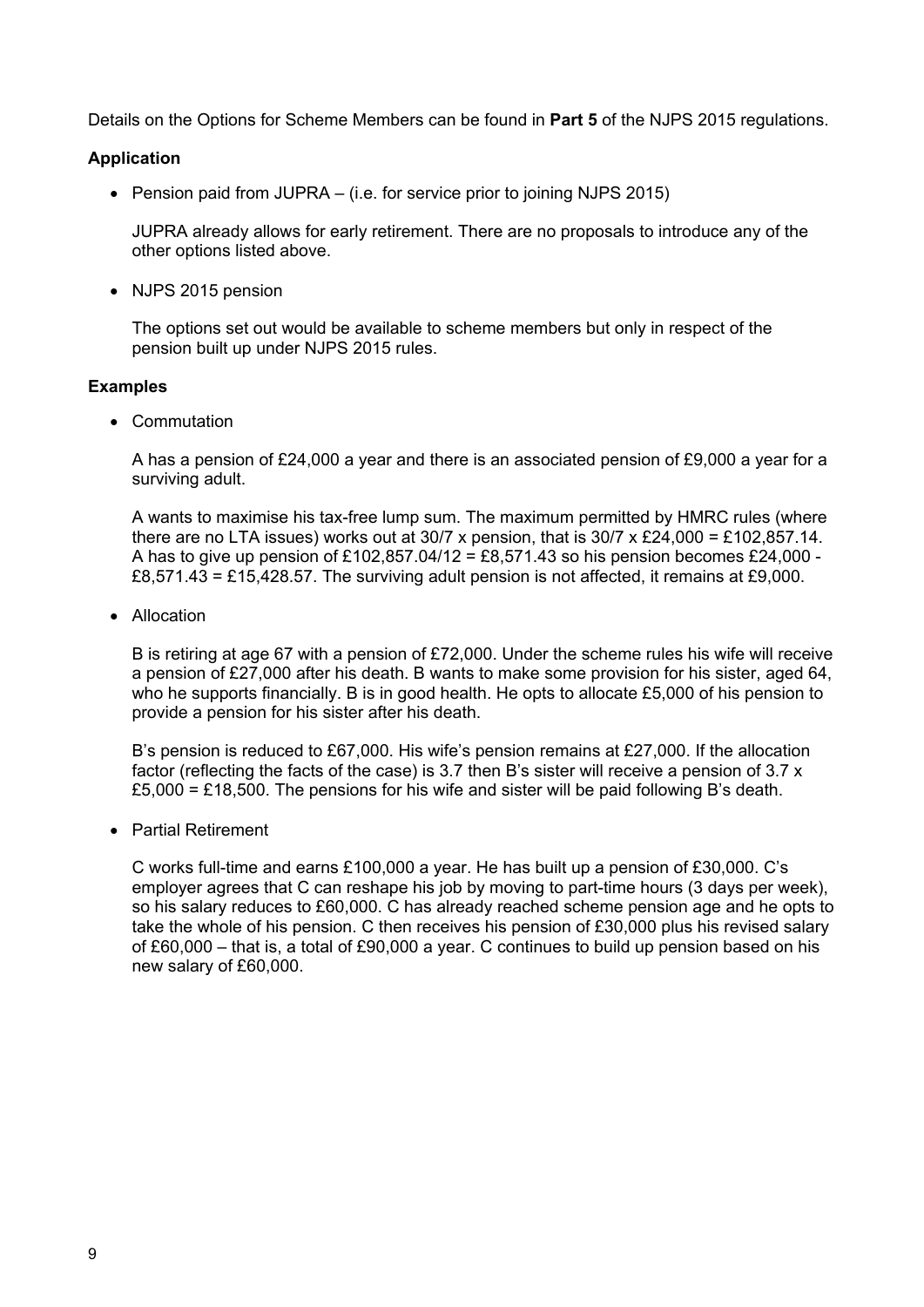It is proposed that the NJPS 2015 provides as follows:

- The NJPS 2015 is a career average, defined benefit pension scheme. As an alternative to this scheme, members of the judiciary will be offered the option of a tax-registered stakeholder pension scheme, to be known as the Partnership Pension Account (PPA).
- The PPA provided as part of these reforms is to be equivalent to the partnership scheme provided as part of the reformed civil service pension arrangements.
- The PPA will be offered to all judicial office holders eligible to join the NJPS 2015, and can be opted for in lieu of joining the career average scheme. By opting for the PPA, a member would not be able to accrue benefits in the career average scheme.
- As a member of the PPA scheme, a judge would hold an account with a nominated third party provider, into which the member and the department would pay contributions. The member would hold the relationship with the third-party provider and would be able to select a fund, or investment strategy for the account. There is no limit on the amount that a member can pay into their PPA.

## **Application**

All judges eligible to join the NJPS 2015 will be able to opt to join the Partnership Pension Account in lieu of the NJPS 2015 career average scheme.

The PPA is flexible in its design in that a member can draw their pension any time after turning 55 years old, under current legislation, and the member does not have to be in retirement to do so. A member can choose the timing to fit in with their personal circumstances.

For comparison, a judge would not be able to draw their NJPS 2015 pension before retiring from judicial office, and drawing such a pension before their normal pension age would result in an actuarially reduced pension.

It should be noted that the act of opting out of the NJPS 2015 career average scheme to join the PPA will be classified as 'leaving the scheme' for the purposes of final salary linking in respect of the accrued benefits under a pre-2015 scheme.

If a member was to opt for the PPA over the career average scheme, any accrued benefits would be preserved upon joining the PPA and then up-rated upon retirement in accordance with the Pensions Increase Act 1971.

It is expected that the level of contribution from the department will be set as a proportion of pensionable earnings. It is intended that the overall cost to the department should be broadly the same irrespective of whether the individual chooses the NJPS 2015 scheme or the PPA. These rates are to be calculated by the scheme actuary, the Government Actuary's Department (GAD).

The PPA is to be equivalent to the partnership scheme in the reformed civil service pension arrangements. The civil service scheme is currently being revised and as a result of this, the department will not be in a position to confirm the details of the employer contribution rates until the civil service scheme arrangements, and the actuarial calculations, have been finalised.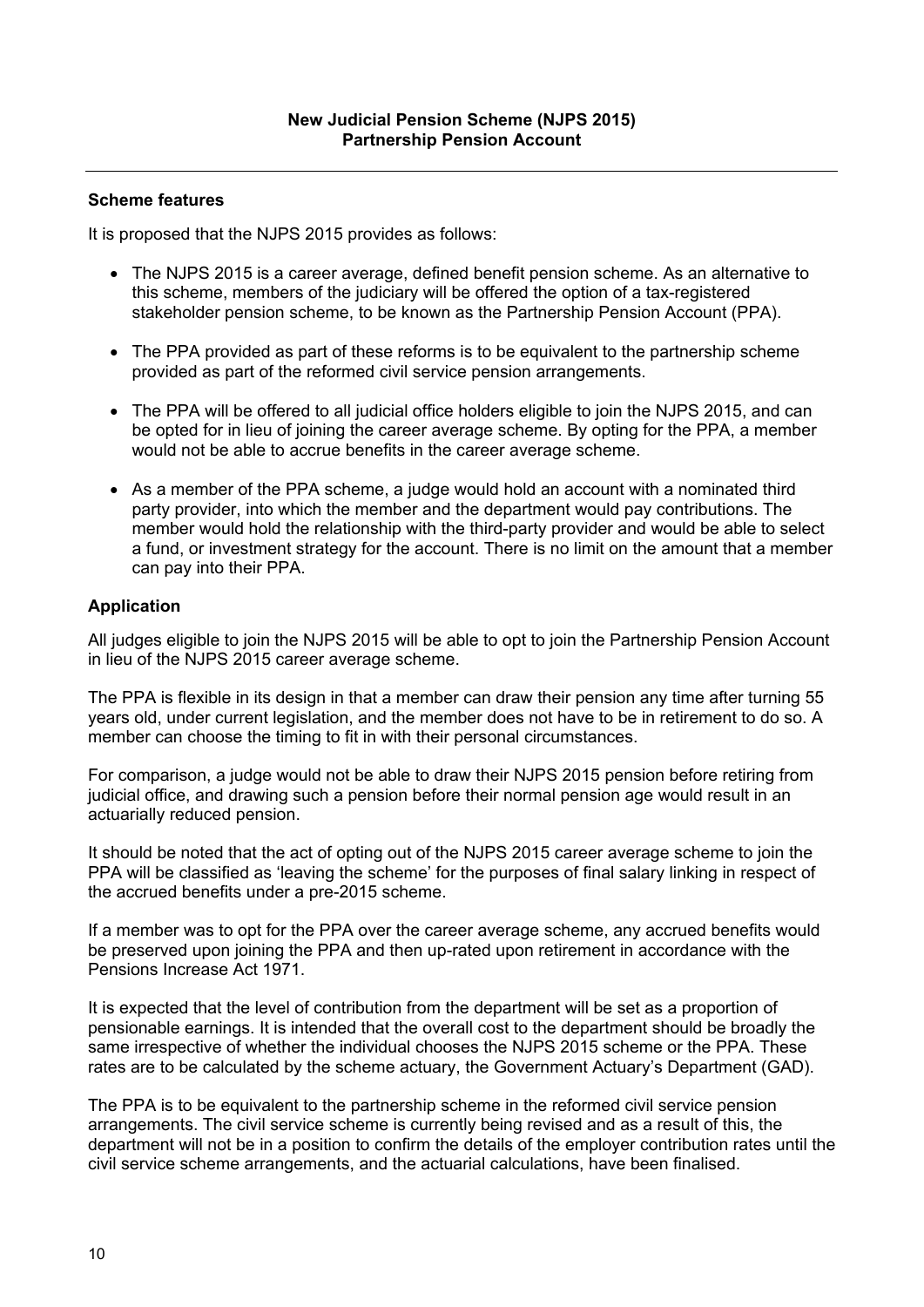The PPA is flexible in that there is no limit on the amount that a member can pay in contributions into their account. The member contribution rates will not be fixed, as in the NJPS 2015 career average scheme. It is proposed that the contributions rates, once set, are reviewed every four years in line with the scheme valuation.

The department is currently working with a third-party provider to finalise the details of scheme provision and the investment funds available. The department are also working with the scheme actuary, the Government Actuary's Department (GAD), to establish the rates of contributions, Details will be made available once finalised ahead of the options exercise.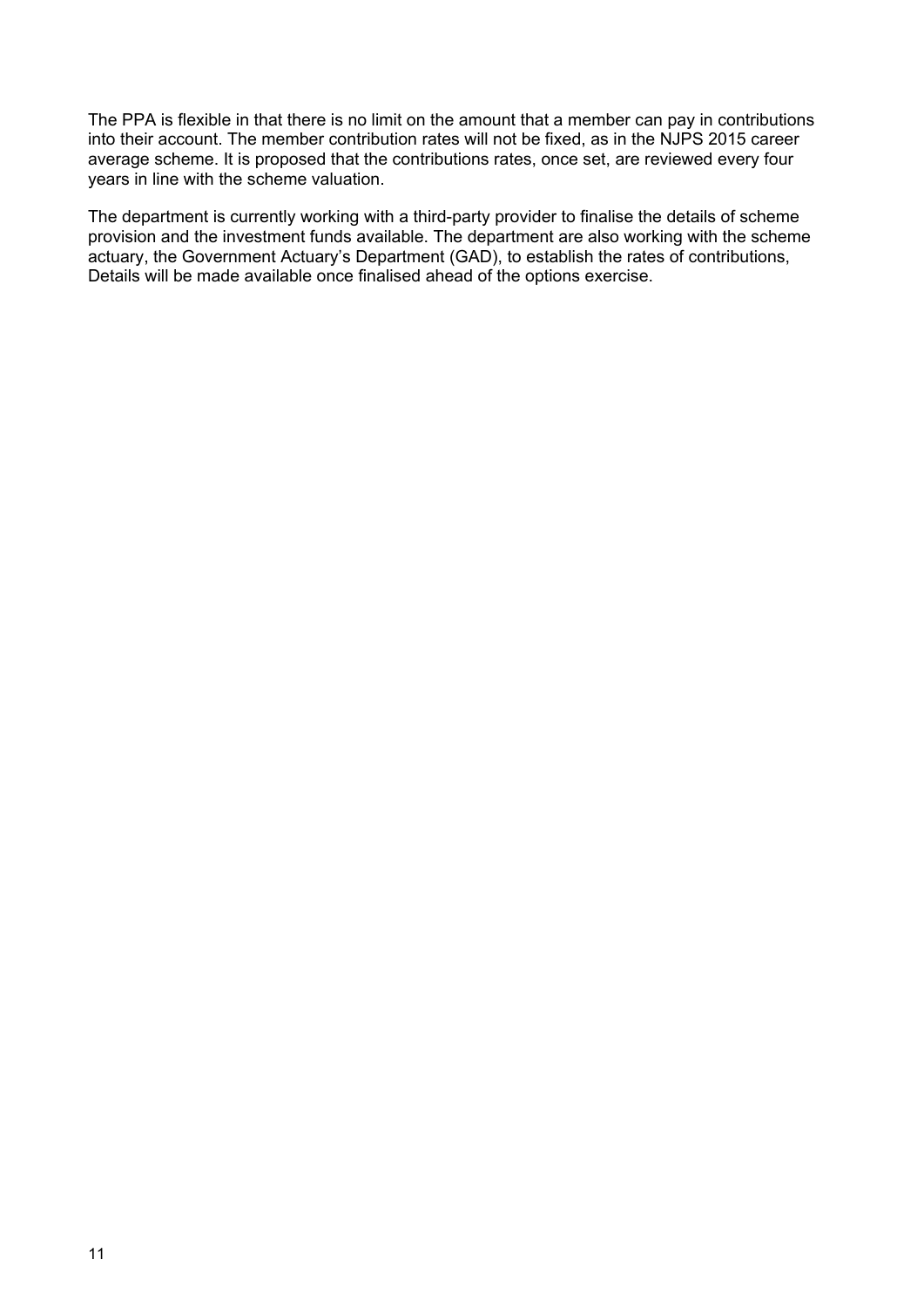• The member contribution rates in 2015/16 are to be in line with those rates set in the reformed civil service arrangements, these are detailed below:

| <b>Annual Salary</b>        | <b>Member Contributions for</b><br>those in JUPRA immediately<br>before April 2015 | <b>Member Contributions</b><br>for all other members |
|-----------------------------|------------------------------------------------------------------------------------|------------------------------------------------------|
| Up to and including £15,000 | 3.00%                                                                              | 4.60%                                                |
| £15,001 - £21,000           | 4.60%                                                                              | 4.60%                                                |
| £21,001 - £47,000           | 5.45%                                                                              | 5.45%                                                |
| £47,001 - £150,000          | 7.35%                                                                              | 7.35%                                                |
| £150,001 and above          | 8.05%                                                                              | 8.05%                                                |

- These contribution rates will apply to members of the NJPS 2015, JUPRA and the fee-paid scheme. These rates will be fixed in the regulations until 2018/19. However the annual salary bandings do change over the period. See regulation 123 for further details.
- Members of JUPRA should note that these rates are inclusive of the contributions made for dependant's pensions.
- As the NJPS 2015 is to be a tax-registered scheme, any member contributions paid in this scheme will be subject to tax relief. JUPRA is a non tax registered scheme, and the fee-paid scheme will also not be registered for tax purposes. As a result, member contributions made under JUPRA, as well as the fee-paid scheme, will reflect this.
- Contribution rates may change as the result of a breach in the employer cost cap. More details on this are provided later in the chapter titled 'Employer Cost Cap'.

Details on Member Contributions can be found in **Part 8** of the NJPS 2015 regulations.

## **Application**

Current arrangements

Since 2012, judges have been making personal pension contributions to the Judicial Pension Scheme. Prior to this, judges made a contribution in respect of dependants' benefits only. The personal pension contribution rate is planned to rise to 3.2% from 1 April 2014, and taken with the dependant's contribution of 1.8%, will total **5.0%.**

As these contributions do not qualify for tax relief given the status of the current judicial pension scheme, for comparison with other tax-registered pension schemes the 5.0% is regarded as an equivalent of:

- **8.33%** for those with an income tax rate of 40%; or
- **9.09%** for those with an income tax rate of 45%.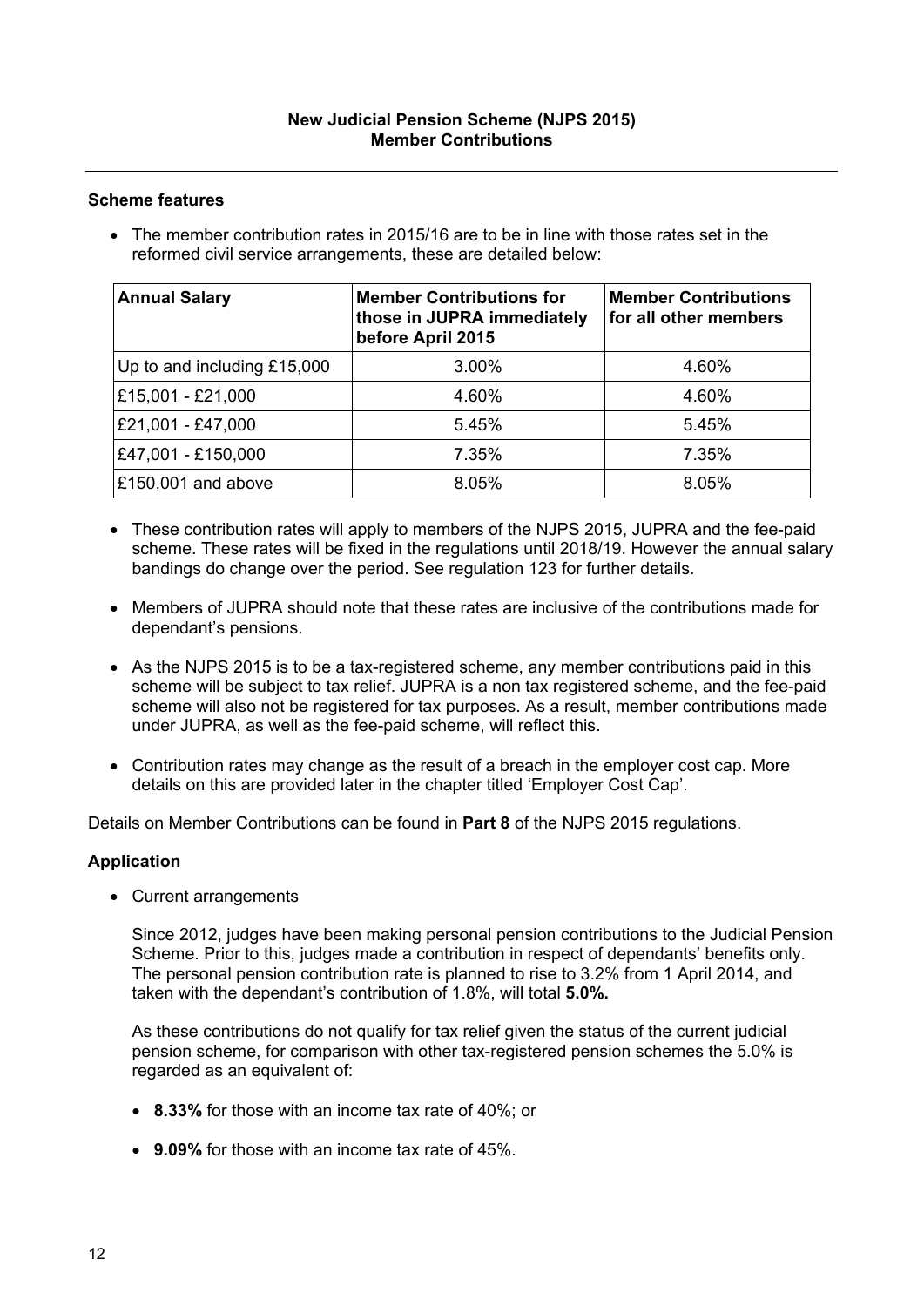Member contributions for those who remain in their current pension scheme will be aligned with those payable under NJPS 2015. The contribution rates in the pre-2015 schemes will continue to reflect that no tax relief is available.

The member contribution rates in all pre-2015 judicial pension schemes will track any potential changes in the NJPS 2015 member contribution rates.

• NJPS 2015

In terms of the NJPS 2015, the member contribution rate will be in line with those rates in the reformed civil service scheme.

The first actuarial valuation of the NJPS 2015 will have no impact on the NJPS 2015 member contribution rates for 2015/16.

The member contribution rates will be fixed until the next NJPS 2015 valuation, scheduled to be completed in 2019 at which point member contribution rates will no longer be linked to the reformed civil service scheme.

If the 2019 NJPS valuation shows that the two percent range around the cost cap has been breached either above or below, member contributions in the NJPS 2015 may be amended to cover the increased cost of the scheme.

If there is a breach of the employer cost cap, the Scheme Advisory Board will be asked to consider potential changes to member contributions or member benefits, to bring the cost of the scheme back to the employer cost cap. More information is available in the chapter on Scheme Governance (p.55) and Employer Cost Cap (p.59).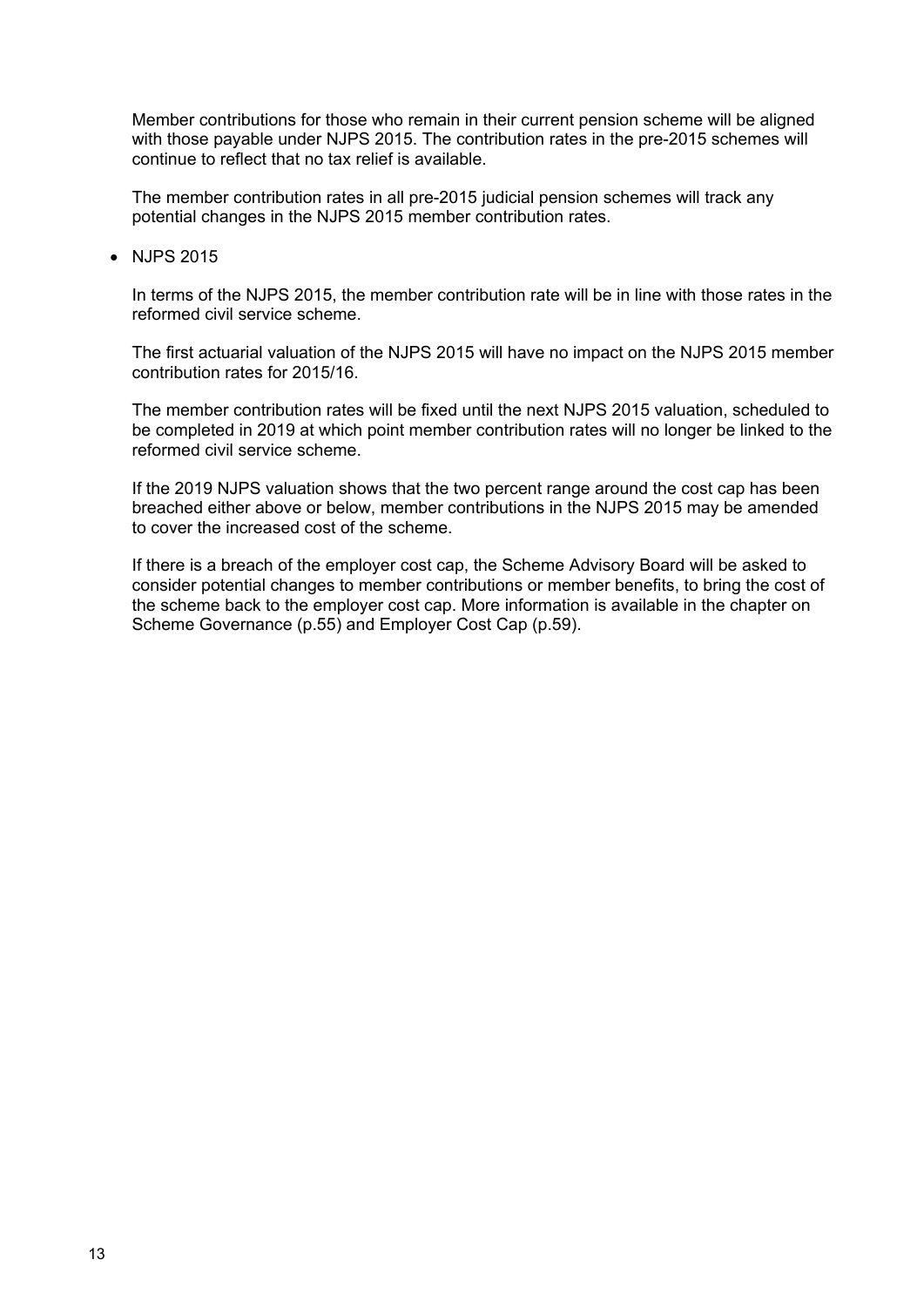It is proposed that NJPS 2015 provides for:

- Each active member to have a Pension Account
- The Pension Account may include the following elements:
	- o Earned pension
	- o Pension derived from a transfer payment received by the scheme
	- o Added pension
- Earned pension to be calculated each year as 2.32% of the active member's pensionable earnings in that year
- At the beginning of each scheme year (i.e. 1 April), the "opening balance" for the scheme year is to be established for each element in the pension account.
- An "index adjustment" is then applied to the Account for each element. The index adjustment is calculated as R multiplied by the opening balance, where R is the percentage increase (or decrease) specified in a Treasury Order made under s9(2) of the Public Service Pensions Act 2013 ("the Act") in respect of the previous scheme year. The scheme has been designed to use price revaluation (and the accrual rate of 2.32% reflects this).
- When the member retires, a "retirement index adjustment" is applied to the balance then on the member's pension account. This is calculated as account balance x R x N/12, where R is the Treasury Order relating to the scheme year in which the member retires, and N is the number of months which have elapsed in the scheme year at the time of the retirement. It is possible that, at the time of the retirement, the Treasury Order has not been published. In these circumstances, an adjustment will be made to the pension in payment as and when the Order is made.
- Once the member has retired, future pension increases are calculated and applied under the terms of the pension increase legislation<sup>4</sup>. These will apply by reference to the date of retirement (meaning that, except where retirement takes place at the end of a scheme year, the first pension increase reflects only a part-year)
- The scheme rules are not proposed to set a maximum level of pension (or pensionable service).
- Member contributions are calculated by reference to pensionable earnings

Details on the Member's Pension Account can be found in **Part 4** of the NJPS 2015 regulations.

 $4$  Pensions (Increase) Act 1971 and Orders made under that Act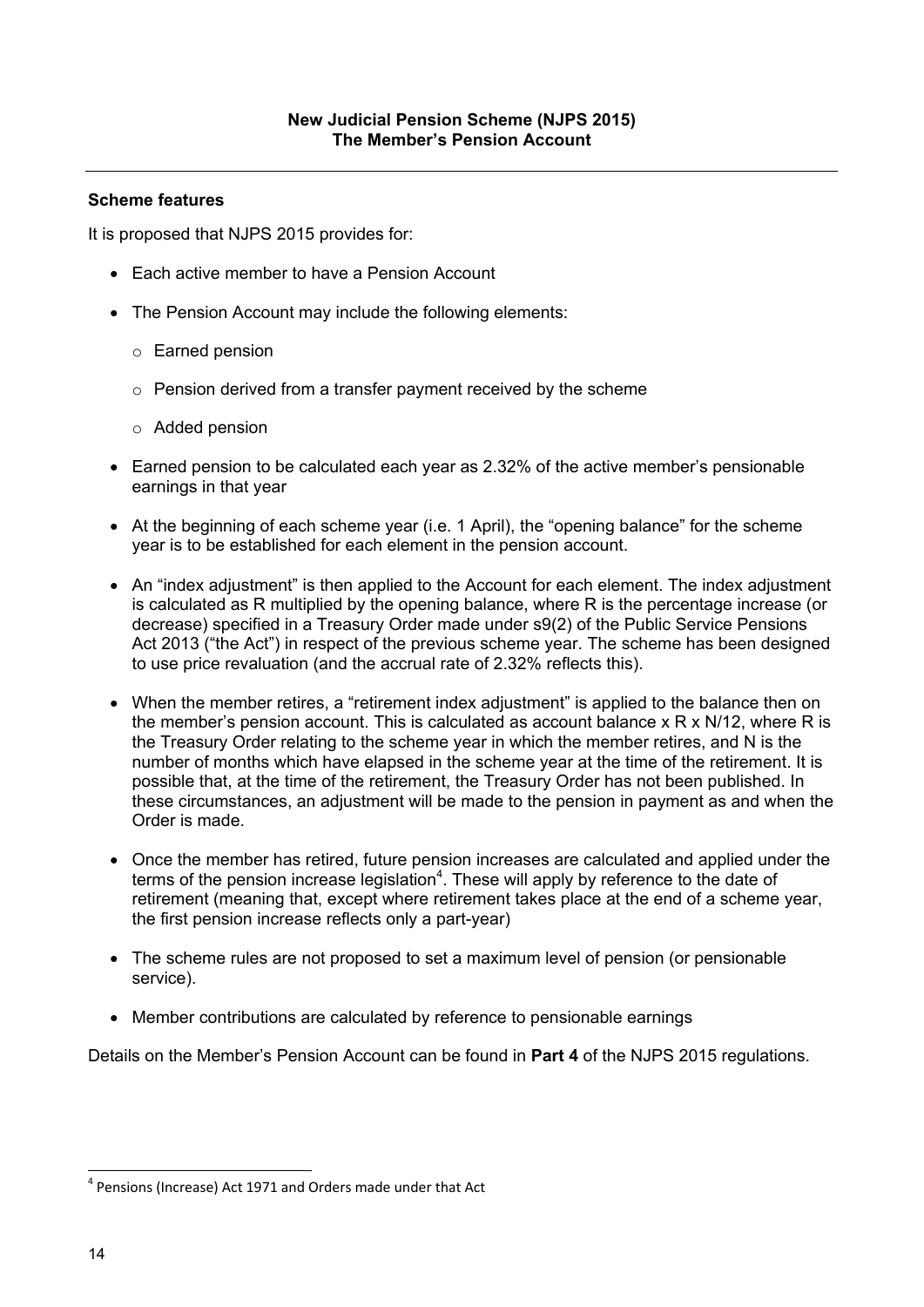## **Application**

• Pension paid from JUPRA– (i.e. for service prior to joining NJPS 2015)

JUPRA provides a "final salary" pension. Final salary is taken as that applicable to the better of (a) the last 12 months of service and (b) the best year in the last three. The maximum service that can be pensioned is 20 years. Where individuals have a pension based on JUPRA and NJPS, the JUPRA element will calculate "final salary" by reference to the retirement date, not the date of moving into NJPS 2015.

• NJPS 2015 pension

NJPS 2015 pension will be paid in addition to pension from JUPRA and no limit is proposed to apply to either the NJPS 2015 element or the combined NJPS 2015 / JUPRA pension.

The pensionability of elements of pay is proposed to continue to be as now.

#### **Examples**

**Judge A** joins NJPS 2015 in April 2015.

In his first scheme year (2015-16) Judge A earns £103,950 plus London Weighting of £4,000, so his total pensionable earnings are £107,950 (and he pays contributions on this amount).

Judge A's earned pension in 2015-16 = 2.32% x £107,950 = £2,504.44

On 1 April 2016, the opening balance on Judge A's pension account is £2,504.44

Suppose that the Treasury Order for 2015-16 provides for a revaluation of 2.6% for schemes using price-based revaluation.

Judge A's index adjustment at April 2016 = £2,504.44 x 2.6% = £65.12

The total in Judge A's pension account is then £2,504.44 + £65.12 = £2,569.56

During 2016-17 suppose Judge A's pensionable earnings are £110,000. He will then earn further pension =  $2.32\%$  x £110,000 = £2,552 and this will be added to his account giving a total, before the April 2017 index adjustment, of £5,121.56

 **Judge B** retires on 30 June 20xx (ie, 3 months into the scheme year). He has 15 years service in JUPRA and has built up £30,000 pension in his NJPS 2015 pension account. At his retirement, Judge B's "best year" is his last 12 months, when he was paid £112,000.

JUPRA pension =  $15/40 \times £112,000 = £42,000$  (plus lump sum)

NJPS 2015 pension = £30,000 + retirement index adjustment.

At the time of his retirement, the Treasury Order for 20xx has not been published, so the retirement index adjustment cannot be calculated.

Judge B decides to take all of his NJPS 2015 pension as pension, he does not commute any pension for lump sum.

Suppose the Treasury Order is published the following February and shows an increase of 1.9%.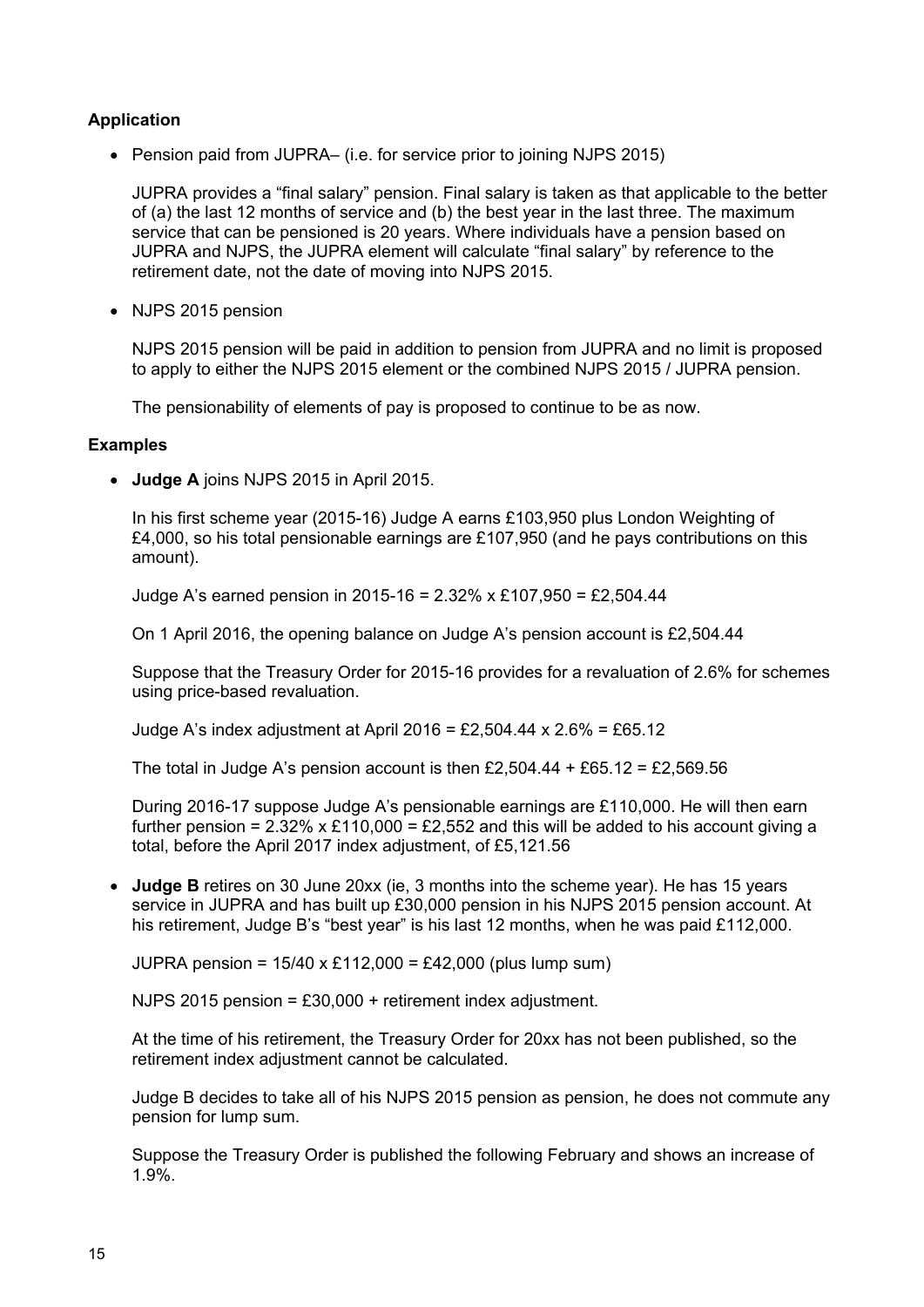Retirement index adjustment = 3/12 x 1.9% x £30,000 = £142.50.

Judge B's NJPS 2015 pension will be increased to £30,142.50 and he will be paid the appropriate arrears. In April, Judge B's pension will be increased under the pensions increase rules. Suppose the Pensions Increase Order shows an increase of 1.91%. Judge B receives 9/12 of this (as he has not been retired for a full year) and the increase is applied to both his JUPRA and NJPS 2015 pensions (£72,142.50 before the April increase).

## **To note**

Members will need to be aware that the Treasury Order for price revaluation – which will apply to the pension accounts of active members – will not necessarily be exactly the same as the Pensions Increase Order applying to the pensions of deferred and pensioner members. In particular, while the current legislation does not allow the Pensions Increase Order to specify a negative amount, no such restriction applies to Treasury Orders made under s9(2) of the Act.

Note that this paper does not address issues around retirement after scheme pension age – these are covered in the chapter on late retirement (p.21).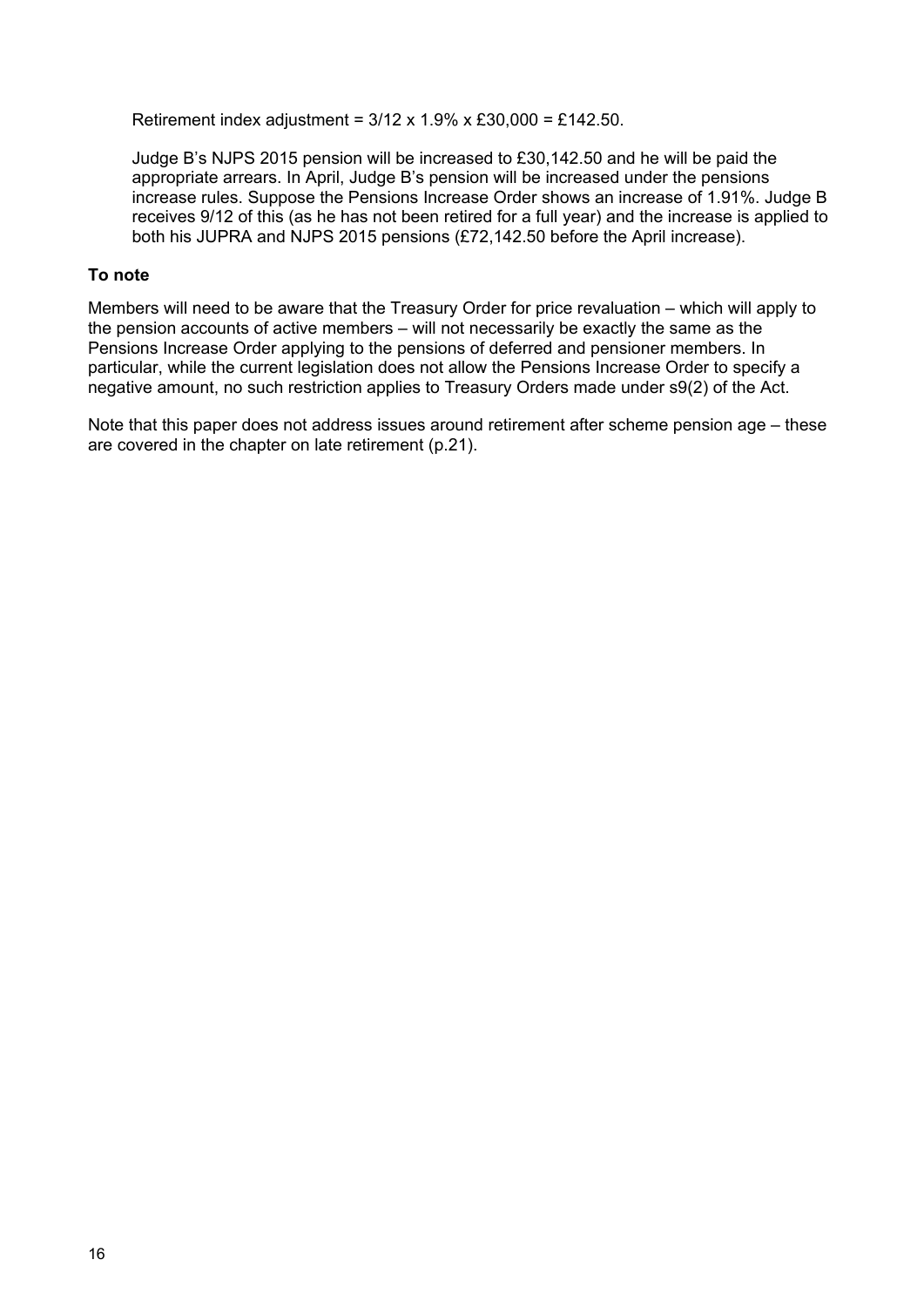Note 1 – in this paper "early retirement" means drawing pension (and lump sum) from the scheme before Scheme Pension Age and in circumstances other than ill-health retirement (p.20).

Note 2 – the early retirement arrangements described will also apply in the event of partial retirement (if that takes place before scheme pension age). More information is available in the section on partial retirement (p.31).

It is proposed that NJPS 2015 provides for:

- Active and deferred members to have a right to draw their pension before scheme pension age (but not before age 55 or in circumstances not permitted for a tax-registered scheme). While the member must make a formal claim to have their pension brought into payment early, employer consent is not required.
- Early retirement is subject to the member being entitled to deferred benefits (that is, they must have a minimum of 2 years' qualifying service or have brought in a transfer value other than from an occupational pension scheme).
- Pension drawn before scheme pension age will be subject to an early retirement reduction, reflecting the fact that the pension will be in payment for longer than would have been the case if the individual retired at scheme pension age. The reduction will be determined using factors provided by the scheme actuary, which will be determined later in the year.
- $\bullet$  Early retirement reduction is permanent and applies to the member's benefits only  $-$  that is, not to benefits for spouse/partner/children.
- Scheme members are proposed to have a facility to make a one-off payment to buy-out the early retirement reduction provided that retirement is taking place within 3 years of scheme pension age. If this option is exercised, the pension would be brought into payment on an unreduced basis. For instance, if a scheme member has a pension age of 67, he might wish to retire 2 years early at the age of 65. In normal circumstances his pension would be reduced permanently – probably by around 10% - to reflect the fact that he is drawing pension 2 years before pension age. Under the "buyout" option, the scheme member could make an additional contribution (calculated by the scheme actuary) so that his early retirement pension was not so reduced.
- A member may opt to make periodical payments for a pension age of any period up to 3 years below the member's normal pension age, provided that it would achieve an 'effective pension age' of at least 65. In a situation such as this, a member would be able to draw their pension before normal pension age, without reduction.

## **Application**

• Pension paid from JUPRA – i.e. for service prior to joining NJPS 2015

Early retirement is possible from JUPRA where the individual is aged between 60 and 65 and has completed at least 5 years in qualifying judicial office. The pension is paid on an actuarially-reduced basis and the actuarial reduction carries across into pensions paid to dependants.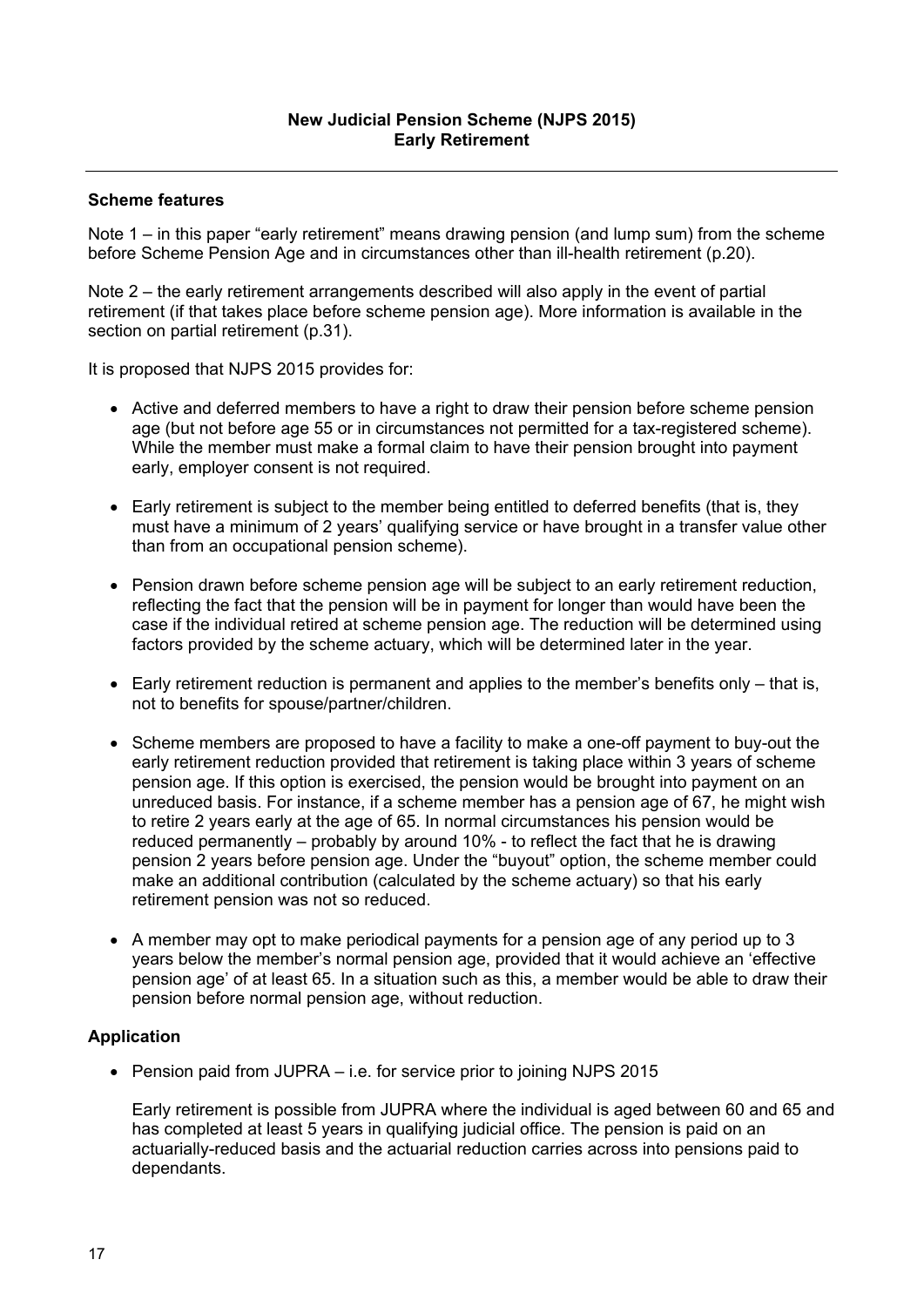"Qualifying judicial office" – for the purposes of determining the 5 years qualifying period will include service in NJPS 2015.

• NJPS 2015

NJPS 2015 rules will apply to service in the new scheme. Early retirement arrangements would mean that a judge with service in JUPRA and NJPS 2015 could, if s/he wished, retire at 65 and draw benefits from both schemes (although the NJPS 2015 element would be subject to an early retirement reduction unless the reduction was "bought out").

Early retirement factors and early retirement buy-out factors would be worked up by the scheme actuary and would be specific to the judicial scheme.

Where a member's pension is subject to an early retirement reduction, this will impact the Annual Allowance calculation for that year (see example of Judge B).

Buy-out payments made to the scheme by members retiring from active service would attract tax relief subject to HMRC limits. These payments would not count directly for Annual Allowance purposes as the Annual Allowance calculation reflects the amount of pension accrued in the year, not the level of contribution made by the member.

#### **Examples**

**Judge A** – benefits in JUPRA and NJPS 2015

Judge A has State Pension Age of 66. He became a judge in 2013; he is now aged 64 and wishes to retire. He has 2 years service in JUPRA and 4 years service in NJPS 2015. Judge A is married.

Judge A would be entitled to early payment of his JUPRA pension and his NJPS 2015 pension.

Judge A's JUPRA pension will be actuarially-reduced to reflect the fact that it is coming into payment one year before JUPRA pension age. His NJPS 2015 pension will be reduced by a different percentage, reflecting the fact that it is coming into payment two years before his NJPS 2015 pension age. On Judge A's death, his widow's pension will be based on the full (pre-reduction) amount of his NJPS 2015 pension, but the actual (actuarially-reduced) amount of his JUPRA pension.

If Judge A wished, he could make a one-off payment to avoid the actuarial reduction to his NJPS 2015 pension.

**Judge B** – Early retirement and the Annual Allowance

Judge B joined after 2015 and only has NJPS 2015 pension. He retires one year before his State Pension Age and his pension is subject to a 5% early retirement reduction. Judge B's accrued pension at the end of the last pension input period (for Annual Allowance purposes) was £20,000. Inflation is 2.5% and his pension accrued during the current pension input period (up to the date of his retirement) is £3,500 (a combination of uprating of his accrued pension and pension built up in the year). Judge B does not have any unused Annual Allowance from earlier years and he has not used "scheme pays" arrangements in respect of settling Annual Allowance tax charges.

On retirement, Judge B's pension before actuarial reduction is £23,500. After reduction it is £22,325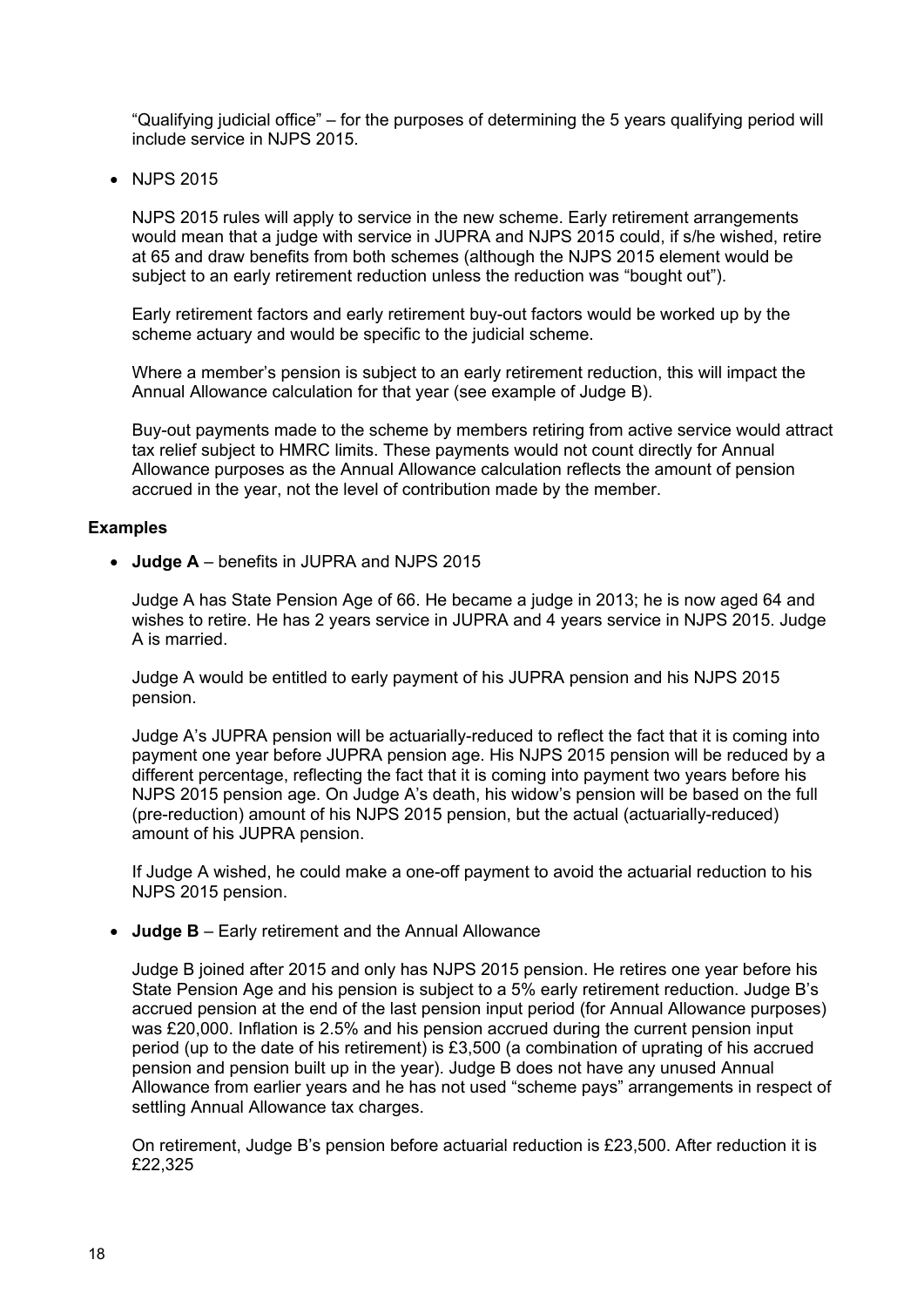Opening value for Annual Allowance purposes =  $16 \times £20,000 \times 1.025 = £328,000$ 

Closing value for Annual Allowance purposes =  $16 \times £22,325 = £357,200$ 

The increase in Judge B's pension benefits = £357,200 - £328,000 = £29,200. This is below the Annual Allowance of £40,000 so no Annual Allowance charge arises.

**Judge C** – Early retirement buy-out and the Annual Allowance

Details as for Judge B, but Judge C decides to buy-out the actuarial reduction. For the purpose of this example, assume that the cost of doing this is £22,000. Judge C makes this payment before retiring and receives tax relief on it at the rate of 45%, so the real cost to him is £12,100.

Opening value for Annual Allowance purposes =  $16 \times £20,000 \times 1.025 = £328,000$ 

Closing value for Annual Allowance purposes =  $16 \times £23,500 = £376,000$ 

The increase in Judge C's pension benefits =  $£376,000 - £328,000 = £48,000$ . This is above the Annual Allowance of £40,000 and Judge C will be subject to an Annual Allowance tax charge of £8,000 x 45% (assuming the 45% rate applies) = £3,600.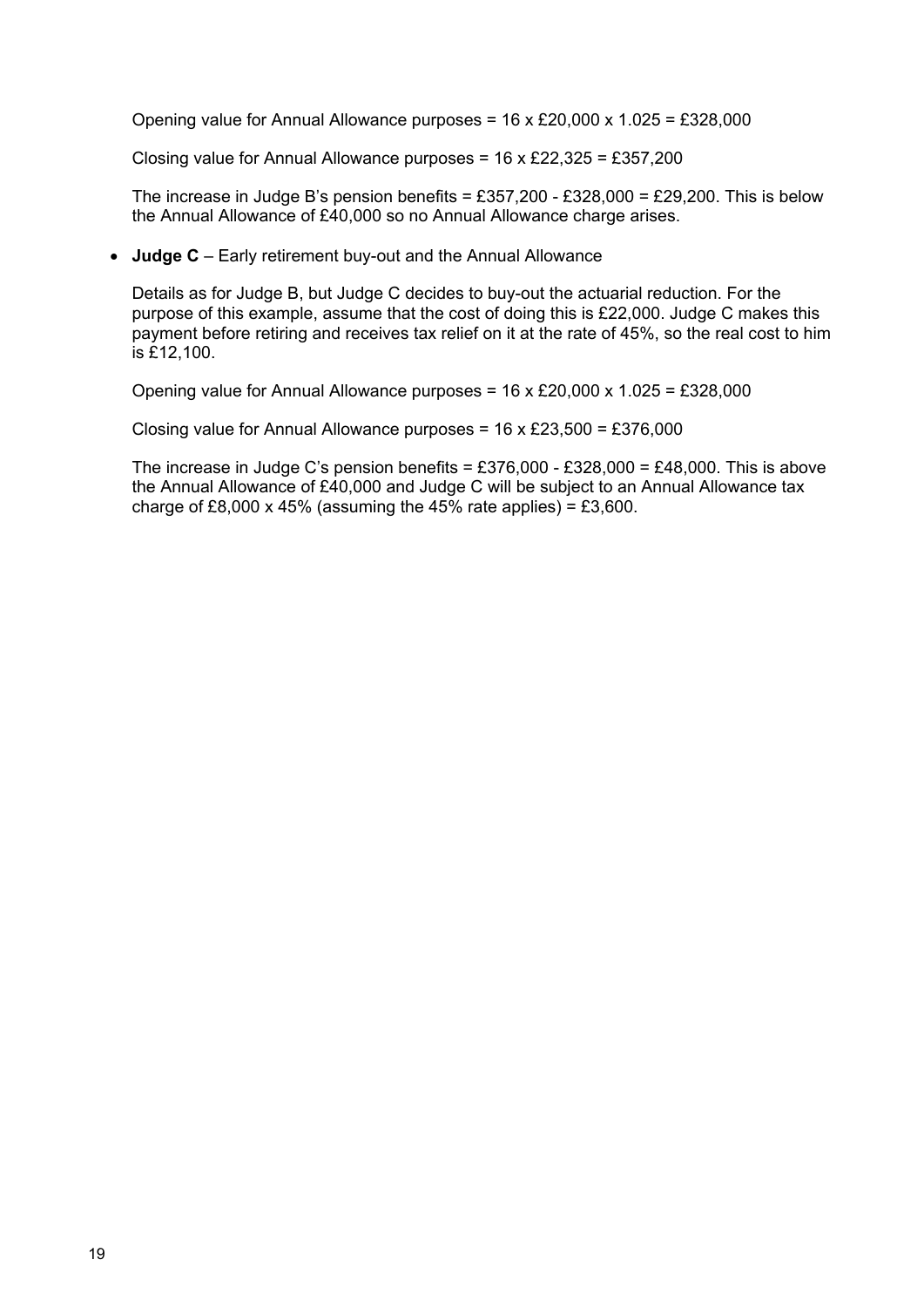It is proposed that NJPS 2015 provide for a single level of ill-health retirement benefits, whereby:

- Ill-health pensions would be payable to a judge who had "suffered a permanent breakdown in health involving incapacity for employment".
- The pension would be payable for life and equal to the accrued pension, plus half of the expected pension that the member would have accrued before normal pension retirement age, which in the case of the NJPS 2015 will be linked to the State Pension Age.

A period of 2 years' qualifying service will be required to apply for an award of pension benefits due to the incidence of ill-health. However, the Scheme Manager, supported by the advice of the Pension Board, will have discretion to bring an ill-health pension into payment where the individual has less than 2 years' qualifying service.

The process of retiring on the grounds of ill-health will be no different to the process which is currently in place for judicial office holders. In the instance that a scheme member wished to retire on the grounds of ill-health, they would contact Judicial Office. Once the Scheme Manager has received a medical certificate from Judicial Office indicating that the member has suffered a permanent breakdown in health involving incapacity for employment, an award could be processed.

For further information on the provision of ill-health retirement benefits as part of the Partnership Pension Account, please see the chapter on "Partnership Pension Account" (p.10).

Details on Ill-Health Retirement can be found in **Part 5, Chapter 4** of the NJPS 2015 regulations.

## **Application**

• Pension paid from JUPRA – (i.e. for service prior to joining NJPS 2015)

Eligibility for an ill-health pension under JUPRA depends on the Minister being satisfied by means of a medical certificate that, by reasons of infirmity, the person is incapable of discharging the duties of his qualifying judicial office and that the incapacity is likely to be permanent. There is no minimum qualifying period of service.

Where an individual has service in JUPRA and in NJPS 2015, the accrued JUPRA pension would be brought into payment (but enhancement would be provided through NJPS 2015).

• NJPS 2015 pension

NJPS 2015 rules will apply to NJPS 2015 service, but by reference to the entirety of service (JUPRA and NJPS 2015) in determining whether or not any qualifying conditions are met. Any enhancement will be calculated by reference to NJPS 2015 service only.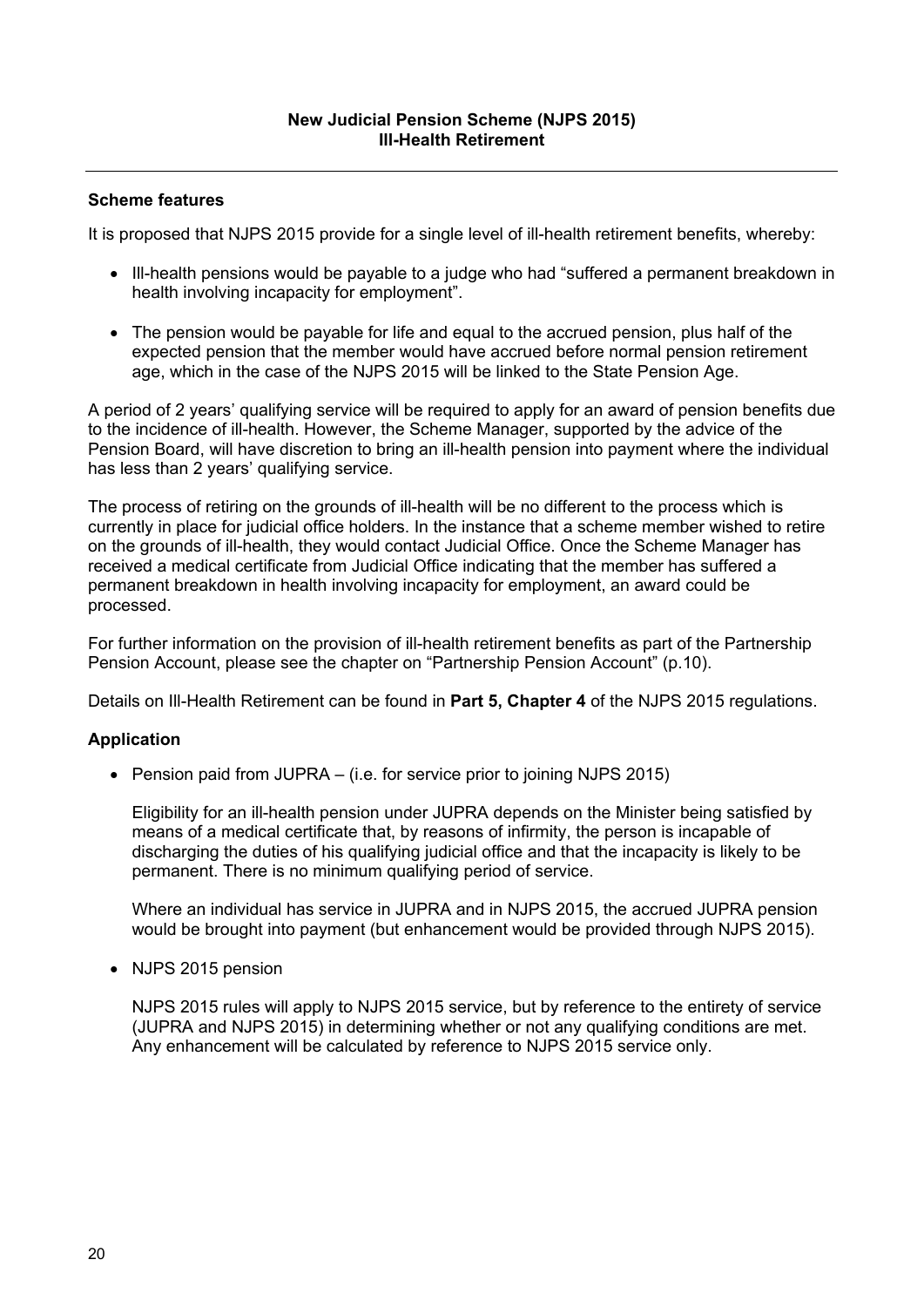Note 1 – in this paper "late retirement" means drawing pension (and lump sum) from the scheme after Scheme Pension Age

Note 2 – the late retirement arrangements described will also apply in the event of partial retirement (if that takes place after scheme pension age). More information is available in the chapter on partial retirement (p.31).

It is proposed that NJPS 2015 provides:

- Where an individual continues building up service in the scheme after pension age, a late retirement addition will be credited as part of the annual uprating process.
- The first late retirement addition will apply in the April following the individual's attainment of pension age. This will be calculated by reference to the balance in the individual's pension account at 31 March of the previous year and will be pro-rated to reflect only the period of time after the individual's pension age.
- In subsequent years the late retirement addition will be calculated similarly, by reference to the pension account balance a year ago.
- Late retirement addition will also apply where a deferred member chooses not to draw benefits at pension age but leaves his/her benefits in the scheme and retires later.

#### **Application**

• Pension paid from JUPRA  $-$  (i.e. for service prior to joining NJPS 2015)

JUPRA does not provide for late retirement additions. JUPRA pensions are calculated on a final salary basis and, as such, the entire pension is calculated by reference to most recent pay rates.

• NJPS 2015 pension

NJPS 2015 rules will apply to service in the new scheme and judges will benefit from late retirement addition where they choose to work on beyond pension age.

Late retirement factors would be worked up by the scheme actuary and would be specific to the judicial scheme.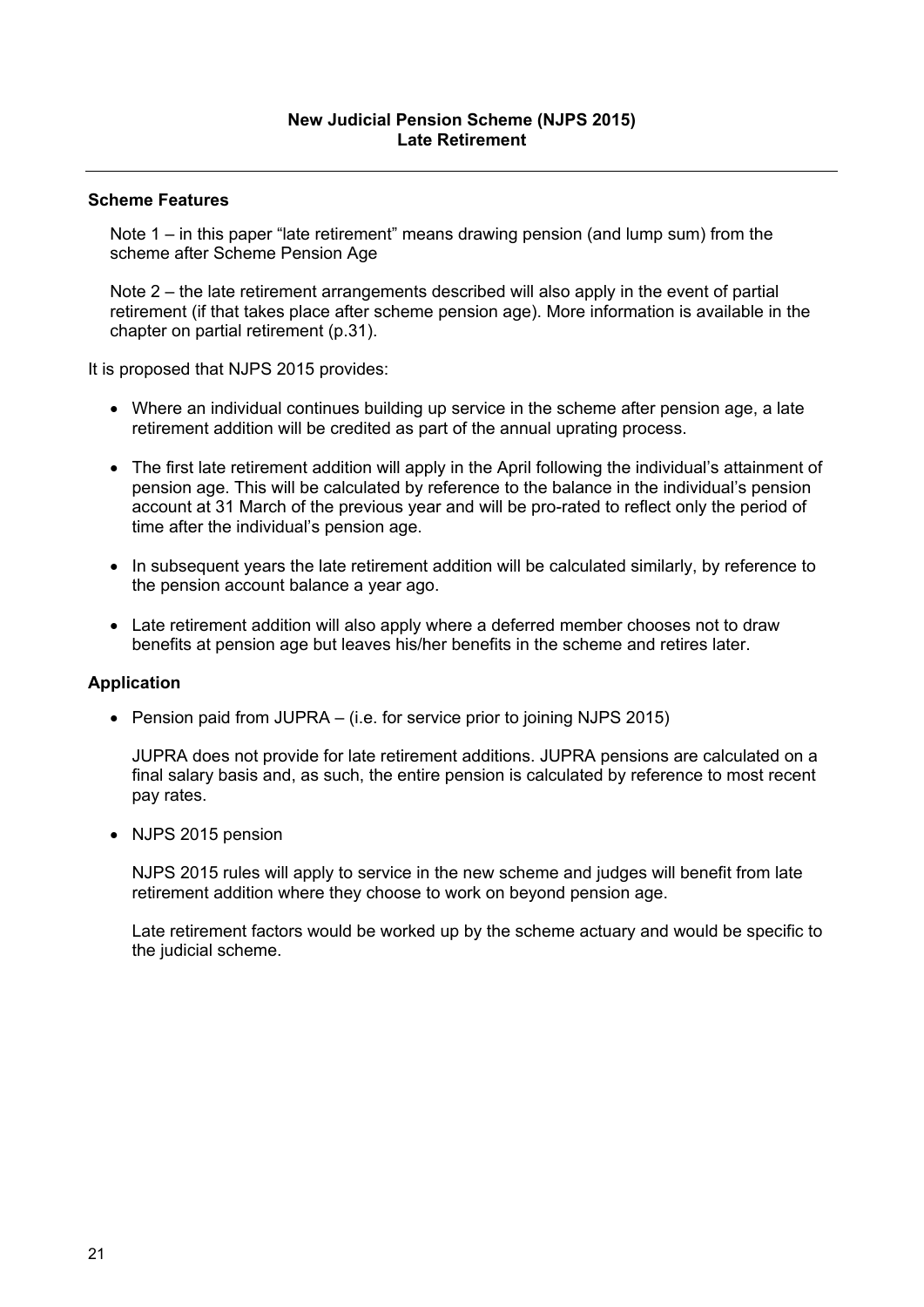**Examples** 

**High Court Judge 1 Late Retirement Addition applies Full Lifetime Allowance available Pension reflects moderate judicial service** 

Assumptions:

Salary = £175,000 Pension accrued in new scheme at pension age = £60,000 Annual Allowance = £40,000 Lifetime Allowance (LTA) = £1.25m. Judge has his entire LTA available to him at pension age CETV factor for personal pension = 17 Marginal income tax rate = 45% Late retirement addition = 5% Inflation is ignored HCJ works on for 3 years after pension age.

If HCJ retires at his pension age, then he will receive his pension of £60,000pa. This has a LTA valuation of £1.2m (20 x £60,000). This is below the LTA, so LTA tax will only be payable to the extent that the judge does not have sufficient LTA remaining to him (for instance, if he has already drawn a private pension).

If HCJ works on, he will carry on receiving his salary of £175,000

Each year HCJ will build up further pension of £175,000 x 2.32% = £4,060

HCJ will also receive a Late Retirement Addition initially of £60,000 x 5% = £3,000, so his pension will increase over the first year post pension age by £7,060.

The Annual Allowance valuation of the additional pension is:

 $16 \times \text{\pounds}7,060 = \text{\pounds}112,960$ 

After allowing for the Annual Allowance (£40,000), the amount chargeable to tax is £72,960

Annual Allowance tax = 45% x £72,960 = £32,832

If this tax is settled by a deduction from pension, this would be £32,832/17 = £1,931

Similar transactions would take place in the next 2 years with slightly different figures.

By the time the HCJ retires, his pension has grown to £75,834. This has a LTA valuation of just over £1.5m and there would be LTA tax of 25% of the excess over the LTA of £1.25m. This would work out at some £66,700 or a deduction from pension of  $1/20<sup>th</sup>$  of this.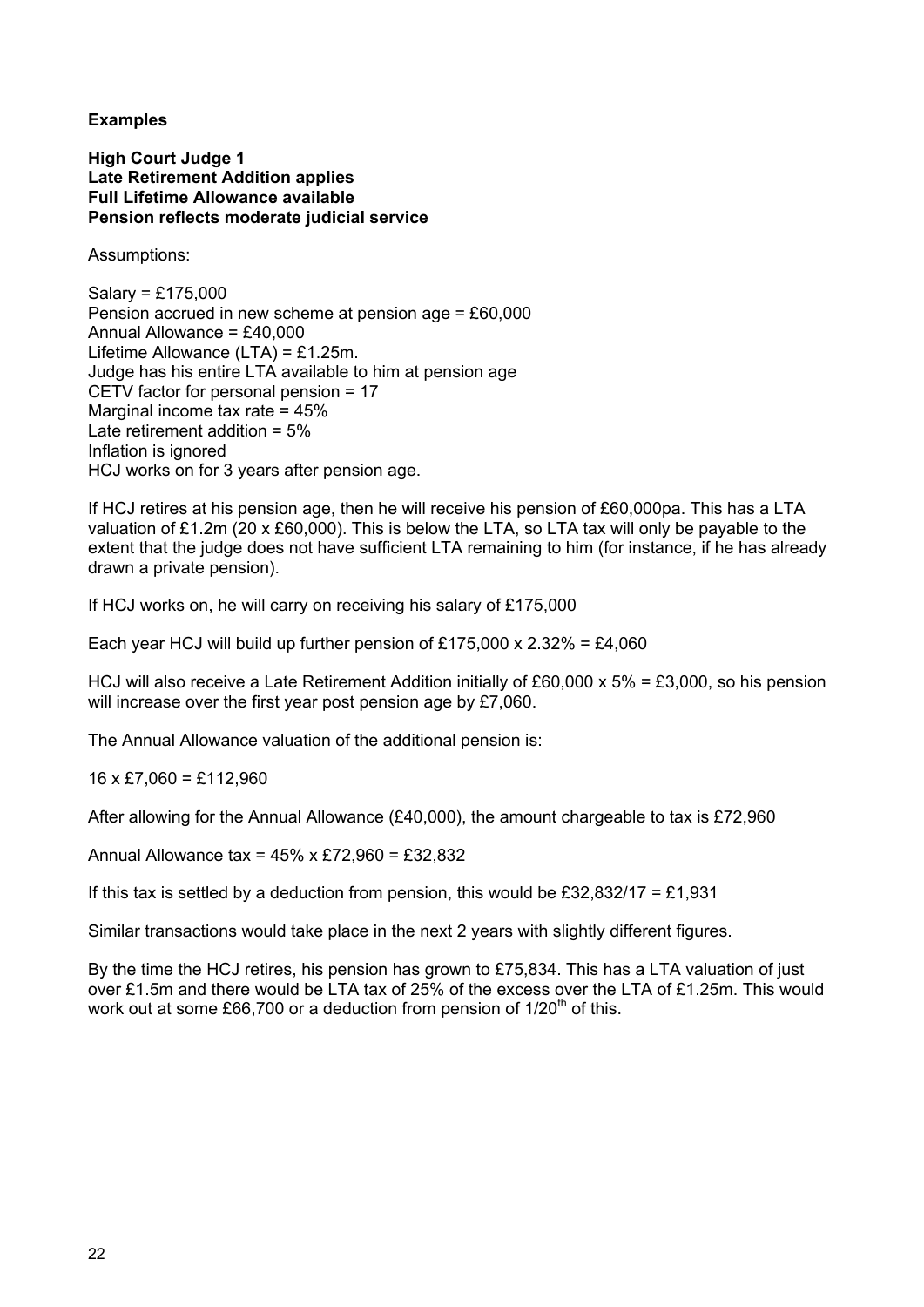In summary, then

| Year 1                              |          |
|-------------------------------------|----------|
| Pension b/f                         | 60,000   |
| Pension earned this year            |          |
| 2.32% x £175,000                    | 4,060    |
| Late retirement addition            |          |
| 5% x £60,000                        | 3,000    |
| Adjustment for Annual Allowance tax | $-1,931$ |
| Year <sub>2</sub>                   |          |
| Pension b/f                         | 65,129   |
| Pension earned this year            |          |
| 2.32% x £175,000                    | 4,060    |
| Late retirement addition            |          |
| 5% x £65,129                        | 3,256    |
| Adjustment for Annual Allowance tax | $-2,040$ |
| Year <sub>3</sub>                   |          |
| Pension b/f                         | 70,405   |
| Pension earned this year            |          |
| 2.32% x £175,000                    | 4,060    |
| Late retirement addition            |          |
| 5% x £70,405                        | 3,520    |
| Adjustment for Annual Allowance tax | $-2,152$ |
| Pension into payment                | 75,834   |
| before Lifetime Allowance tax       |          |
| Lifetime Allowance tax adjustment   | $-3,334$ |
| Net pension into payment            | £72,500  |

Net additional pension for working on for 3 years = **£12,500** (before income tax)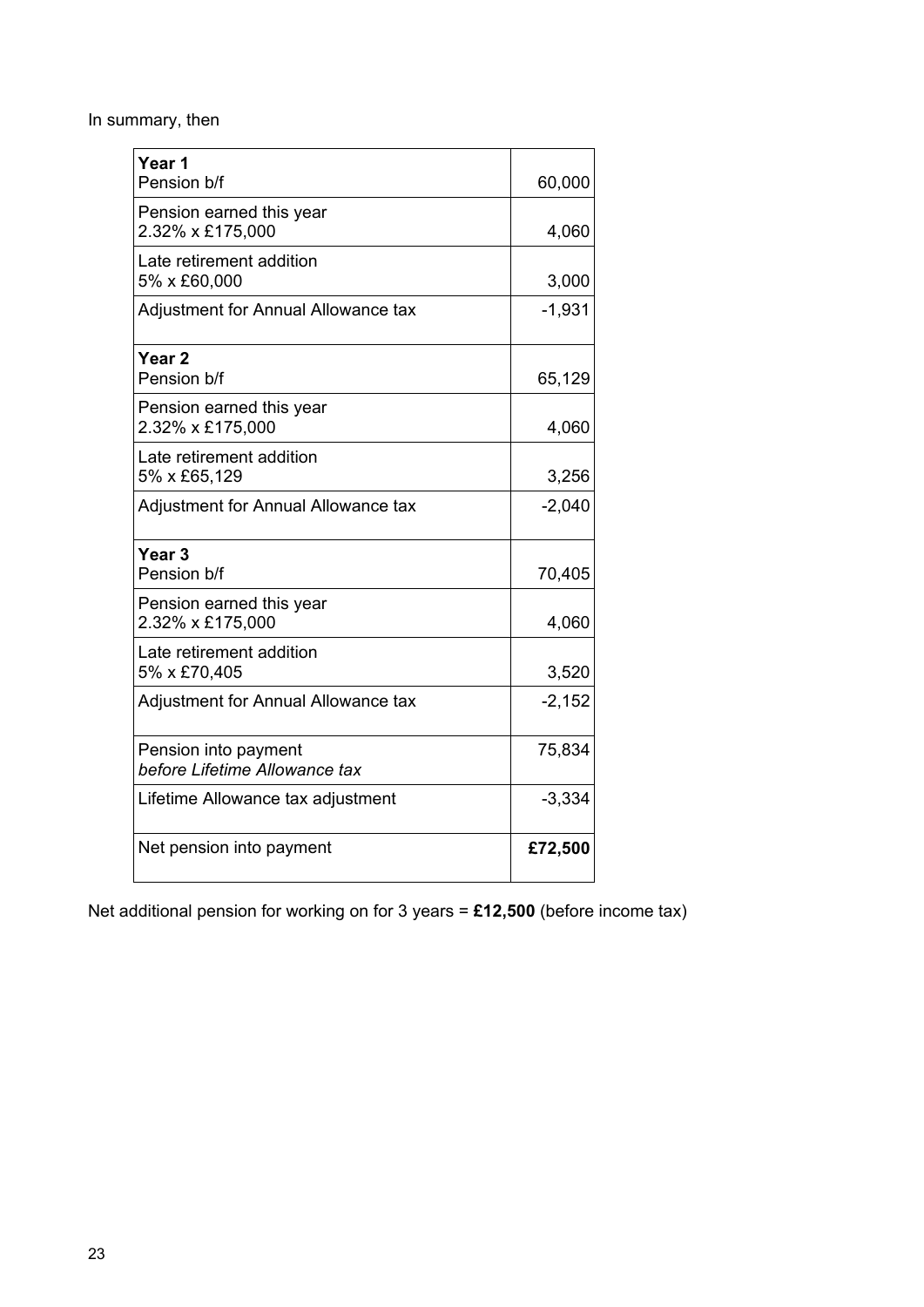#### **High Court Judge 2 Late Retirement Addition applies No Lifetime Allowance available Pension reflects fairly short judicial service**

Assumptions:

Salary = £175,000 Pension accrued in new scheme at pension age = £30,000 Annual Allowance = £40,000 Judge has already used up his Lifetime Allowance (eg drawn personal pension) CETV factor for personal pension = 17 Marginal income tax rate = 45% Late retirement addition = 5% Inflation is ignored HCJ works on for 3 years after pension age.

If HCJ retires at his pension age, then he will receive his pension of £30,000pa. This has a LTA valuation of £600,000 (20 x £30,000). The judge has already used up his LTA, so this will be subject to LTA tax at 25%. The tax of £150,000 could be settled by deduction of 1/20<sup>th</sup> of this from the pension, meaning that the pension into payment would be £30,000 - £7,500 = **£22,500**

If HCJ works on, he will carry on receiving his salary of £175,000

Each year HCJ will build up further pension of £175,000 x  $2.32\% = \text{\pounds}4,060$ 

HCJ will also receive a Late Retirement Addition initially of £30,000 x 5% = £1,500, so his pension will increase over the first year post pension age by £5,560

The Annual Allowance valuation of the additional pension is:

 $16 \times £5,560 = £88,960$ 

After allowing for the Annual Allowance (£40,000), the amount chargeable to tax is £48,960

Annual Allowance tax = 45% x £48,960 = £22,032

If this tax is settled by a deduction from pension, this would be £22,032/17 = £1,296

Similar transactions would take place in the next 2 years with slightly different figures.

By the time the HCJ retires, his pension has grown to just over £43,000 with a LTA valuation of just over £863,000. The LTA tax would give a deduction of nearly £11,000 from the pension meaning that the pension into payment would be around £32,373.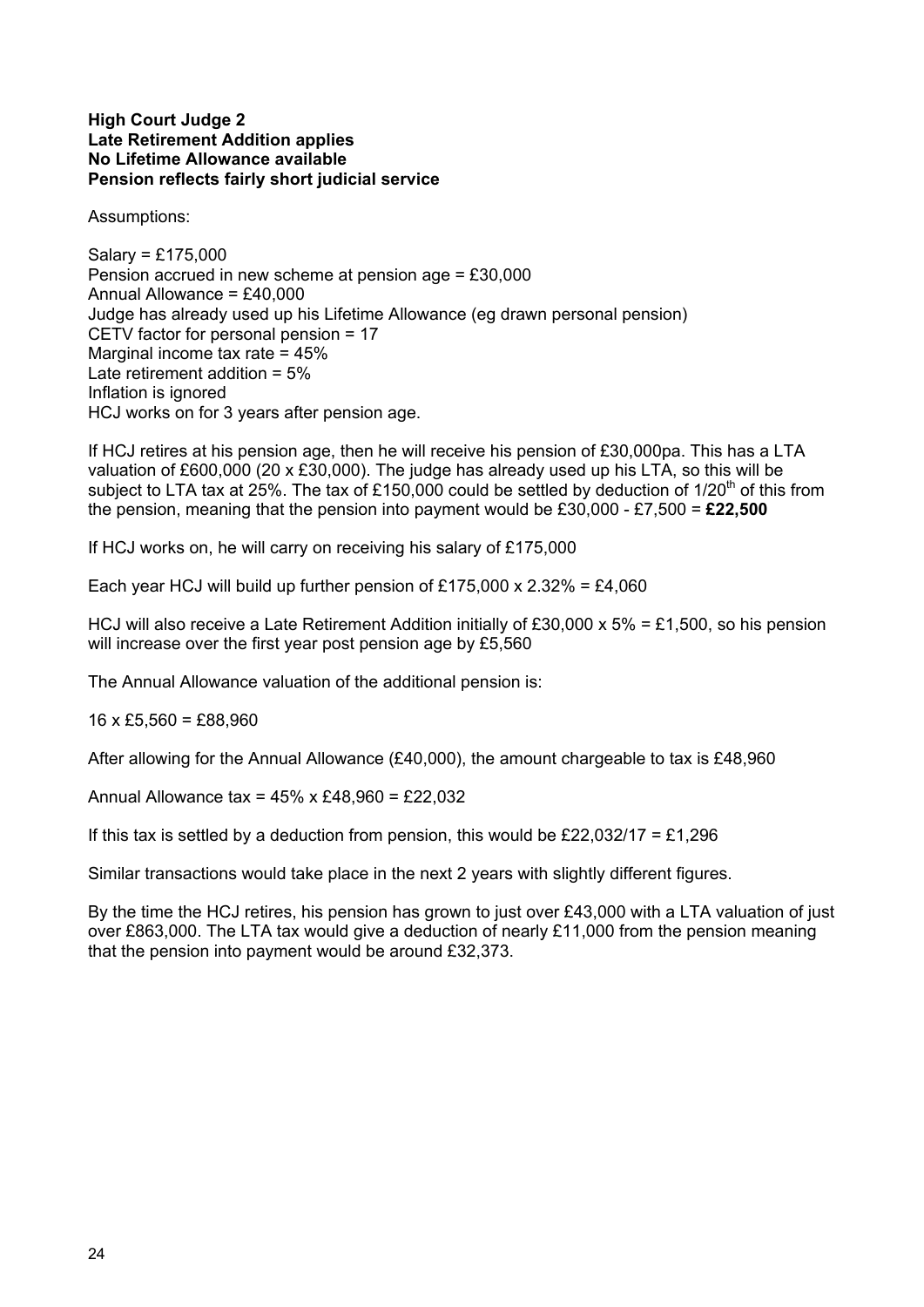In summary, then

| Year 1<br>Pension b/f                                 | 30,000    |
|-------------------------------------------------------|-----------|
| Pension earned this year<br>2.32% x £175,000          | 4,060     |
| Late retirement addition<br>5% x £30,000              | 1,500     |
| Adjustment for Annual Allowance tax                   | $-1,296$  |
| Year 2<br>Pension b/f                                 | 34,264    |
| Pension earned this year<br>2.32% x £175,000          | 4,060     |
| Late retirement addition<br>5% x £34,264              | 1,713     |
| Adjustment for Annual Allowance tax                   | $-1,386$  |
| Year <sub>3</sub><br>Pension b/f                      | 38,651    |
| Pension earned this year<br>2.32% x £175,000          | 4,060     |
| Late retirement addition<br>5% x £38,651              | 1,933     |
| Adjustment for Annual Allowance tax                   | $-1,479$  |
| Pension into payment<br>before Lifetime Allowance tax | 43,164    |
| Lifetime Allowance tax adjustment                     | $-10,791$ |
| Net pension into payment                              | £32,373   |

Net additional pension for working on for 3 years = **£2,373** (before income tax)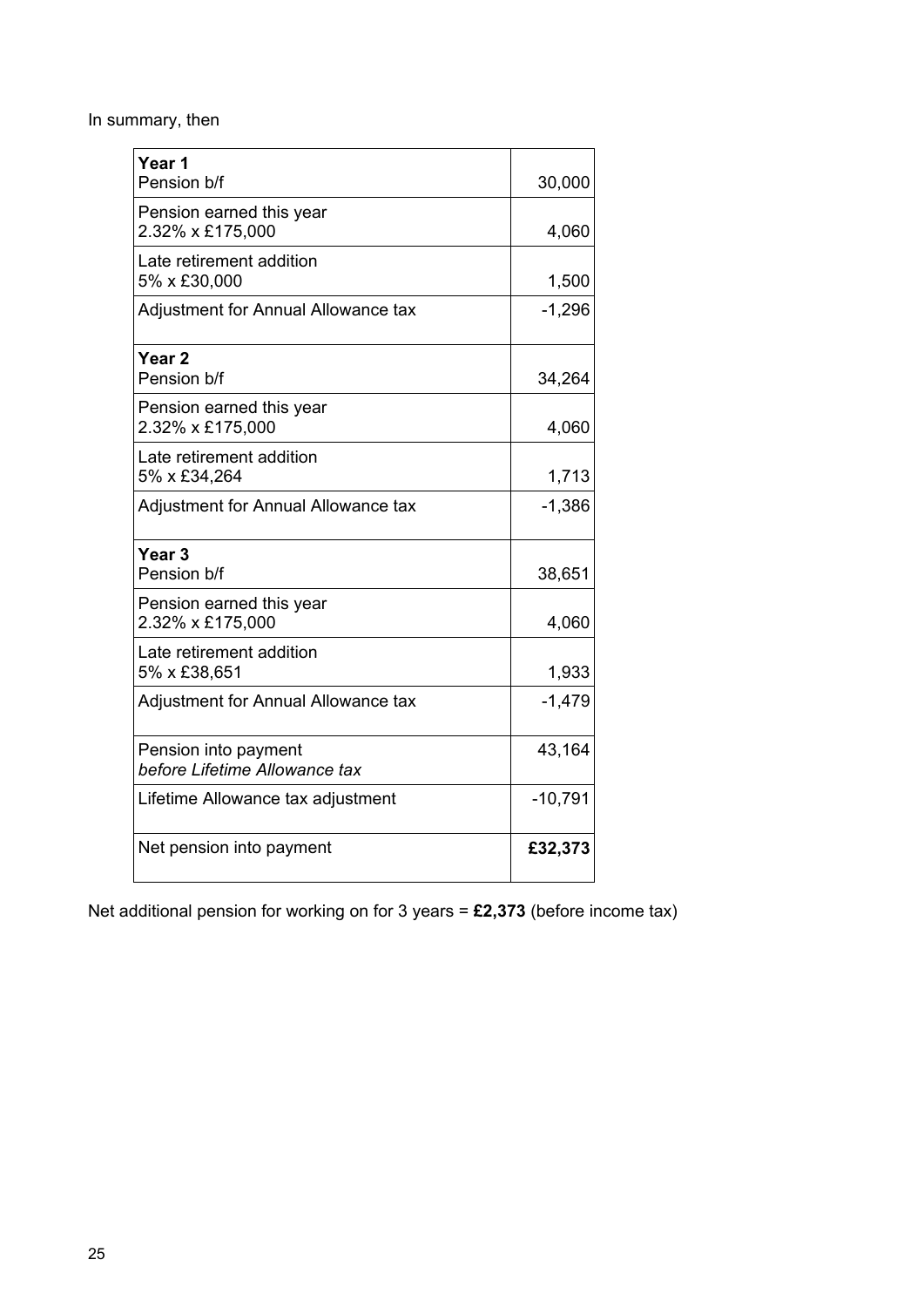#### **Circuit Judge Late Retirement Addition applies Full Lifetime Allowance available Pension reflects moderate judicial service**

Assumptions:

Salary = £130,000 Pension accrued in new scheme at pension age = £50,000 Annual Allowance = £40,000 Lifetime Allowance (LTA) = £1.25m. Judge has his entire LTA available to him at pension age CETV factor for personal pension = 17 Marginal income tax rate = 40% Late retirement addition = 5% Inflation is ignored CJ works on for 3 years after pension age.

If CJ retires at his pension age, then he will receive his pension of £50,000pa. This has a LTA valuation of £1,000,000 (20 x £50,000). This is below the LTA, so LTA tax will only be payable to the extent that the judge does not have sufficient LTA remaining to him (for instance, if he has already drawn a private pension).

If CJ works on, he will carry on receiving his salary of £130,000

Each year CJ will build up further pension of £130,000 x  $2.32\% = \text{\pounds}3,016$ 

CJ will also receive a Late Retirement Addition initially of £50,000 x 5% = £2,500, so his pension will increase over the first year post pension age by £5,516

The Annual Allowance valuation of the additional pension is:

 $16 \times$  £5.516 = £88.256

After allowing for the Annual Allowance (£40,000), the amount chargeable to tax is £48,256

Annual Allowance  $tax = 40\% = £19,302$ 

If this tax is settled by a deduction from pension, this would be £19,302/17 = £1,135

Similar transactions would take place in the next 2 years with slightly different figures.

By the time the CJ retires, his pension has grown to just over £63,500. This has a LTA valuation of around £1.27m and there would be a small LTA tax charge of around £5,000. If settled by deduction from pension, pension would reduce by £264 in the first year leaving a net pension of around £63,300.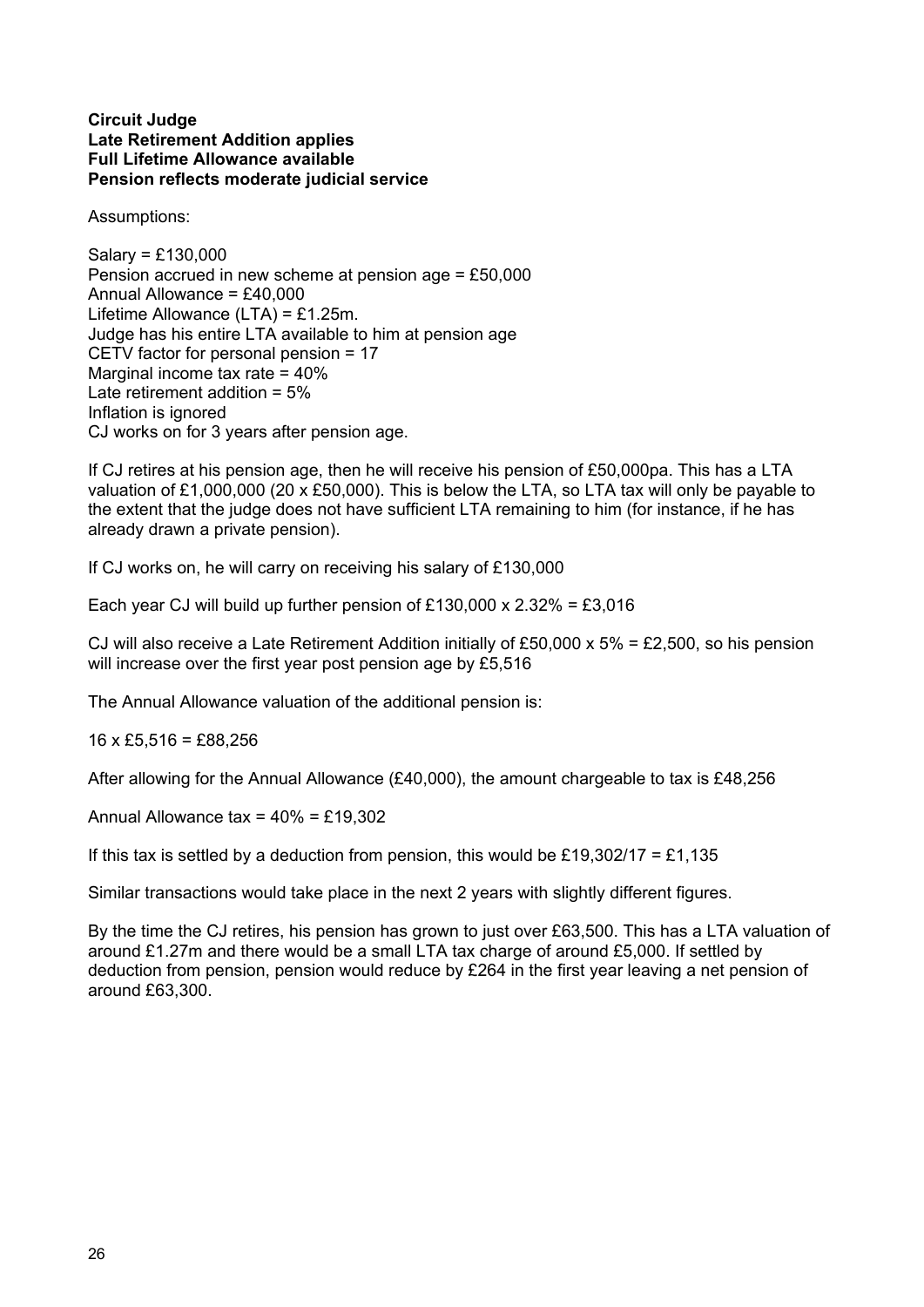In summary, then

| Year 1                              |          |
|-------------------------------------|----------|
| Pension b/f                         | 50,000   |
| Pension earned this year            |          |
| 2.32% x £130,000                    | 3,016    |
| Late retirement addition            |          |
| 5% x £50,000                        | 2,500    |
| Adjustment for Annual Allowance tax | $-1,135$ |
| Year <sub>2</sub>                   |          |
| Pension b/f                         | 54,381   |
| Pension earned this year            |          |
| 2.32% x £130,000                    | 3,016    |
| Late retirement addition            |          |
| 5% x £54,381                        | 2,719    |
| Adjustment for Annual Allowance tax | $-1,218$ |
| Year <sub>3</sub>                   |          |
| Pension b/f                         | 58,898   |
| Pension earned this year            |          |
| 2.32% x £130,000                    | 3,016    |
| Late retirement addition            |          |
| 5% x £58,898                        | 2,945    |
| Adjustment for Annual Allowance tax | $-1,303$ |
| Pension into payment                | 63,556   |
| before Lifetime Allowance tax       |          |
| Lifetime Allowance tax adjustment   | $-264$   |
| Net pension into payment            | 63,292   |

Net additional pension for working on for 3 years = **£13,292** (before income tax)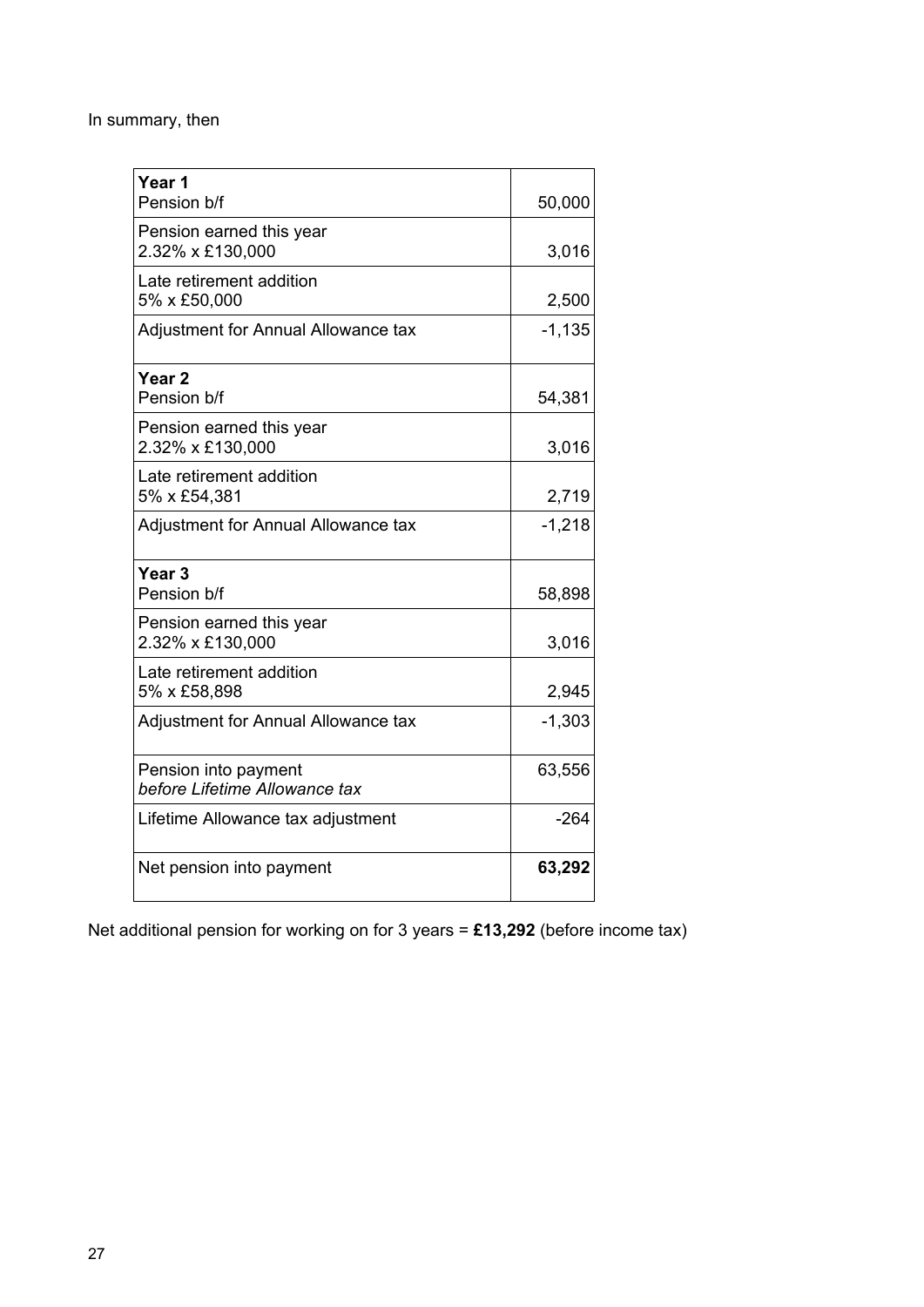#### **District Judge Late Retirement Addition applies Full Lifetime Allowance available Pension reflects moderate judicial service**

Assumptions: Salary = £104,000 Pension accrued in new scheme at pension age = £40,000 Annual Allowance = £40,000 Lifetime Allowance (LTA) = £1.25m. Judge has his entire LTA available to him at pension age CETV factor for personal pension = 17 Marginal income tax rate = 40% Late retirement addition = 5% Inflation is ignored DJ works on for 3 years after pension age.

If DJ retires at his pension age, then he will receive his pension of £40,000pa. This has a LTA valuation of £800,000 (20 x £40,000). This is below the LTA, so LTA tax will only be payable to the extent that the judge does not have sufficient LTA remaining to him (for instance, if he has already drawn a private pension).

If DJ works on, he will carry on receiving his salary of £104,000

Each year DJ will build up further pension of £104,000 x 2.32% = £2,413

DJ will also receive a Late Retirement Addition initially of £40,000 x  $5\%$  = £2,000, so his pension will increase over the first year post pension age by £4.413

The Annual Allowance valuation of the additional pension is:

 $16 \times \text{\pounds}4,413 = \text{\pounds}70,605$ 

After allowing for the Annual Allowance (£40,000), the amount chargeable to tax is £30,605

Annual Allowance tax = 40% = £12,242

If this tax is settled by a deduction from pension, this would be £12,242/17 = £720

Similar transactions would take place in the next 2 years with slightly different figures.

By the time the DJ retires, his pension has grown to just over £51,400. This has a LTA valuation of just over £1m and there would only be LTA tax to pay if the judge had already used up some or all of his LTA.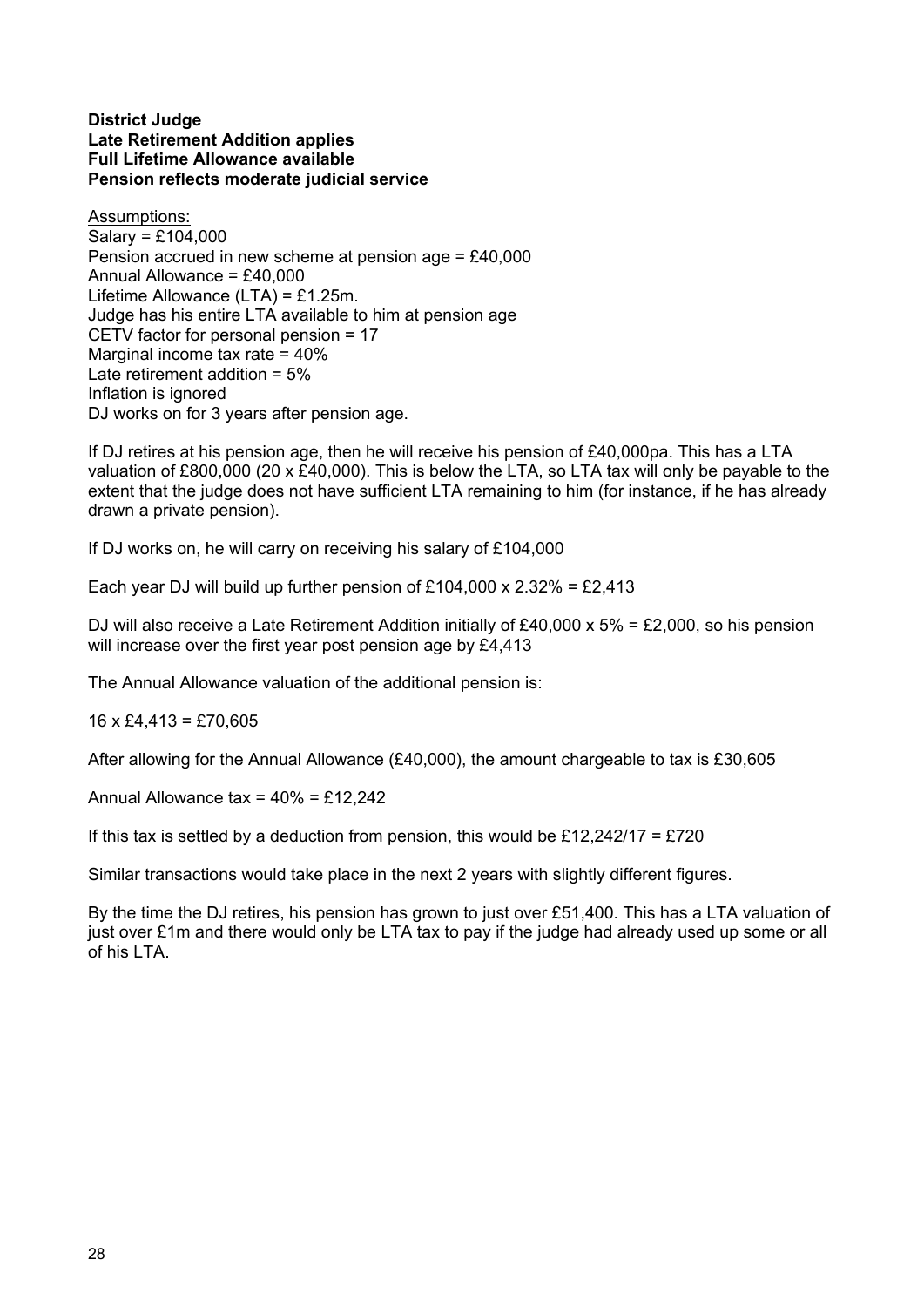In summary, then

| Year 1<br>Pension b/f                        | 40,000  |
|----------------------------------------------|---------|
| Pension earned this year<br>2.32% x £104,000 | 2,413   |
| Late retirement addition<br>5% x £40,000     | 2,000   |
| Adjustment for Annual Allowance tax          | $-720$  |
| Year <sub>2</sub><br>Pension b/f             | 43,693  |
| Pension earned this year<br>2.32% x £104,000 | 2,413   |
| Late retirement addition<br>5% x £43,693     | 2,185   |
| Adjustment for Annual Allowance tax          | $-790$  |
| Year <sub>3</sub><br>Pension b/f             | 47,500  |
| Pension earned this year<br>2.32% x £104,000 | 2,413   |
| Late retirement addition<br>5% x £47,500     | 2,375   |
| Adjustment for Annual Allowance tax          | $-861$  |
| Net pension into payment                     | £51,427 |

Net additional pension for working on for 3 years = **£11,427** (before income tax)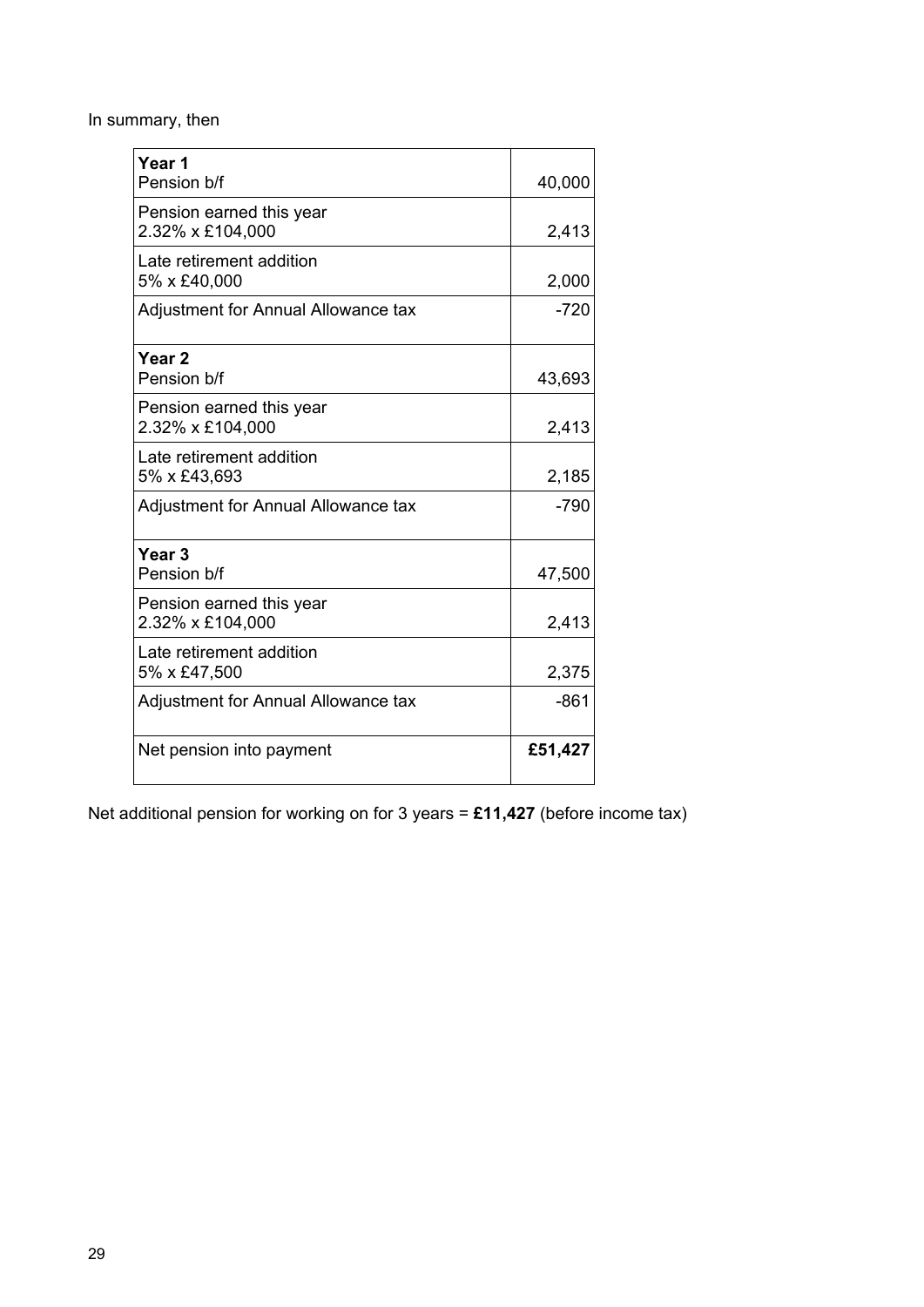## **Summary of results**

## **A – with Late Retirement Addition**

|                                                           | HCJ1     | HCJ <sub>2</sub> | CJ              | DJ              |
|-----------------------------------------------------------|----------|------------------|-----------------|-----------------|
|                                                           | Full LTA | No LTA           | <b>Full LTA</b> | <b>Full LTA</b> |
| Before Lifetime Allowance tax                             |          |                  |                 |                 |
| Pension at pension age                                    | £60,000  | £30,000          | £50,000         | £40,000         |
| Pension 3 years after pension age                         | £75,834  | £43,164          | £63,556         | £51,427         |
|                                                           |          |                  |                 |                 |
| After Lifetime Allowance tax                              |          |                  |                 |                 |
| Pension at pension age                                    | £60,000  | £22,500          | £50,000         | £40,000         |
| Pension 3 years after pension age                         | £72,500  | £32,273          | £63,292         | £51,427         |
|                                                           |          |                  |                 |                 |
| Overall increase in net pension for<br>additional 3 years | £12,500  | £9,773           | £13,292         | £11.427         |

## **To note**

The results are sensitive to assumptions as to:

- The level of the Annual Allowance
- The level of the Lifetime Allowance
- The CETV factor(s) to be used
- The rate used to convert LTA tax into a pension reduction
- The amount of LTA tax that an individual judge has available when he retires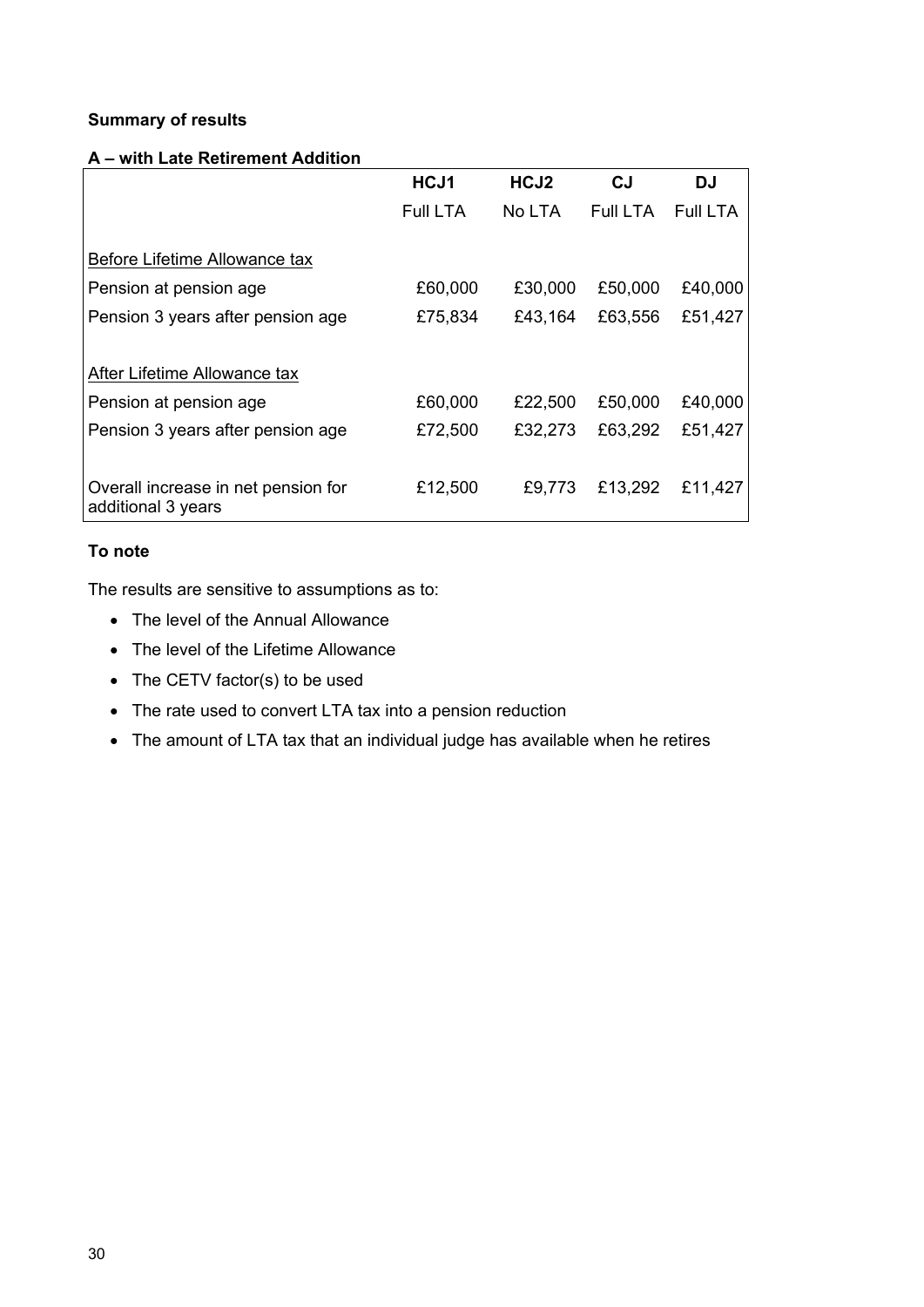It is proposed that NJPS 2015 provide for partial retirement – that is, the ability to draw pension while carrying on working – as follows:

- Partial retirement is possible only where an individual's employment terms have changed such that the individual's permanent pensionable earnings have reduced to no more than 80% of the amount before the change. Subject to business needs, where an individual is working on a salaried part time (SPTW) basis, the administrative requirement to meet 50% working time may be relaxed.
- The individual would be entitled to retire if he so wished (in other words, he and is aged at least 55 and, if under his pension age, has at least 2 years' qualifying service)
- Where a member opts for partial retirement he decides on the proportion of his benefits he wishes to draw.
- Someone who has taken partial retirement will continue to build up pension in respect of their work after partial retirement
- The partial retirement option is only available once and must be within 3 months of the reshaping of the individual's job.

It should be noted that, while an individual may ask his employer to reshape his role – either by reducing his hours or his job weight – the employer does not have to agree to this request.

Details on Partial Retirement can be found in **Part 5, Chapter 3** of the NJPS 2015 regulations.

## **Application**

• Pension paid from JUPRA – (i.e. for service prior to joining NJPS 2015)

JUPRA does not offer partial retirement. JUPRA pensions are payable only on retirement from judicial office.

• NJPS 2015 pension

Partial retirement would apply only in respect of new scheme service. However, for the purpose of determining if an individual had sufficient qualifying service, service in JUPRA would also be taken into account.

#### **Examples**

 **Judge A** is aged 65 and his pension age in NJPS 2015 is 68. Judge A has built up £30,000 of pension in NJPS 2015 (he has no benefits in JUPRA) and his full-time pay is £120,000pa. Judge A decides that he wishes to move to part-time working (4 days per week) and this is agreed. Judge A decides to opt for partial retirement and he wants to draw sufficient pension so that his income (pension plus pay) remains at £120,000. The early retirement reduction for taking pension 3 years early is assumed to be 15%.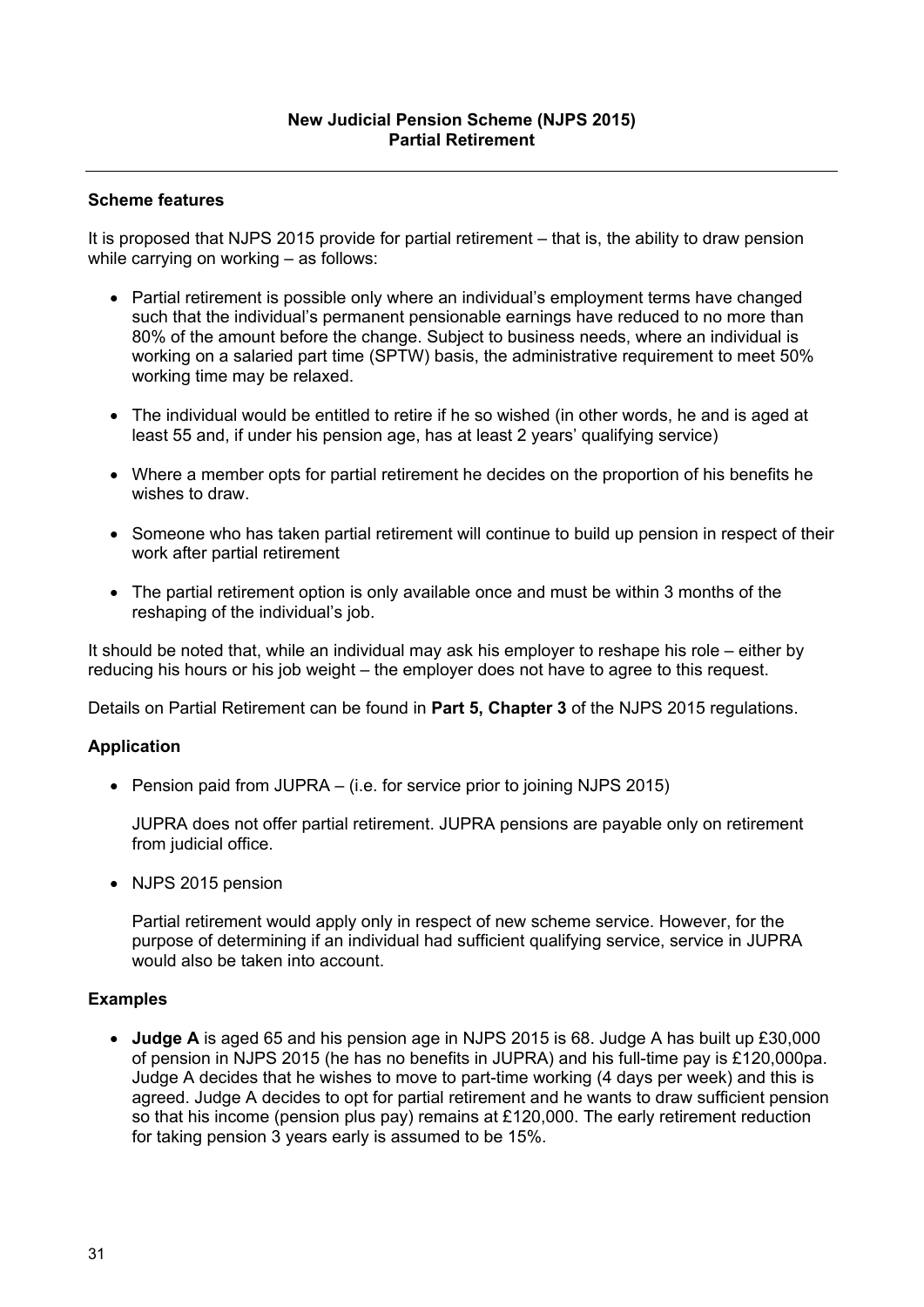On moving from full-time to 4 days per week, Judge A's pay is reduced to £96,000. He meets the eligibility criteria for partial retirement as he is over minimum pension age and he has more than 2 years' qualifying service.

Judge A wants to maintain his income at £120,000 so, as his pay has reduced to £96,000, he will need his pension to be £24,000pa. As an early retirement reduction will apply, to achieve this he will need to draw £28,235 of his £30,000 NJPS 2015 pension (£28,235 less 15% reduction =  $£24,000$ ).

Judge A then has £1,665 remaining in his NJPS 2015 pension account. He will continue to build up further NJPS 2015 pension (based on his new earnings of £96,000) until such time as he decides to retire.

 **Judge B** is aged 65 and his pension age in NJPS 2015 is 67. Judge B has 16 years' service in JUPRA and has also built up pension of £10,000 in NJPS 2015. Judge B's full-time pay is £160,000pa. Judge B agrees to reshape his job from full-time to 4 days per week and, on taking partial retirement, he wants to draw the maximum pension that he can. The early retirement reduction for taking pension 2 years early is assumed to be 10%.

On moving from full-time to 4 days per week, Judge B's pay is reduced to £128,000. He meets the eligibility criteria for partial retirement as he is over minimum pension age and he has more than 2 years' qualifying service.

Judge B can draw the entirety of his NJPS 2015 pension. An early retirement reduction (assumed to be 10%) will apply, so the pension into payment will be £9,000. Note that Judge B cannot draw his JUPRA pension at this stage as he has not retired from judicial office.

Judge B works for 4 days per week until he reaches 67, when he retires. At that point he has built up a further £6,000 of pension in NJPS 2015 and this is then brought into payment. Judge B's JUPRA pension is also brought into payment and is calculated on the basis of 16 years' service and the full-time equivalent pay received in his final year.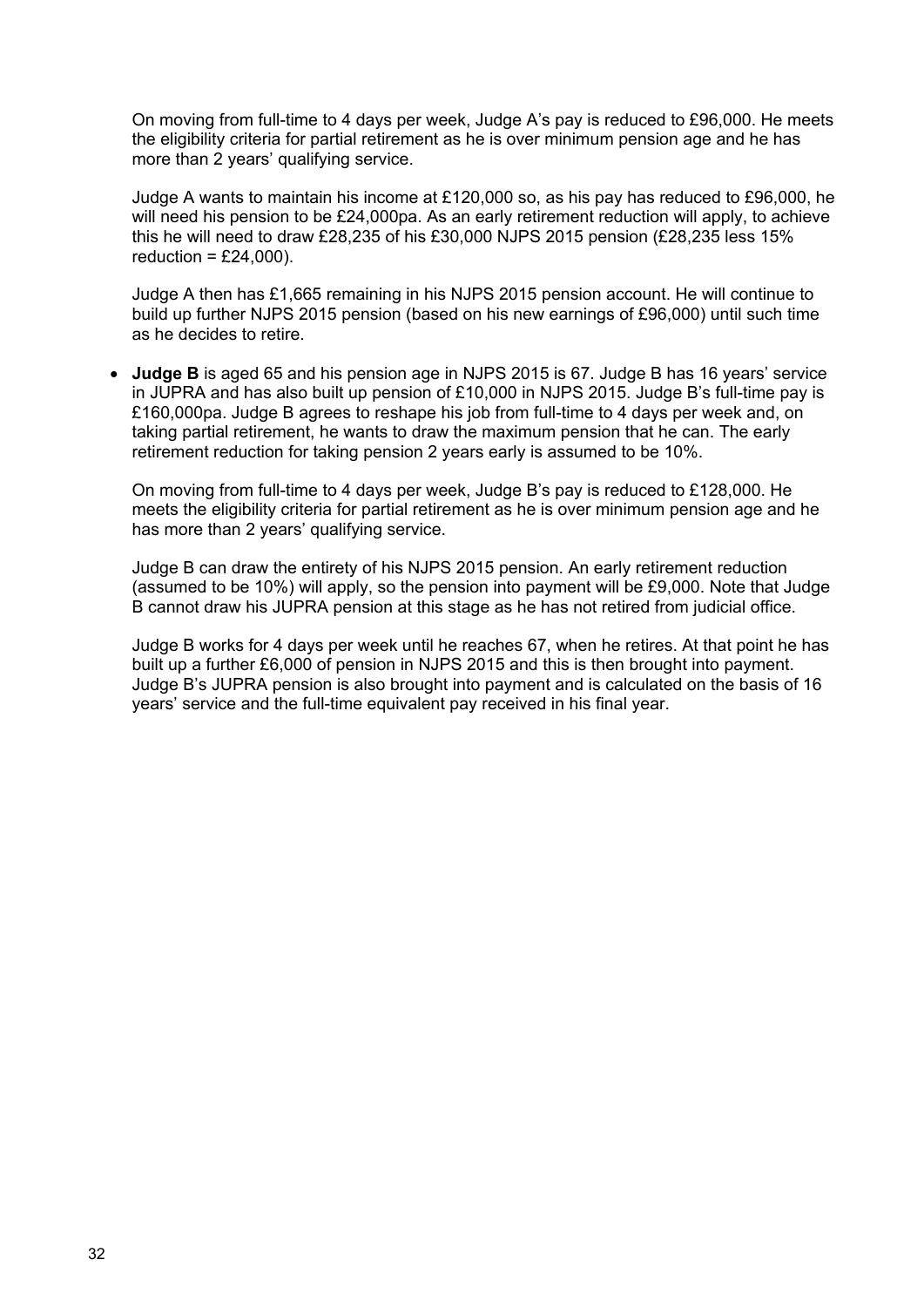The proposed NJPS 2015 allows for re-employment after retirement, so that a pensioner member in respect of a qualifying judicial office can at the same time be an active member in respect of a different qualifying judicial office.

## **Application**

Judges sitting in retirement currently fall into one of three groups as shown below:

| Type of office / pension Type of sitting in | retirement                           | <b>Pension consequences</b>                                                                                                |
|---------------------------------------------|--------------------------------------|----------------------------------------------------------------------------------------------------------------------------|
| Salaried - JUPRA                            | Salaried<br>(relatively<br>uncommon) | JUPRA pension suspended during sitting.<br>Recalculated on new retirement to take<br>account of sitting during retirement. |
| Salaried - JUPRA                            | Fee-paid                             | JUPRA pension unaffected. Fee-paid service<br>does not earn any further pension.                                           |
| Fee-paid – no pension                       | Fee-paid                             | Currently not pensioned at all                                                                                             |

For sitting in retirement from 1 April 2015, we propose to adopt a consistent approach for all judicial office holders. This will apply except where the post-retirement appointment is specifically non-pensionable.

## **Pension earned from service pre-retirement**

Pension will continue to be paid during sitting in retirement (whether pension is from JUPRA (or equivalent scheme for fee-paid office holders) or NJPS 2015).<sup>5</sup>

## **Sitting during retirement**

Service will be pensioned from NJPS 2015 whether fee-paid or salaried. No alternative remuneration will be provided where judicial office holder chooses to opt out.

## **To note**

Judges who sit in retirement will need to consider whether they need to opt out for tax reasons - for instance, to retain Enhanced Protection (Finance Act 2004).

The "sitting in retirement" rules will apply only where there has been a genuine retirement. Judges who are members of NJPS 2015 may be able to use the partial retirement arrangements as an alternative. More information is available in the chapter on partial retirement (p.31).

<sup>5</sup> Appropriate amendments will be required to the JUPRA provisions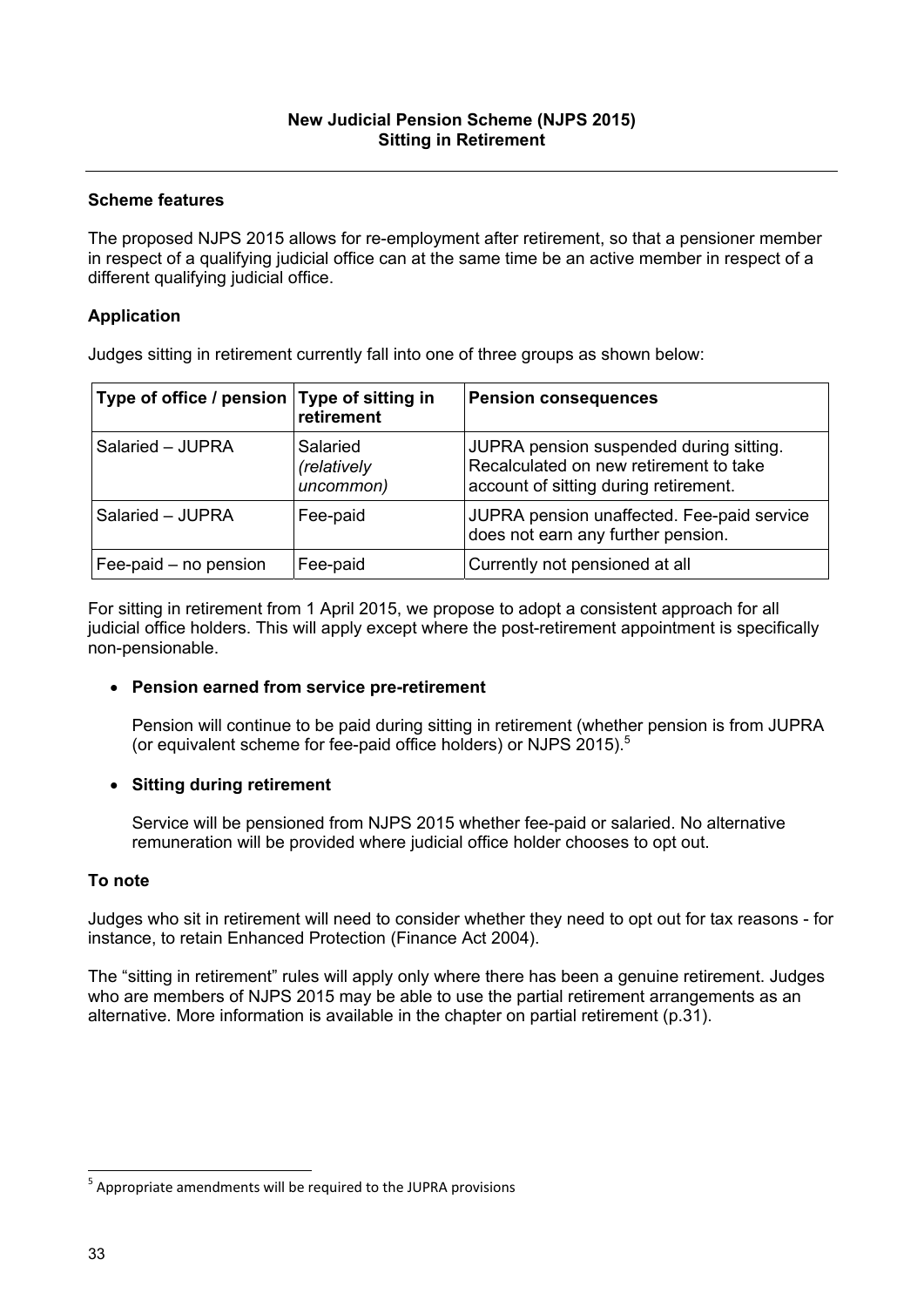- Pensions for survivors to be paid from JUPRA (and reflecting JUPRA rules) for service prior to joining NJPS 2015. Enhancement to be calculated and paid according to NJPS 2015 rules
- General policy position on death in service is that there will not be any lump sum deduction as the individual has not yet drawn benefits. Their nominees will typically get 2 x pay. On death in retirement, the general position is that there is no lump sum paid at all. The exception is where death is fairly shortly after retirement, where the 5 year guarantee applies. The intention is to deal fairly with people who are in service but have also drawn some benefits – either as a result of retiring and then returning to work or, alternatively as a result of partial retirement.

Note – for definitions of **surviving adult** and **eligible child** as well as associated examples, please see the chapters on pages 43 and 45 respectively.

It is proposed that NJPS 2015 will provide for:

- Death in service (DIS) lump sum of the greater of:
	- $\circ$  2 x final pay (less any lump sums already paid from all schemes); and
	- $\circ$  5 x member's new scheme pension (less the total of pension payments already made from the new scheme)
- Subject to minimum qualifying period of one year, a surviving adult pension of 3/8 of member's pension, with benefits enhanced by the equivalent of service to pension age (or, if less, 10 years)

The enhancement factor is X / Y where:

X is the lower of:

- The member's assumed period of pensionable service (expressed in years); and
- $10.$

Y is the lower of:

- The number of years for which the member has been an active member of the scheme; and
- The number of scheme years in relation to which an amount of earned pension was specified in the active member's account.

In this case, "the member's assumed period of pensionable service (expressed in years) means the period (expressed in years)

- Beginning with the day after the date of the member's death; and
- Ending with:
	- $\circ$  For a member employed on a fixed term, the day with which that term would have ended; and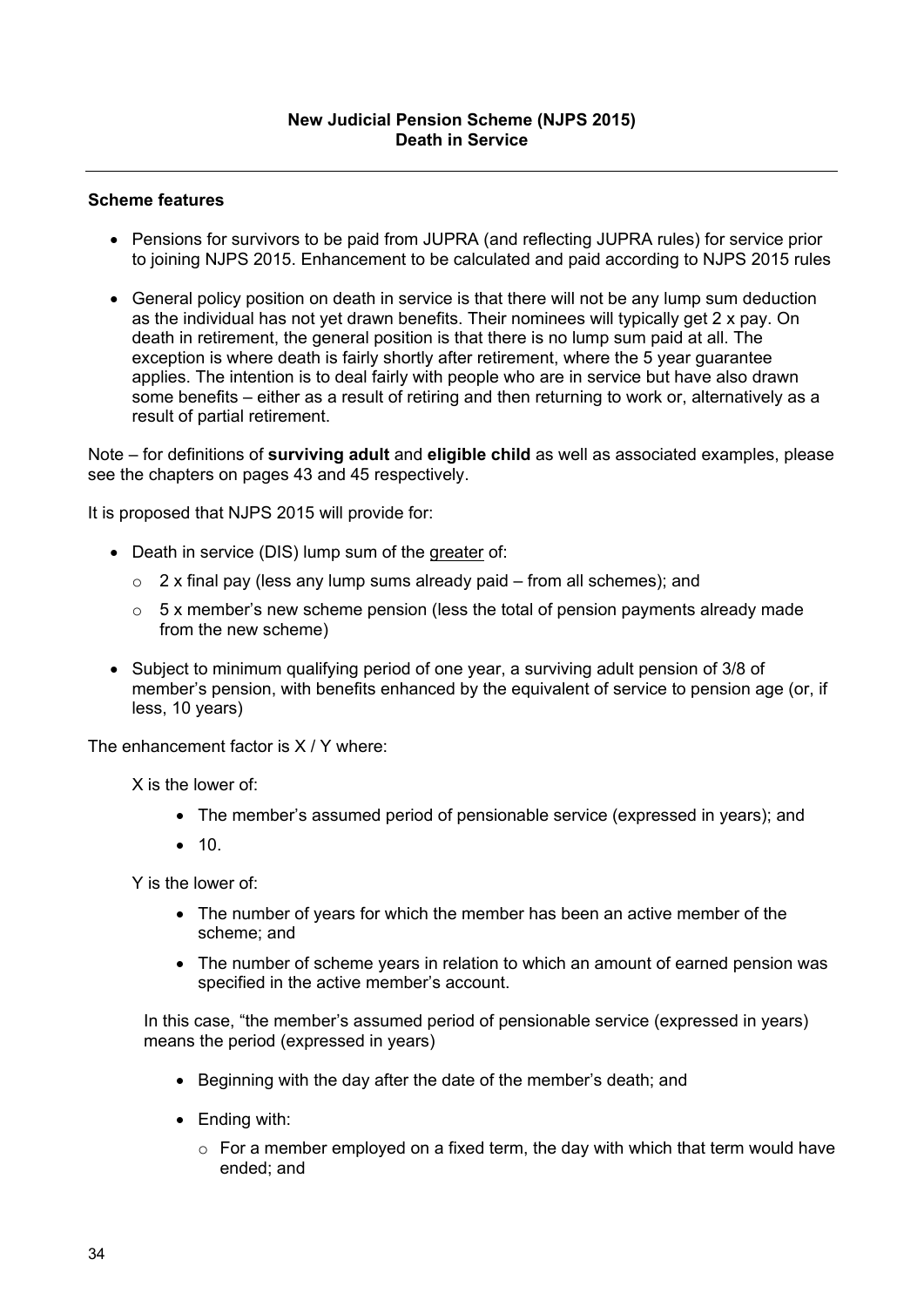- $\circ$  For a member otherwise employed, the day before the day on which the member would have reached prospective normal pension age if the member had lived until that age.
- $\bullet$  Surviving adult pension is paid for life regardless of the age of the survivor; it does not stop if the survivor remarries or enters into a new relationship. However, where the surviving adult is more than 12 years younger than the member, the pension is reduced by 2.5% for every year over 12 (subject to a maximum reduction of 50%).
- Where the member leaves a surviving adult, and no more than two eligible children, each child receives a pension of 80% of the surviving adult's pension. Where the member leaves N eligible children (where N is greater than 2), each child receives 2/N x 80% of the surviving adult pension.
- Where the member either one or two eligible children but no surviving adult, each child receives a pension of 4/3 x the notional surviving adult pension. Where the member leaves N eligible children (where N is greater than 2), each child receives 2/N x 4/3 of the notional surviving adult pension.

For further information on the provision of Death in Service benefits as part of the Partnership Pension Account, please see the chapter on "Partnership Pension Account" (p.10).

Details on Death Benefits can be found in **Part 7** of the NJPS 2015 regulations.

## **Application**

 $\bullet$  Benefits paid from JUPRA – (i.e for service prior to joining NJPS 2015)

There will be no DIS lump sum as this will be paid from NJPS 2015 (the "active" scheme at the date of death).

Spouse pension will be paid at the rate of one half of member's pension in JUPRA.

Where the member leaves a surviving spouse, pension for children paid at the total rate of one half of the member's pension (if there are two or more eligible children) or one quarter of the member's pension if there is just one eligible child.

Where the member does not leave a surviving spouse, pension for children paid at the total rate of two-thirds of member's pension (if there are two or more eligible children) or one third of the member's pension if there is just one eligible child.

• Benefits paid from NJPS 2015

#### Lump sum on death in service

Scheme members may nominate one or more beneficiaries to receive the lump sum, and specify how the benefits are to be apportioned between them. We expect the scheme rules to provide for:

- one or more individuals;
- one incorporated or unincorporated body; or
- one or more individuals and one incorporated or unincorporated body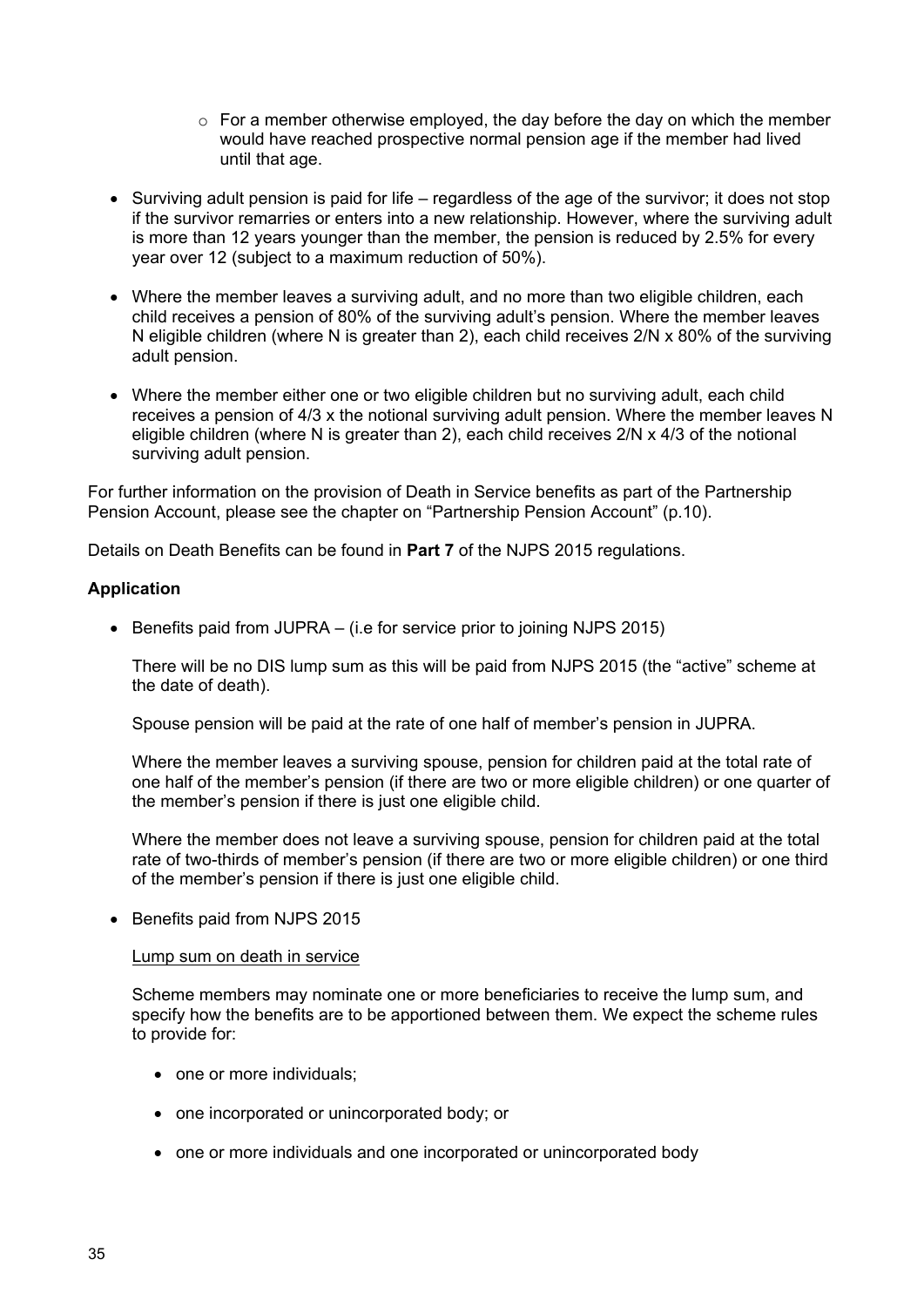The NJPS 2015 scheme rules are proposed to render a nomination invalid in the following circumstances:

- the person was the spouse or civil partner at the date of nomination but, at the date of death, is no longer the individual's spouse or civil partner unless the member confirmed to the scheme manager (following the ending of the marriage or civil partnership) that the nomination should stand;
- if the person nominated predeceases the member;
- if the person nominated is convicted of the offence of murder of the member; or
- if the person nominated is convicted of manslaughter or any other offence (apart from murder) of which the unlawful killing or wounding of the member is an element and the scheme manager determines that the nomination should be treated as invalid.

In the event that any lump sums have already been paid – either from NJPS 2015 or JUPRA – these will be offset in determining the DIS lump sum to be paid. This would generally arise if, for some reason, pension benefits had been drawn but the individual had continued in – or recommenced – pensionable service.

As NJPS 2015 will be a registered pension scheme, the DIS lump sum will be paid tax-free subject to the member having sufficient Lifetime Allowance remaining to cover it. The scheme rules should be drafted with sufficient discretion to ensure that the DIS lump sum is not considered part of the individual's estate for Inheritance Tax purposes. This could be achieved either by giving the Pension Board the role of determining the recipient(s) of any lump sums (with any form of death benefit nomination being treated as an "expression of wish" to be taken into account by the Pension Board) or, as envisaged in the draft NJPS 2015 regulations, giving the scheme manager discretion as to whether or not to pay the lump sum and to determine whether it should go to the nominee(s) and/or personal representatives.

"Final pay" – as used for calculating the DIS lump sum –to be defined as the greater of:

- Pensionable earnings in last 12 months (or annualised equivalent if less than 12 months' service); and
- $\bullet$  Best of last 10 scheme years<sup> $6$ </sup> pensionable earnings

## Pensions for survivors

The surviving adult pension will include an enhancement (except where the scheme member was already at, or over, pension age at the date of death). This will be calculated on the basis of 10 years or, if less, the period to pension age<sup>7</sup>. The enhancement will reflect 10 years' worth of average NJPS 2015 benefits (see examples).

In determining whether or not the member meets the one year qualifying period for the surviving adult pension, any service in JUPRA will count.

There is no qualifying period for an eligible child's pension. The pension for each eligible child will be calculated at the member's death and will not normally change (except to the

 $6$  Scheme year runs 1 April – 31 March

 $\frac{7}{1}$  "pension age" for the purpose of calculating survivor pensions is expected to reflect stated Government policy as at the date of death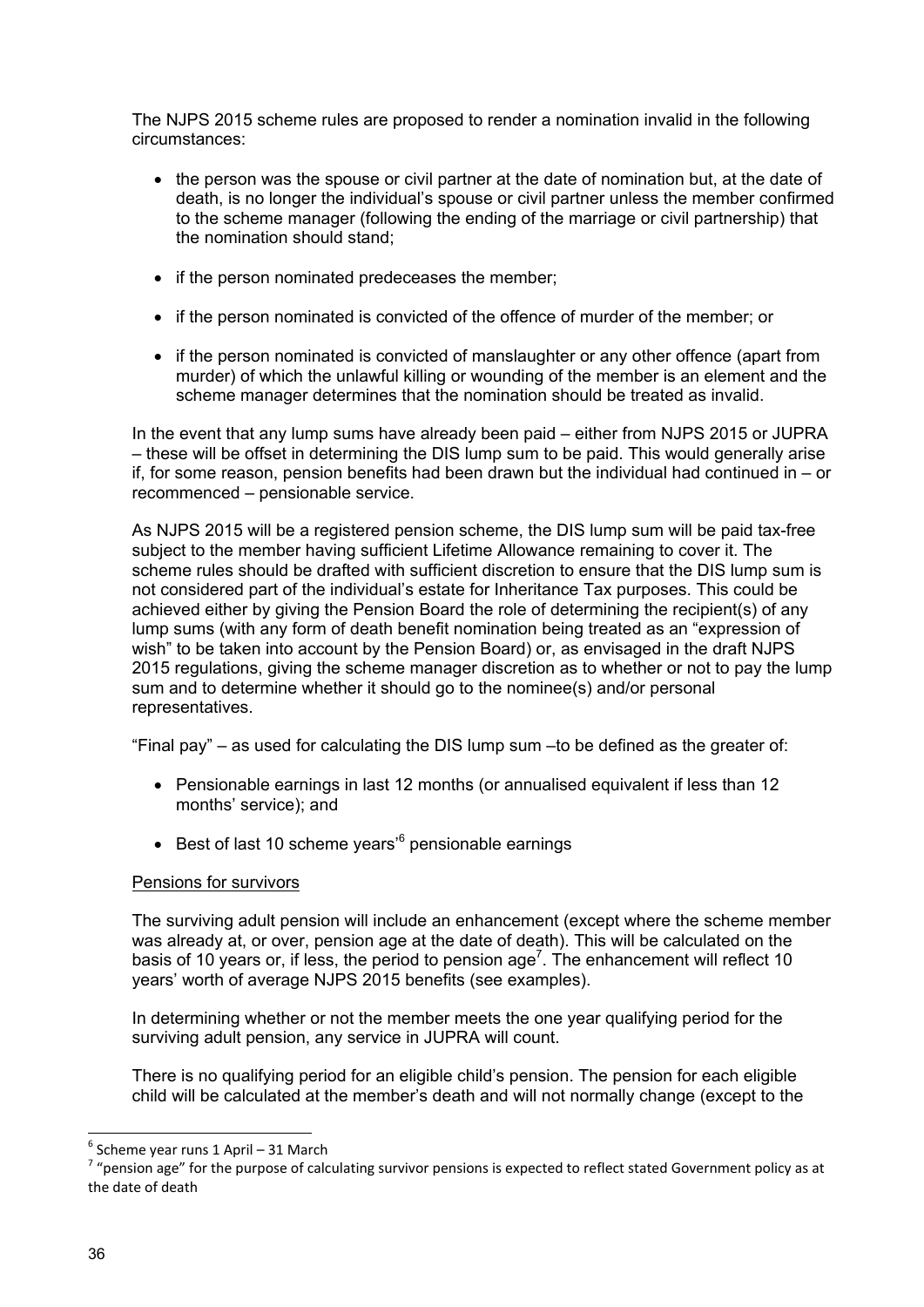extent of annual increases) other than when it comes to light that the number of eligible children differs from that originally identified. When a child ceases to be an eligible child (typically on leaving full-time education or reaching age 23), their pension will stop but this will not result in recalculation of pensions to the other children. If the child subsequently requalifies for pension – for instance, on going into higher education after a gap year – their pension will recommence without impacting pensions for the other children.

Pension for adult survivor and for eligible children are potentially subject income tax in the hands of the recipient (as in JUPRA). They do not count against the Lifetime Allowance or Annual Allowance of either the deceased member or the recipient.

## **Examples**

 **Judge X** dies in service at the age of 55. He has 11 years' service in JUPRA and 4 years' service in NJPS 2015. X's pension age in NJPS 2015 is 67. X leaves a widow and three eligible children. X is full-time and is paid a salary of £130,000 (this is also his "final pay"). At the date of his death, X has built up a NJPS 2015 pension of £12,000 and a JUPRA pension of £35,750, but has received no benefits from either scheme.

DIS lump sum = the better of

(a)  $2 \times \text{\pounds}130,000 = \text{\pounds}260,000$ 

(b)  $5 \times \text{\pounds}12,000 = \text{\pounds}60,000$ 

Surviving adult pension (NJPS 2015)

 $= 3/8$  x enhanced pension =  $3/8$  x (£12,000 + £12,000 x 10/4) = £15,750

(*X is 12 years from pension age, but maximum enhancement is 10 x average pension in NJPS 2015 = P/4 in this case)*

Pension for each eligible child (NJPS 2015)

 $= 2/3 \times 80\% \times$  surviving adult pension =  $2/3 \times 80\% \times £15,750 = £8,400$ 

Spouse pension (JUPRA) = £35,750 x  $50\%$  = £17,875

Total pension for children (JUPRA) = £35,750 x  $50\%$  = £17.875

There are 3 children, so each one receives one-third, i.e. just under £5,960

**Total pension to widow** = £15,750 (NJPS 2015) + £17,875 (JUPRA) = £33,625

**Total pension to each child** = £8,400 (NJPS 2015) + £5,960 (JUPRA) = £14,360

 **Judge Y** retired from JUPRA with a pension of £60,000 and a lump sum of £135,000. He has now returned to part-time (pensionable) judging at a (part-time) salary of £50,000 (this is also his "final pay" in NJPS 2015). He dies in service at the age of 69, after 2 years (elapsed time) work – by which time he has received pension payments of £123,000. At the time of his death, Judge Y has built up pension of £2,400 in NJPS 2015, and his JUPRA pension has increased with inflation to £63,000. Judge Y leaves a widow, but no eligible children.

Judge Y is a JUPRA pensioner and, under JUPRA rules, a lump sum is due if the total of payments made (including lump sum payments) falls short of 5 times pension in payment at the time of death.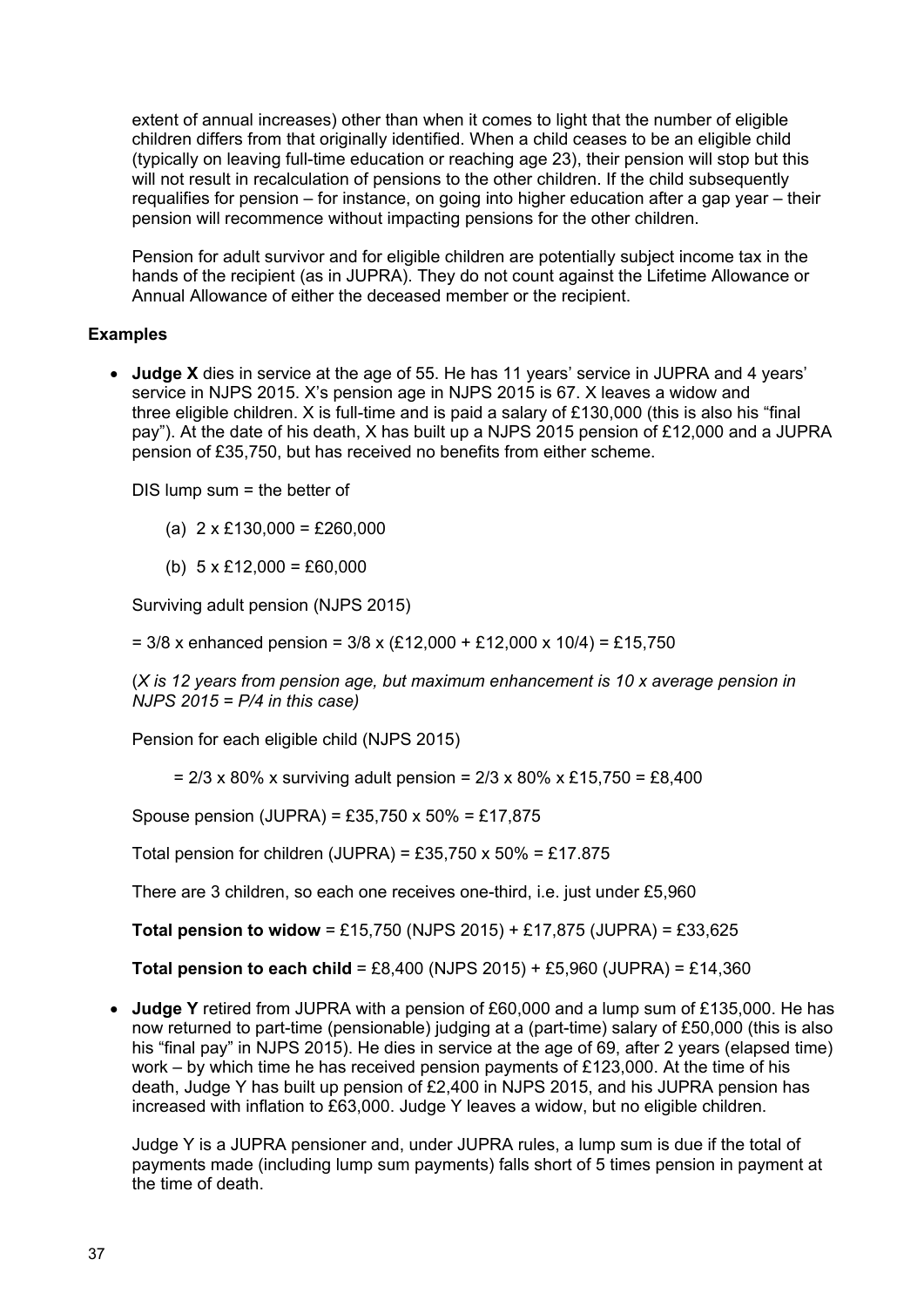JUPRA lump sum = 5 x £63,000 - £135,000 - £123,000 = **£57,000**

DIS lump sum under NJPS 2015

**Calculation A**: 2 x final pay less lump sums already received

2 x final pay =  $£100,000$ . Judge Y (or his estate) has already received lump sums totalling £192,000 (£135,000 + £57,000) and so no lump sum arises under NJPS 2015 calculation A

**Calculation B**: 5 x NJPS 2015 pension less total NJPS 2015 pension payments received

NJPS 2015 pension = £2,400

 $5 \times$  pension = £12,000

No pension payments have been made from NJPS 2015, so the lump sum on death = £12,000

Calculation B gives the better result and a lump sum of **£12,000** is due in this case.

**The total lump sum paid on death** is **£69,000** (£57,000 under JUPRA rules and £12,000 under NJPS 2015rules)

**Surviving adult pension** (NJPS 2015) = £2,400 x 3/8 = £900 (no enhancement as Judge Y is over NPA)

**Spouse pension** (JUPRA) = 50% x JUPRA pension in payment = 50% x £63,000 = £31,500

**Total spouse pension** = £31,500 (JUPRA) + £900 (NJPS 2015) = £32,400

#### **To note**

It is still to be decided the form of nomination for death benefit and the procedures for making and revising nominations. The intention is that the department will try to provide these services online.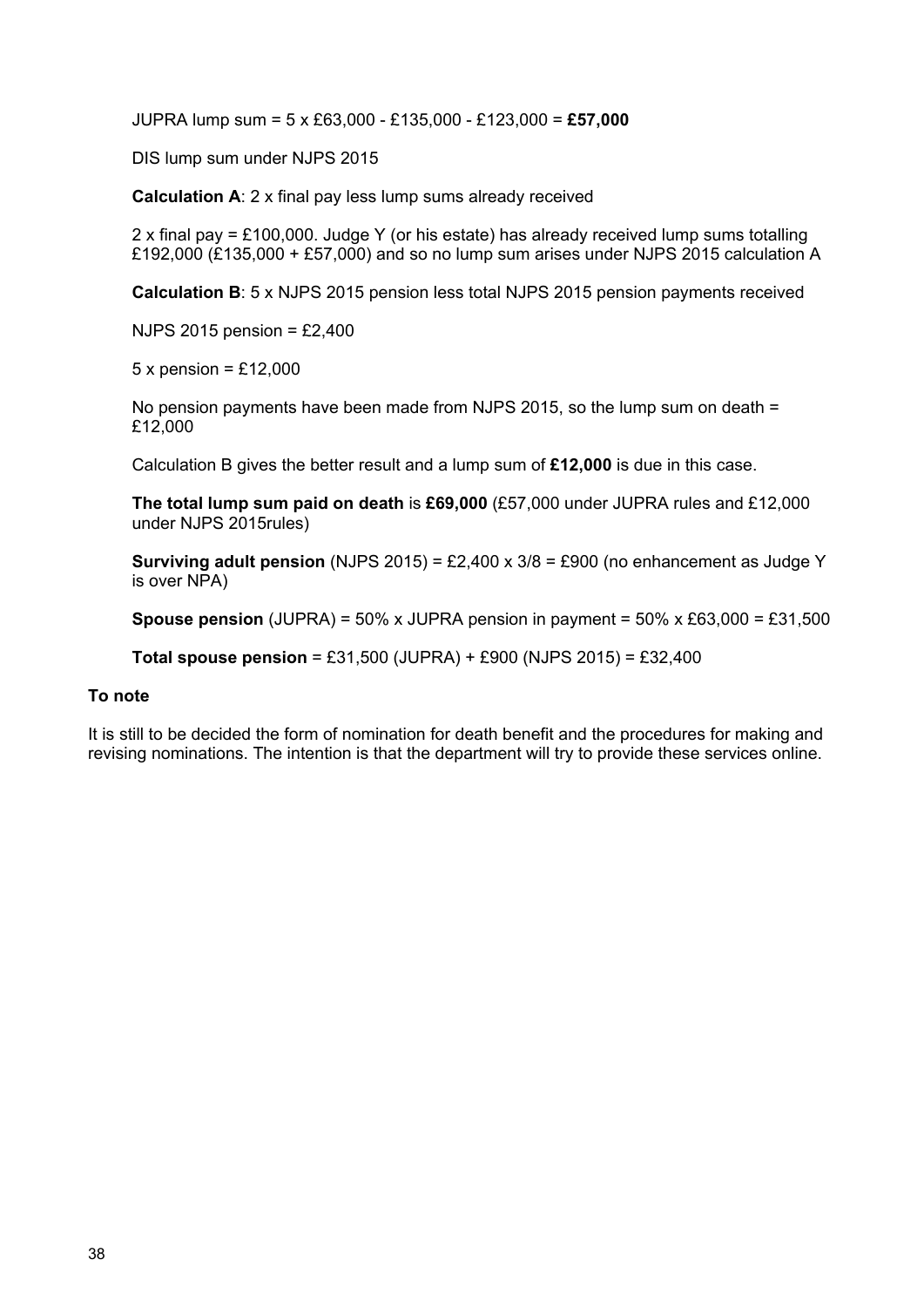To provide benefits to Scheme members' dependents or nominated recipient should they die before drawing deferred benefits or die early in retirement. Any lump sum on death in deferment or retirement to be calculated according to JUPRA rules for the JUPRA element of pension and according to NJPS 2015 rules for the NJPS 2015 element. The same will apply for calculation and payment of pensions for survivors.

Note - for definitions of surviving adult and eligible child as well as associated examples, please see the chapters on pages 43 and 45 respectively. The chapter on death in service (p.34) is also relevant.

It is proposed that the NJPS 2015 rules provide for the following benefits on death in deferment or retirement:

• A lump sum calculated as:

5 x member's pension (less the total of payments already made)

A surviving adult pension of 3/8 of member's pension

Surviving adult pension is paid for life – regardless of the age of the survivor; it does not stop if the survivor remarries or enters into a new relationship. However, where the surviving adult is more than 12 years younger than the member, the pension is reduced by 2.5% for every year over 12 (subject to a maximum reduction of 50%).

- Where the member leaves a surviving adult, and no more than two eligible children, each child receives a pension of 80% of the surviving adult's pension. Where the member leaves N eligible children (where N is greater than 2), each child receives 2/N x 80% of the surviving adult pension.
- Where the member leaves either one or two eligible children but no surviving adult, each child receives a pension of 4/3 x the notional surviving adult pension. Where the member leaves N eligible children (where N is greater than 2), each child receives 2/N x 4/3 of the notional surviving adult pension.

Details on the Death in Deferment or Retirement can be found in **Part 7** of the NJPS 2015 regulations.

## **Application**

 $\bullet$  Benefits paid from JUPRA – (i.e. for service prior to joining NJPS 2015)

The JUPRA rules provide for a lump sum on death in retirement where the total of pension and lump sum payments made is less than 5 times the rate of the member's pension at the date of death. This provision – which is effectively a "pension guarantee" – will continue to apply in respect of members who die in retirement or deferment. JUPRA rules provide for this lump sum to be paid to the scheme member's personal representatives as of right, so the payment forms part of the scheme member's estate for Inheritance Tax purposes.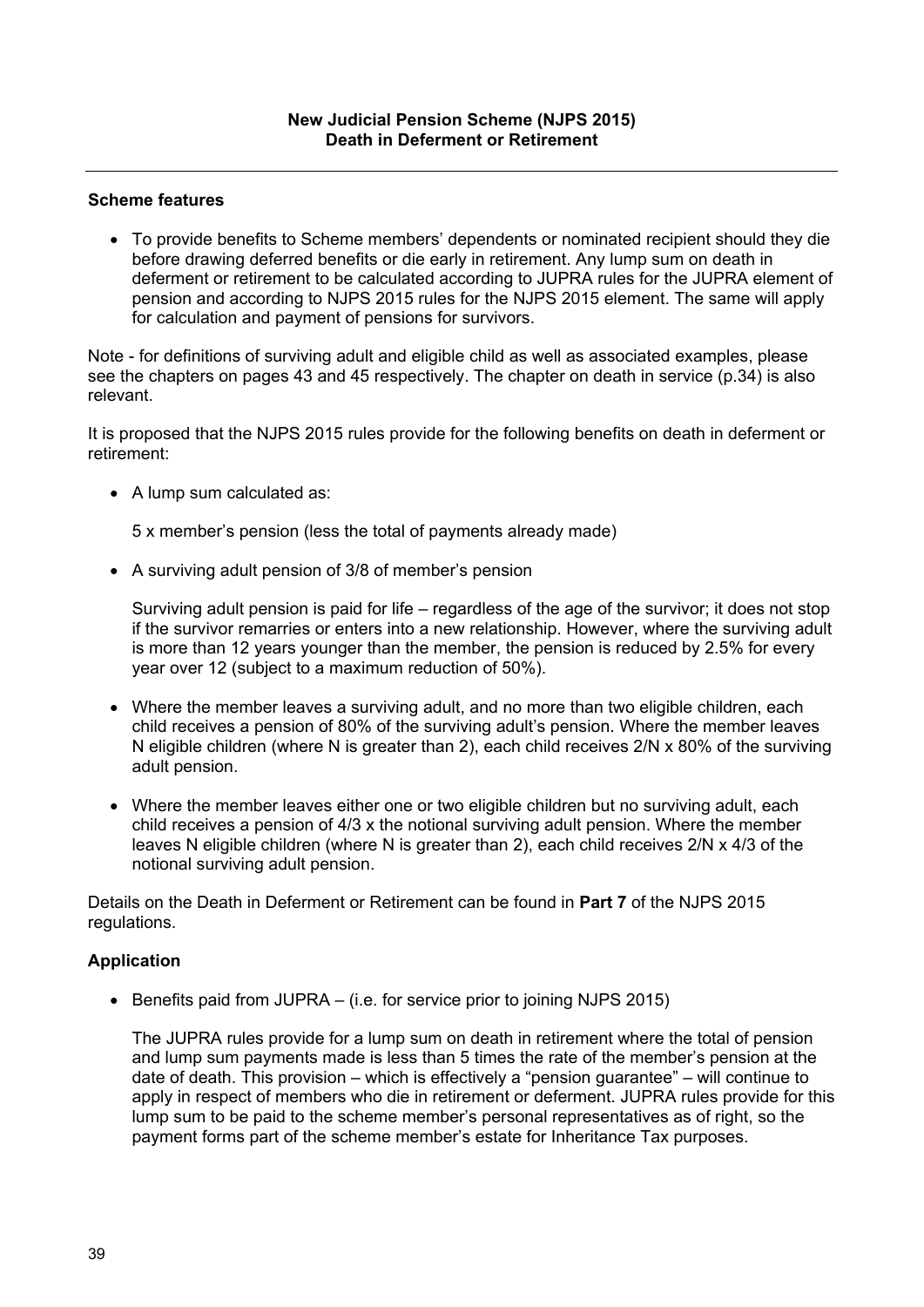Where members die in deferment, the deferred lump sum of 2.25 times pension (as up rated with pensions increase) is paid.

Spouse pension will be paid at the rate of one half of member's pension in JUPRA provided that the marriage took place before the judge started to draw his or her pension. Where the judge has married (or remarried) in retirement, the spouse pension reflects only his service between 1978 and 1997 (or 1988 and 1997 for female judges) – so, where a judge took up office after 1997 and marries (or remarries) after retiring, no spouse pension is paid.

Where the member leaves a surviving spouse who is eligible for a pension, pension for children paid at the total rate of one half of the member's pension (if there are two or more eligible children) or one quarter of the member's pension if there is just one eligible child.

Where the member does not leave a surviving spouse, pension for children paid at the total rate of two-thirds of member's pension (if there are two or more eligible children) or one third of the member's pension if there is just one eligible child.

#### • Benefits paid from NJPS

#### Lump sum on death

As NJPS 2015 will be a registered pension scheme, any lump sum on death will be paid taxfree subject to the member having sufficient Lifetime Allowance (LTA) remaining to cover it. Where the member has insufficient LTA, tax is charged at  $55\%$ <sup>8</sup>.

The scheme rules should have sufficient discretion to ensure that any lump sum is not considered part of the individual's estate for Inheritance Tax purposes.

#### Pensions for survivors

A pension for a surviving adult (p.43) may be paid. Any test of marriage or financial dependency/interdependency will apply as at the date of the scheme member's death (not as at the date of leaving qualifying judicial office).

The pension for each eligible child will be calculated at the member's death and will not normally change (except to the extent of annual increases) other than when it comes to light that the number of eligible children differs from that originally identified. When a child ceases to be an eligible child (typically on leaving full-time education or reaching age 23), their pension will stop but this will not result in recalculation of pensions to the other children. If the child subsequently requalifies for pension – for instance, on going into higher education after a gap year – their pension will recommence without impacting pensions for the other children.

Pension for adult survivor and for eligible children are potentially subject income tax in the hands of the recipient (as in JUPRA). They do not count against the Lifetime Allowance or Annual Allowance of either the deceased member or the recipient.

## **Examples**

 **Judge A** dies some 2 years after his retirement. At the time of his death he was receiving a pension of £50,000 from JUPRA and £10,000 from NJPS 2015. At the time of his retirement he received a lump sum of £110,000 from JUPRA and he has received JUPRA pension

<sup>&</sup>lt;sup>8</sup> Although a pensioner could opt for the lump sum to be paid as a "pension protection lump sum" this is not explored further as the tax rate of 55% does not render this attractive. In the event of any lump sum being paid after the scheme member has reached the age of 75, the 55% tax charge will apply.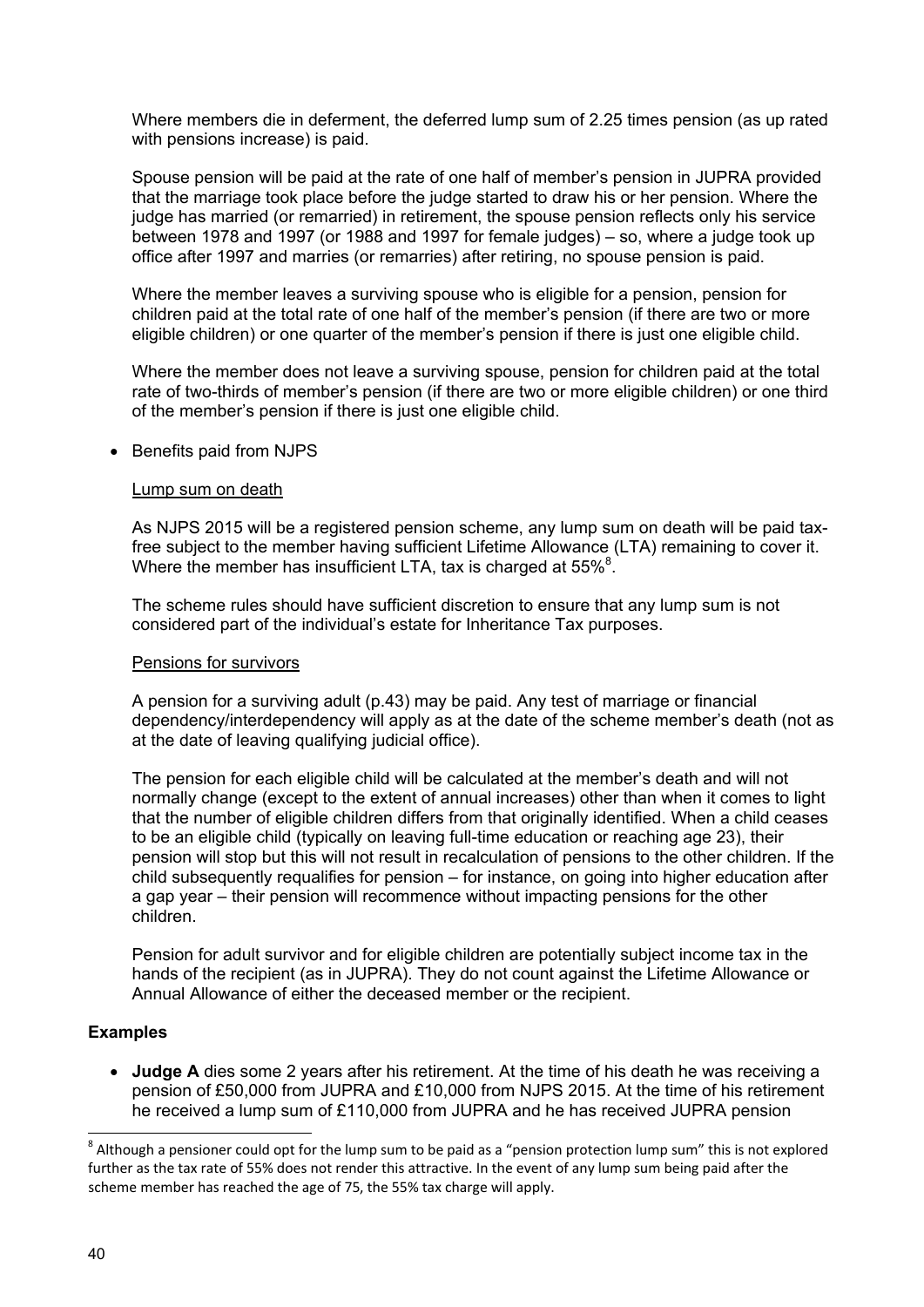payments of £100,000 in total. Judge A has received total pension payments of £20,000 from NJPS 2015. Judge A leaves a widow who he married many years ago.

Lump sum on death (JUPRA) =  $5 \times £50,000 - (£110,000 + £100,000) = £40,000$ 

This is paid to Judge A's personal representatives and forms part of his estate for Inheritance Tax purposes.

Lump sum on death (NJPS 2015) =  $5 \times £10,000 - £20,000 = £30,000$ 

This is paid in accordance with Judge A's death benefit nomination instructions. The payment is discretionary and should not attract Inheritance Tax. However, the lump sum will count against Judge A's Lifetime Allowance – if he has no Lifetime Allowance left, the payment will be taxed at 55%.

Widow's pension (JUPRA) =  $50\%$  x £50,000 = £25,000 – ceases on remarriage

Widow's pension (NJPS 2015) =  $37.5\%$  x £10,000 = £3,750 – payable for life

 **Judge B** dies several years into retirement. At the time of his death he was receiving a pension of £30,000 from JUPRA and £20,000 from NJPS 2015. Judge B's first wife died shortly after he retired and he has since remarried. Judge B became a judge after 1997.

Judge B has been retired for many years, so there is no pension guarantee payment from either JUPRA or NJPS 2015.

Widow's pension (JUPRA) – all of Judge B's service is after 1997; no widow's pension is payable.

Widow's pension (NJPS 2015) =  $37.5\% \times £20,000 = £7,500$  – payable for life

 **Judge C** retired from judicial office at the age of 65, but has a retirement age in NJPS 2015 of 67. On retirement Judge C received his JUPRA pension and lump sum, but he deferred his NJPS 2015 benefits. Judge C dies at the age of 66. He leaves 3 children (all in full-time education and under the age of 23) but no widow or partner. At the time of his death, Judge C has received £40,000 in pension payments from JUPRA, also his retirement lump sum of £90,000. Judge C's deferred pension in NJPS 2015 is £30,000pa and the current rate of his JUPRA pension is £40,000pa.

Lump sum on death (JUPRA) =  $5 \times £40,000 - (£90,000 + £40,000) = £70,000$ . This will paid to Judge C's personal representatives and will form part of his estate.

Lump sum on death (NJPS 2015) =  $5 \times £30,000 = £150,000 -$  this will be paid in accordance with Judge C's death benefit nomination (see comments against Judge A).

Children's pension (JUPRA) =  $2/3$  x £40,000 = £26,667 – to be shared among the eligible children (so each child receives £8,889pa initially)

Children's pension (NJPS 2015) is based on the notional pension for an adult survivor. This notional adult survivor pension is 3/8 x £30,000 = £11,250.

Each of the 3 children receives an NJPS 2015 pension of  $2/3 \times 4/3 \times 211$ ,  $250 = £10$ , 000pa

Total pension paid to each child = £8,889 (JUPRA) + £10,000 (NJPS 2015) = £18,889pa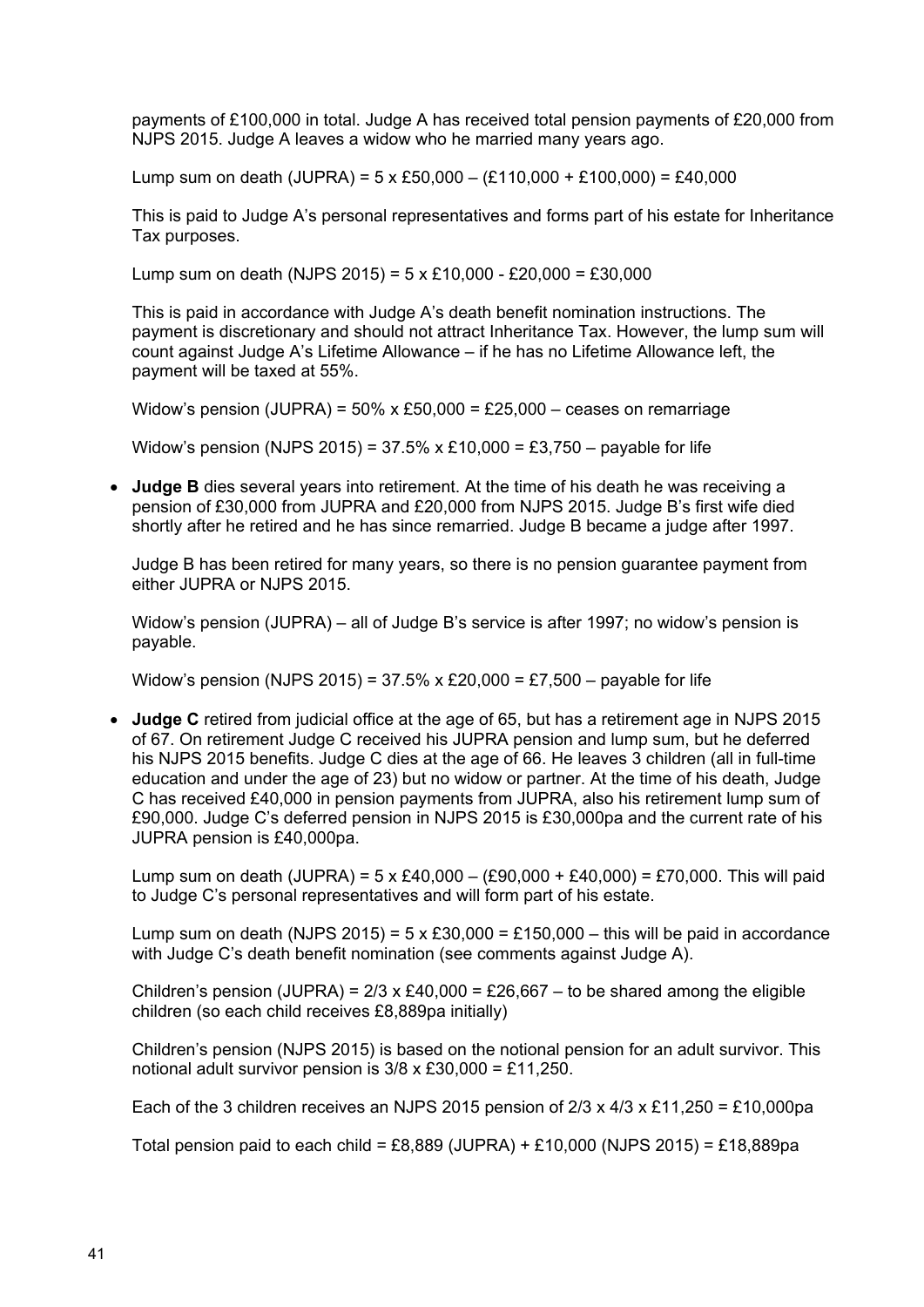## **To note**

As drafted, the beneficiaries for the lump sum change at the point of retirement (or leaving the scheme). On death in service, the entire lump sum is paid under NJPS 2015 rules (assuming that the scheme member is not also a pensioner or deferred member of JPS) – and to the nominee(s) under NJPS 2015. But on death in retirement, any lump sum is effectively a pension guarantee and, as such, may come in part from JUPRA and in part from NJPS 2015 (and be treated accordingly).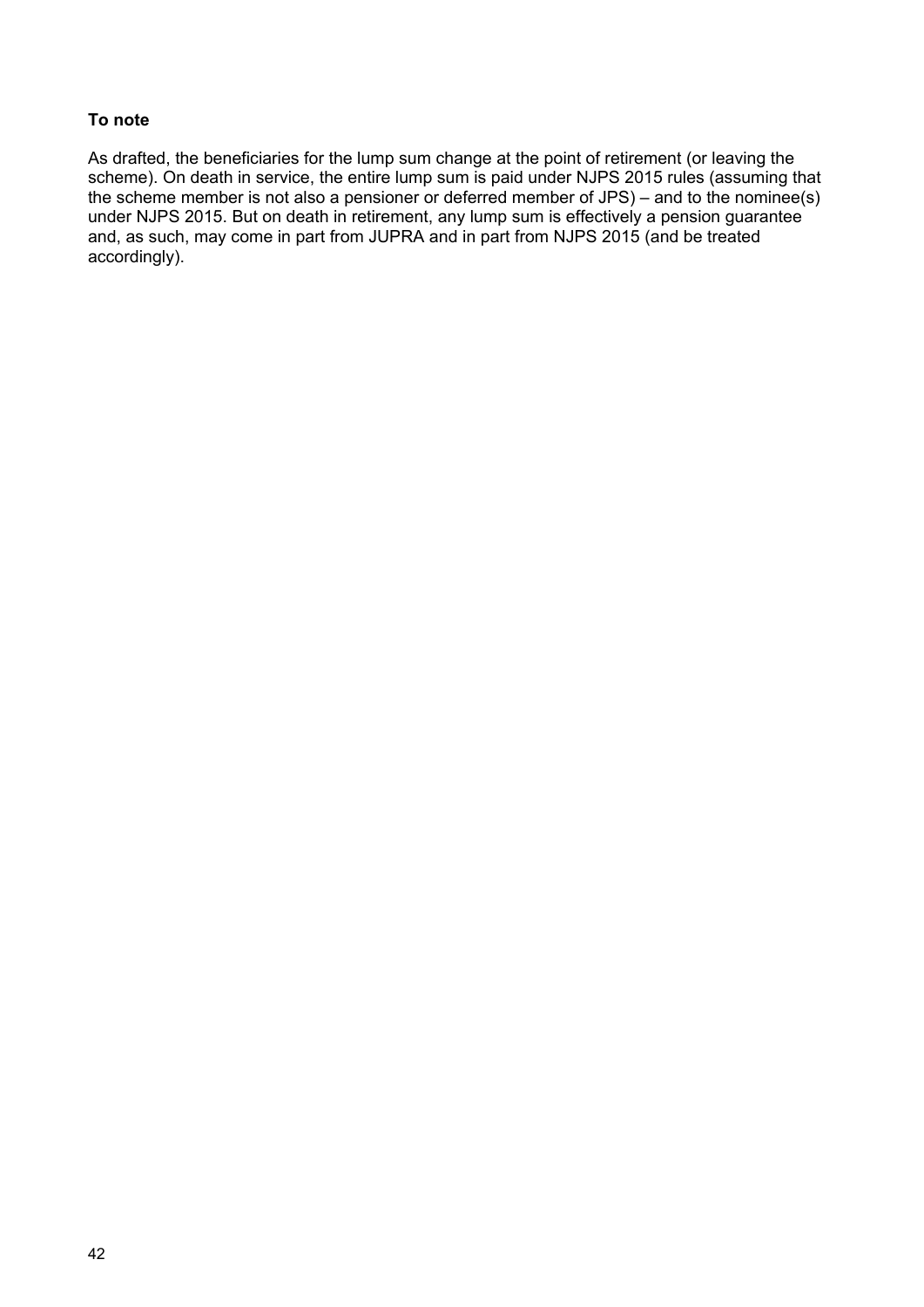- To provide a pension to a surviving adult dependant to apply to pensions provided from NJPS 2015. This pension will be equal to 3/8 (37.5%) of the scheme member's pension plus an enhancement factor, and will be payable for life.
- JUPRA definition will continue to apply in respect of adult dependant pensions paid in respect of JUPRA service. Note that this definition is somewhat narrower than that which will apply to service in NJPS 2015.

It is proposed that NJPS 2015 provide for a pension to a surviving spouse or civil partner, but with the scheme having discretion not to provide a pension if the marriage/civil partnership took place less than 6 months before death (to protect the scheme from "deathbed marriages"). Pensions are paid for life – they do not stop if the former spouse/civil partner remarries or enters into a new civil partnership.

Where there is no surviving spouse or civil partner, NJPS 2015 may pay a pension to a surviving adult dependant. The regulations require a written declaration to have been made by the member and the adult dependant and also for the adult dependant to satisfy the scheme manager that, at the time of the member's death, the member and the adult dependant were cohabiting in an exclusive, committed long-term relationship, that neither party were prevented from marrying or entering into a civil partnership and the relationship was one of financial dependence or interdependence.

Details on the Surviving Adult provisions can be found in **Part 7, Chapter 1** of the NJPS 2015 regulations.

## **Application**

• Pension paid from JUPRA – (i.e. for service prior to joining NJPS 2015)

JUPRA pays a pension to a surviving spouse or civil partner provided the marriage/ civil partnership took place prior to retirement. The scheme suspends the pension if the former spouse/partner remarries or enters into a new civil partnership.

• NJPS 2015 pension

NJPS 2015 rules will apply to that element of the surviving adult pension which derives from NJPS 2015 service (including the enhancement). Any pension is paid for life.

Note that in some circumstances, individuals may be eligible for benefits under one scheme but not under the other, as illustrated by the following examples.

## **Examples**

 **Judge A** dies and leaves a widow. They have been married for many years and she is 2 years younger than him. Judge A's widow will receive a pension from JUPRA and NJPS 2015. If Judge A's widow remarries, the JUPRA element of her pension may be stopped, but the NJPS element is payable for life.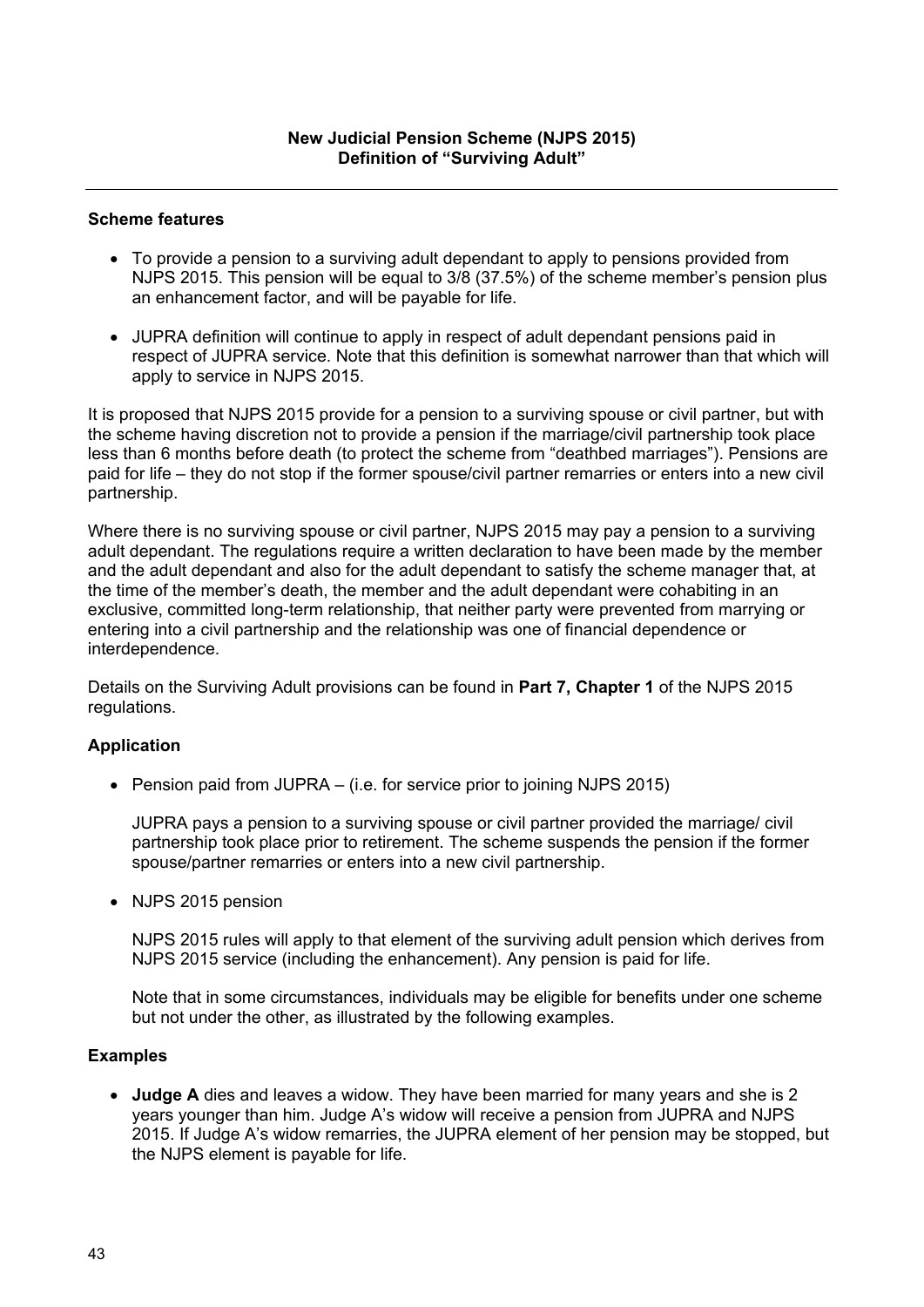- **Judge B** dies and leaves a partner. They are not married but both are free to marry. Judge B's partner runs her own business but they have run a joint household with interdependent finances. Judge B's partner will not receive any pension in respect of Judge B's service in JUPRA, but she may receive a pension in respect of service in NJPS 2015. Any such pension will be payable for life – it will not stop if she enters into a new relationship.
- **Judge C** dies and leaves a widow who is 20 years younger than him. The marriage took place only 2 months before he died. Judge C's widow will receive benefits in relation to his service in JUPRA. As regards NJPS 2015, the scheme would need to be satisfied that the marriage was genuine (that is, not made purely for the purposes of securing pension benefits that would not otherwise be paid). If a pension is paid, it will be paid at 80% of the normal NJPS 2015 rate, reflecting the significant age gap (the reduction is  $8$  (=20-12) x 2.5%)
- **Judge D** dies and leaves his long-standing partner. Judge D's partner is, however, married; although separated from her husband for many years, neither she nor her husband believe in divorce. No pension is payable from either JUPRA or NJPS 2015.
- **Judge E** dies and leaves his partner. Judge E remains married to the wife he left many years ago. Judge E's widow receives a pension from JUPRA and from NJPS 2015. No pension benefits are paid to Judge E's partner (although he could have nominated her for lump sum death benefits).

## **To note**

It is to be decided what form of written declaration is to be made by the scheme member and their partner and also to the nature of the evidence that will be required to satisfy the scheme manager that a surviving adult pension should be paid (for life). This is an administrative matter but it is possible that the approach adopted will need to be consistent with guidance applying across public service pension schemes.

The determination of whether, or not, an individual is eligible for benefits as an unmarried partner will, ultimately, be a matter of discretion, exercised by the Scheme Manager.

A further role for the Pension Board is likely to be in relation to "deathbed marriages"; that is, those which have taken place within 6 months of the scheme member's death. In these cases discretion must be exercised to determine whether or not a spouse/partner pension should be paid. Again, the Board could either look at individual cases or produce guidance for the scheme manager to follow.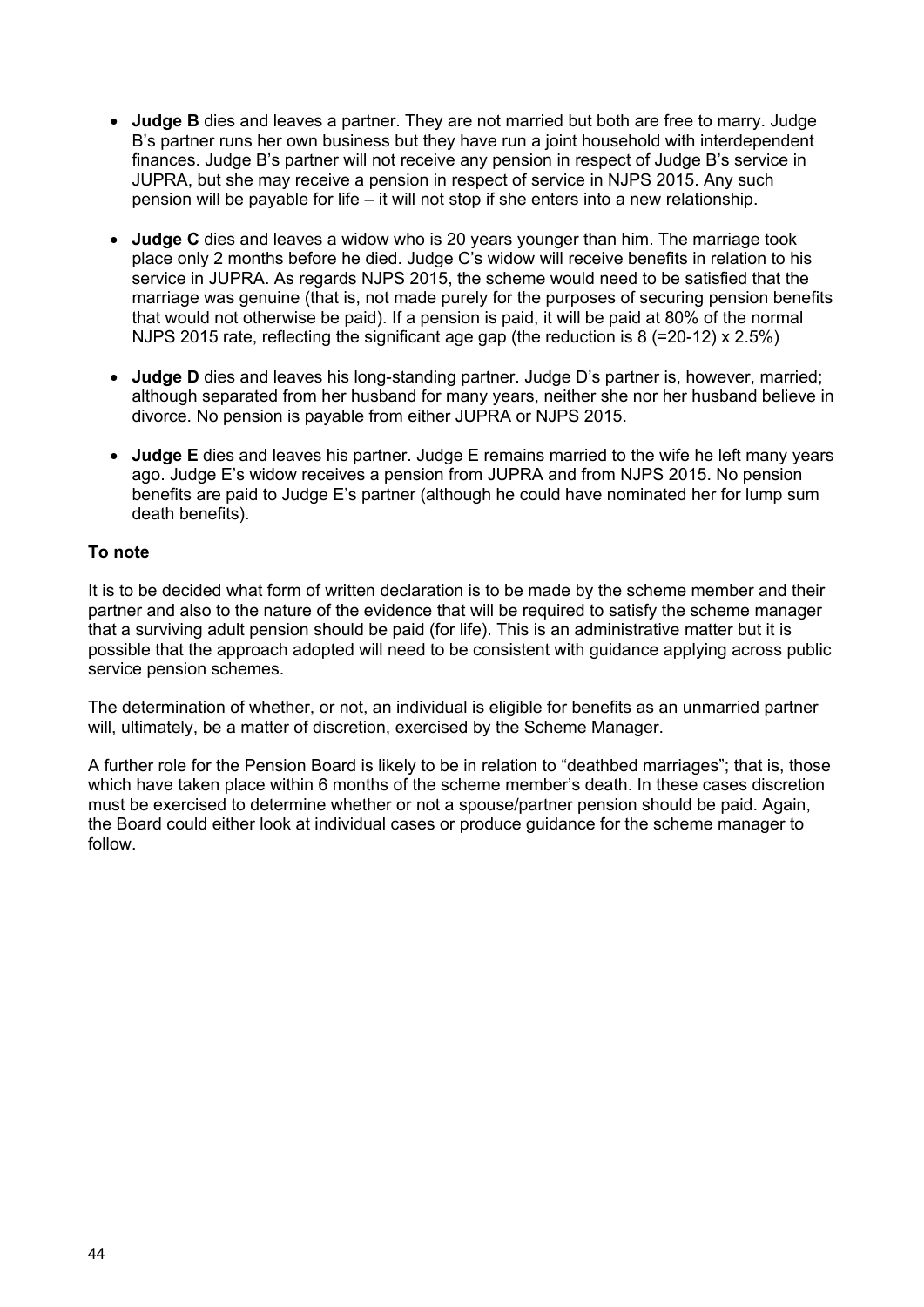To provide benefits to defined eligible children to apply to pensions provided from NJPS 2015. This is a wide definition within the constraints of the rules applying to registered pension schemes

The NJPS 2015 rules are required to operate within the HMRC definition of "dependant" and are proposed to define an eligible child as:

- (a) a natural or adopted child of the member who meets any of conditions A to C; or
- (b) any other child or young person who
	- 1) meets any of those conditions; and
	- 2) was financially dependent on the member as at the date of the member's death

Condition A – aged under 18

Condition B – aged under 23 and in full-time education or vocational training

Condition C – unable to engage in gainful employment because of physical or mental impairment and either (a) aged under 23 or (b) impairment is, in the opinion of the scheme medical adviser, likely to be permanent and the person is dependent on the member as at the date of the member's death because of physical or mental impairment

These definitions allow, for instance, for the inclusion of step children or children of the individual's partner (but only where such children are financially dependent on the scheme member).

Children born after the member's death only count as an "eligible child" if the mother was pregnant with the child as at the date of the member's death  $9$ 

Details on the Eligible Child provisions can be found in **Part 7, Chapter 2** of the NJPS 2015 regulations.

## **Application**

• Pension paid from JUPRA – (i.e. for service prior to joining NJPS 2015)

Pension derived from JUPRA service will be calculated according to JUPRA rules (see also the section on death in service (p.34)) and paid to an eligible child meeting the JUPRA definition:

- o Natural children of the deceased
- o Step-children of the deceased
- o Children adopted by the deceased before retirement
- $\circ$  Children adopted by the deceased after retirement, if the Treasury so directs

<sup>&</sup>lt;sup>9</sup> See draft regulation 79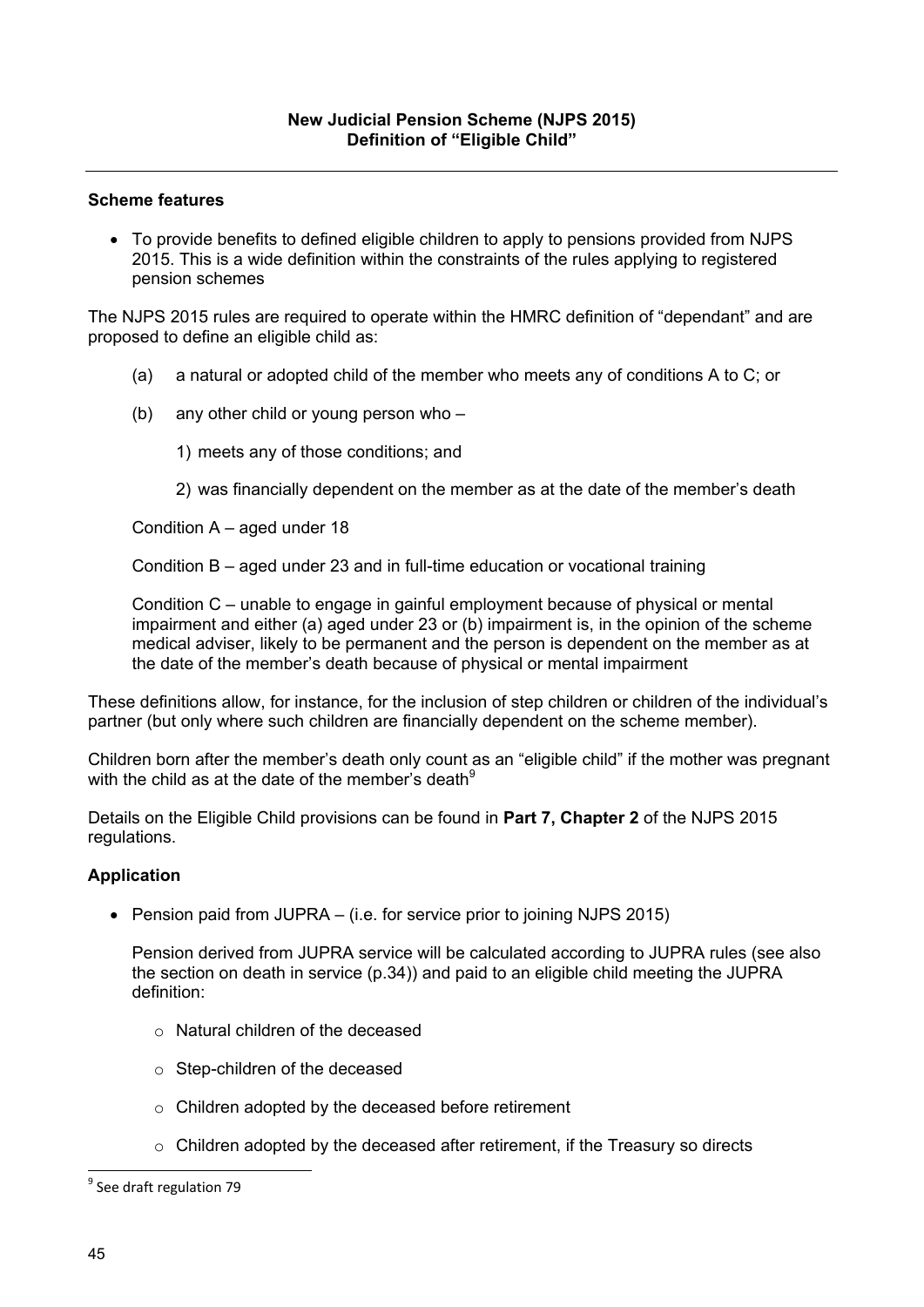Subject to the child being:

- o Under age 18; or
- o In full-time education; or
- $\circ$  Undergoing full-time training (of at least 2 years duration) for any trade, profession or vocation during which time he is receiving remuneration less than a specified amount
- NJPS 2015 pension

Pension derived from NJPS 2015 service (and enhancement) will be calculated according to NJPS 2015 rules (see the section on death in service (p.34)) and paid to an eligible child meeting the definition in NJPS 2015 rules.

## **Examples**

- **Judge A** has 1 child from his first marriage. He has remarried and has adopted twins. On Judge A's death all of the children are still in education and aged under 23. All 3 children qualify for pension from JUPRA and NJPS 2015. However, the NJPS 2015 element will stop on leaving education or, if earlier, age 23. The JUPRA element will continue throughout fulltime education regardless of age.
- **Judge B** has 2 children of his own. His wife has a child from an earlier relationship. This child (the judge's step son) lives with, and is supported by, his father and has little to do with his mother or stepfather. All children are in full-time education and aged under 23. The step son will qualify for a pension in respect of the JUPRA service but not under the NJPS 2015 rules as there is no financial dependency. The effect of this is that the judge's children receive 2/3 of the available children's pension under JUPRA, but the entire amount available under NJPS 2015.
- **Judge C**'s daughter is severely disabled and lives at home with her parents. Her disability renders her unable to work and her disability is expected to get worse with age. Judge C's daughter will be eligible for a lifetime pension from NJPS 2015. A pension will be paid in respect of JUPRA service only while the daughter meets the age or education criteria.

## **To note**

It will be important for scheme members – and their dependents – to understand that dependants' pensions will (for some judges) have a "JUPRA" element and a "NJPS" element and that the eligibility rules are not the same in all respects. So someone may qualify for a child pension under one set of rules, but not the other. More commonly, the pension elements may have different cessation rules (see examples above).

To meet the HMRC definition of "dependant", financial dependency must exist. This term is not defined and it is, as far as HMRC is concerned, for the scheme administrator to determine whether or not this condition is satisfied. The relevance here is to determine whether children, who are not the natural or adopted child of the deceased, should join the pool of children who will share the NJPS 2015 pension.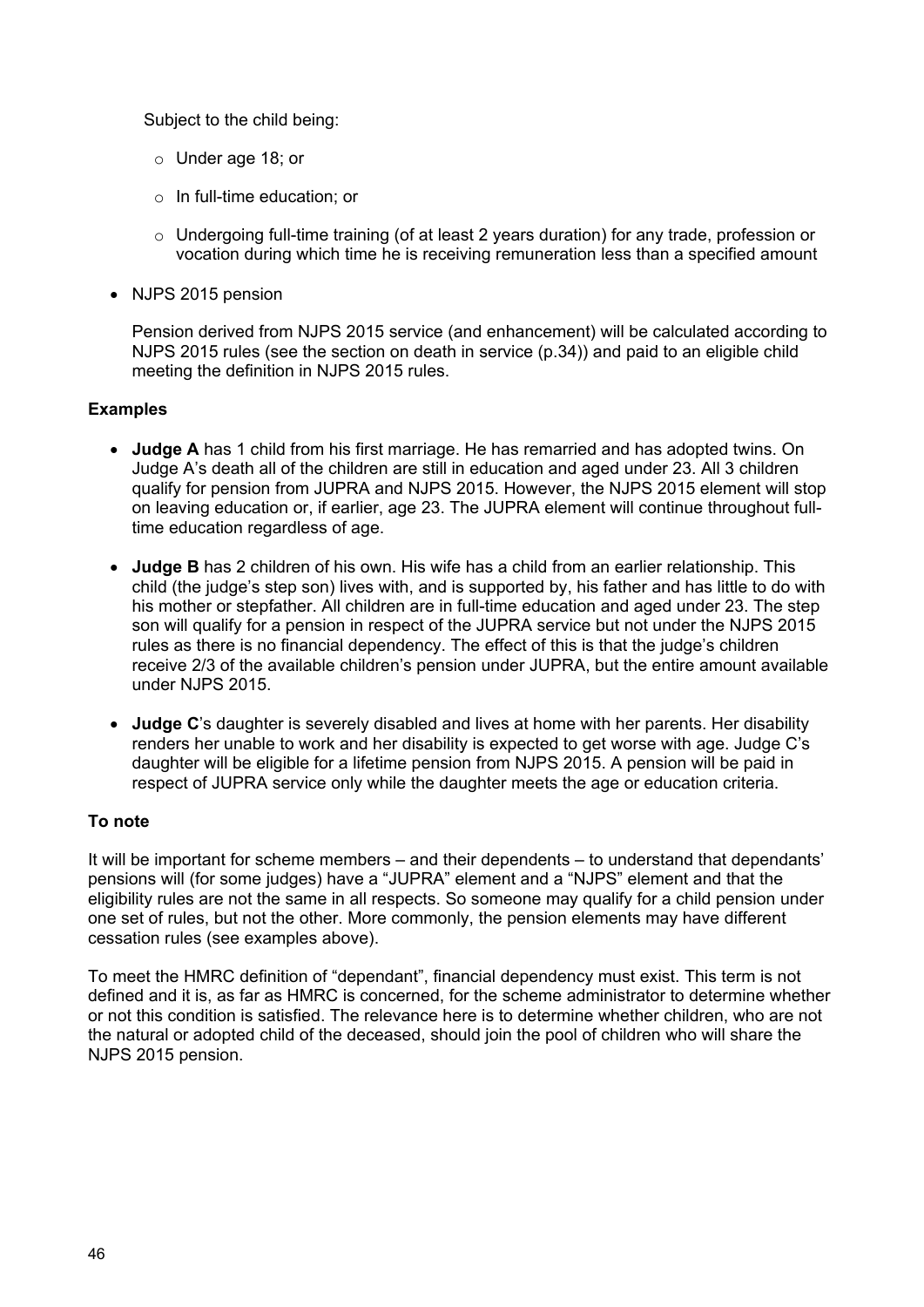To provide Scheme members with opportunity to increase their pension benefits within set limits,

It is proposed that NJPS 2015 provide the following options for individuals wishing to top-up their pension:

- Added Pension arrangements to be provided within the new scheme subject to Treasury limits
- Offer facility to buy-out actuarial reduction on early retirement
- Transfers in to be permitted within 12 months of joining the scheme
- Money purchase top-up available through the separate AVC scheme

Details on the arrangements for transfer in can be found in **Part 9, Chapter 3** of the NJPS 2015 regulations.

## **Application**

• Pensions built up under JUPRA – (i.e. for service prior to joining NJPS 2015)

Members of JUPRA are currently able to top-up their benefits through tax-registered AVC arrangements (subject to a maximum of 15% of salary<sup>10</sup> inclusive of contributions to JUPRA). AVC investments are managed by Prudential and the fund used to provide a mix of lump sum and pension subject to HMRC rules.

Unlike the main judicial pension schemes, the judicial AVC scheme is not required to close in March 2015 as the closure provisions in the Public Service Pensions Act 2013 do not apply to money-purchase schemes. It has been agreed with Prudential that the facility for members of the judiciary to contribute to the investments managed by them will remain open regardless of whether the individual has to move into the NJPS 2015.

For those judges who are currently purchasing added years or surviving spouse's pension, the ability to do so will cease on joining the NJPS 2015. Judges will be entitled to the proportion of benefits that they have purchased on retirement.

While JUPRA allows for transfers-in, the fact of JUPRA being unregistered for tax purposes effectively renders this option unviable given the significant tax charges that would arise.

<sup>&</sup>lt;sup>10</sup> "salary" here means the lesser of salary and the current notional value of the Earnings Cap (£141,000 for tax year 2013/14)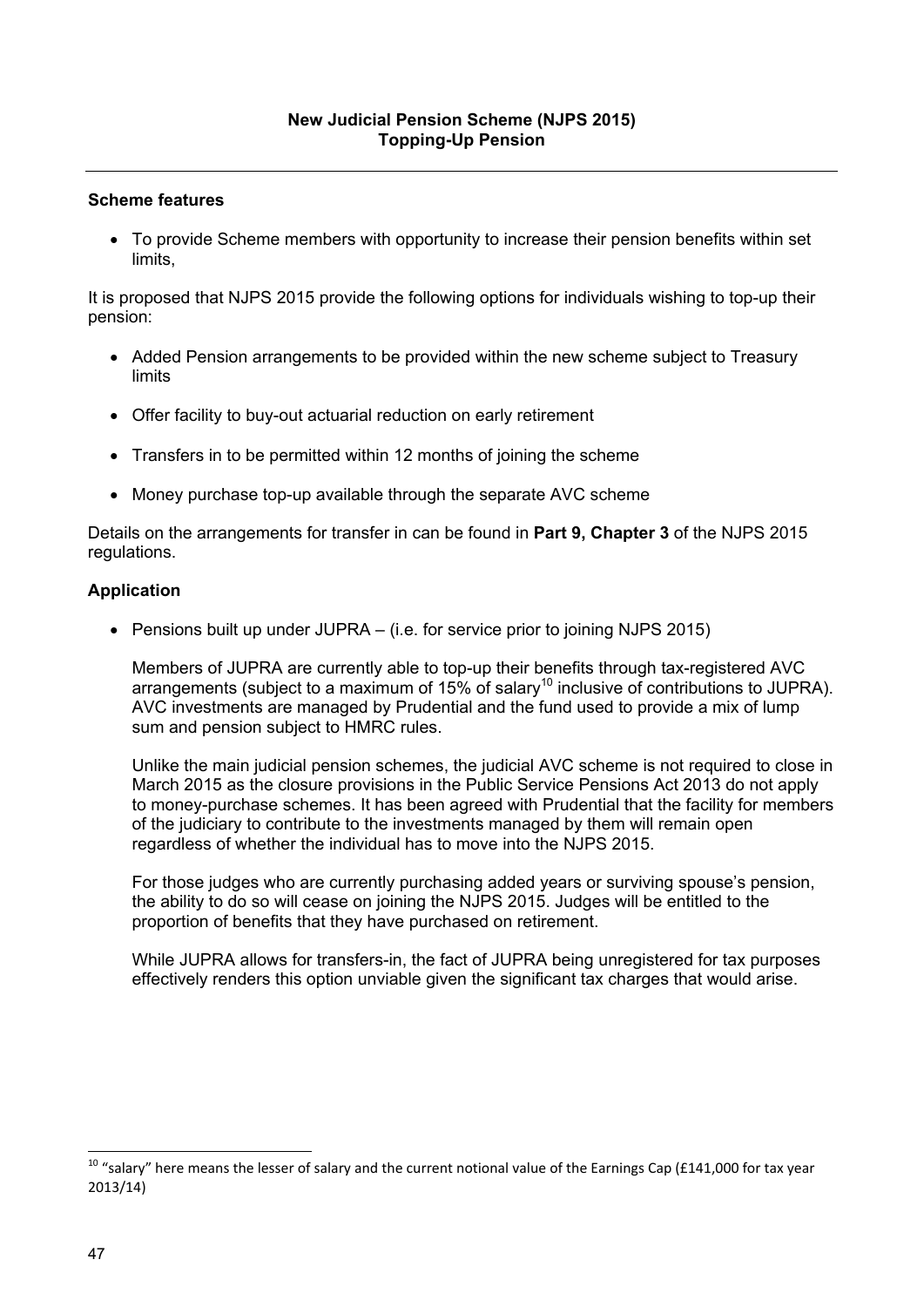• NJPS 2015 pension

Judges have the following options:

- Paying additional contributions (or lump sums) to purchase Added Pension. Added Pension will be subject to the same rules11 as "normal" pension. It will be priced by the scheme actuary and the rate will depend, among other things, on an individual's age. The total amount of Added Pension that an individual can purchase will be subject to limits set by Treasury (currently £6,500).
- Paying additional contributions (or lump sums) to buy-out the reduction that would otherwise apply on early retirement. Except to the extent that Treasury agree, such contributions would not be included in the overall Added Pension limits.
- Transferring other private or occupational pensions into NJPS 2015 within 12 months of joining the scheme, subject to limits on the amount that can be transferred**.**
- Making additional contributions into the judicial AVC scheme to build up a pension pot to be invested by Prudential and which will then be drawn according to HMRC rules.

## **To note**

Any additional contributions (whether Added Pension or AVC) will generally count towards an individual's Annual Allowance (an exception being where payments are made to buy-out an early retirement reduction). Judges paid at a level where their NJPS 2015 pension is such that they are in any event breaching the Annual Allowance should be aware that further pension saving will attract Annual Allowance tax charges which could render it unattractive. Judges may wish to take financial advice before deciding to make additional pension contributions.

The judicial AVC scheme is not part of NJPS 2015 but is a separate scheme that sits alongside it. This means that (under current tax law) the maximum tax-free lump sum that can be taken from the AVC scheme is 25% of the fund.

 $11$  For instance, in relation to pension age, options on retirement and so on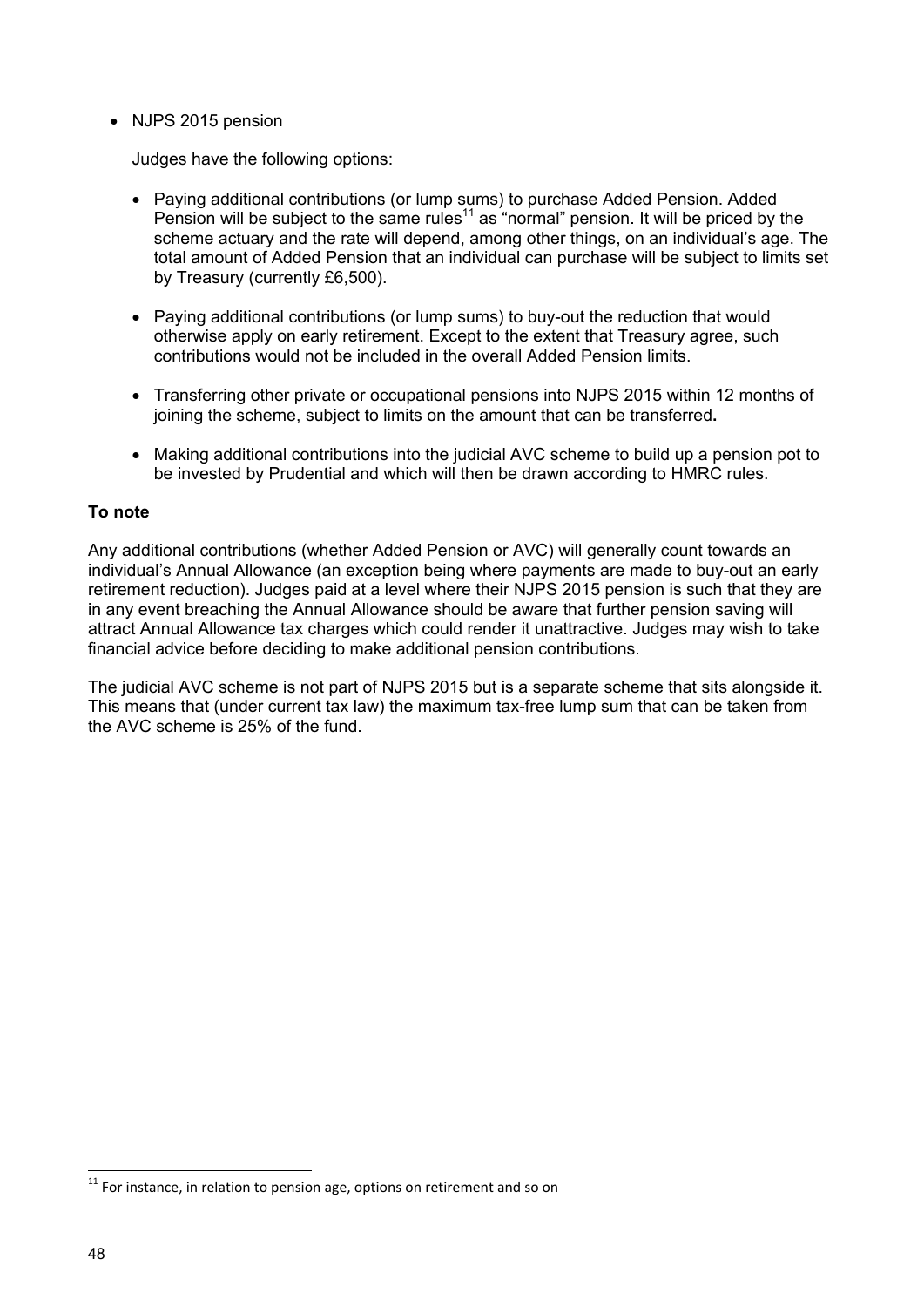The New Judicial Pension Scheme 2015 will be registered for tax purposes. Any pension benefits accrued under this scheme will be factored into Lifetime and Annual Allowances.

## **Lifetime Allowance**

Where a Lifetime Allowance (LTA) charge arises, this is generally a joint and several liability of the scheme and the member<sup>12</sup>. Where a LTA charge arises, the scheme pays the tax and gives the member the choice of (a) paying the tax upfront (usually by deduction from the member's lump sum) or (b) having their pension (and, potentially, spouse/partner pension) reduced pro-rata. Where the member chooses to have the pension reduced, the reduction is currently calculated as  $1/20<sup>th</sup>$  of the tax charge – that is, using the same valuation factor as is applied by HMRC in determining the LTA valuation. The policy (of using a reduction of  $1/20<sup>th</sup>$ ) has operated across public service schemes since April 2006 and it is possible that the Treasury could review it in future.

## **Annual Allowance**

Schemes are required to issue an Annual Allowance statement to all members whose pension accrual in that scheme breaches the Annual Allowance (before taking into account any unused Annual Allowance that the member may have available to him/her from earlier years). Beyond that, schemes must provide a statement to members who request one.

It is an individual's responsibility to determine if a liability to Annual Allowance (AA) charge arises in any tax year. Where a person has an Annual Allowance liability in excess of £2,000 and his/her savings in a specific scheme exceed the Annual Allowance the person has the right to serve notice on that scheme that s/he requires the scheme to pay a specified amount of his AA charge. If the person duly serves notice, then the liability will generally become a joint and several liability and the scheme will pay the tax and make a corresponding deduction from his/her benefits. Where a scheme agrees, on a voluntary basis, to pay Annual Allowance charge on the member's behalf (in other words, where the liability is less than £2,000 or where the savings in this scheme do not exceed the Annual Allowance) the liability remains with the individual and s/he should be aware that, if the scheme fails to make the necessary payment, s/he will be liable for interest and any other penalties for non-payment or late payment.

Tax-registered public service schemes operate a system where the scheme can pay any Annual Allowance charge and will adjust subsequent annual pension values accordingly. The debit is then increased annually with inflation (in the same way that a deferred pension would be) before being offset against the member's pension on retirement. Where a member incurs an AA liability in several years, s/he will end up with several pension debits starting in different years. The debit is calculated on the basis that it applies only to member benefits – that is, benefits for dependants are protected (so the reduction in member benefits is greater than would be the case if such protection were not applied). The factors to be used in calculating the debit are expected to be the normal Cash Equivalent Transfer Value (CETV) factors applicable to the valuation of a deferred pension at the scheme member's pension age.

 $^{12}$  The exception is a Lifetime Allowance charge arising on the death of a scheme member. In these circumstances the liability for the tax falls on the recipient (although the calculation is still done by reference to the scheme member's remaining Lifetime Allowance)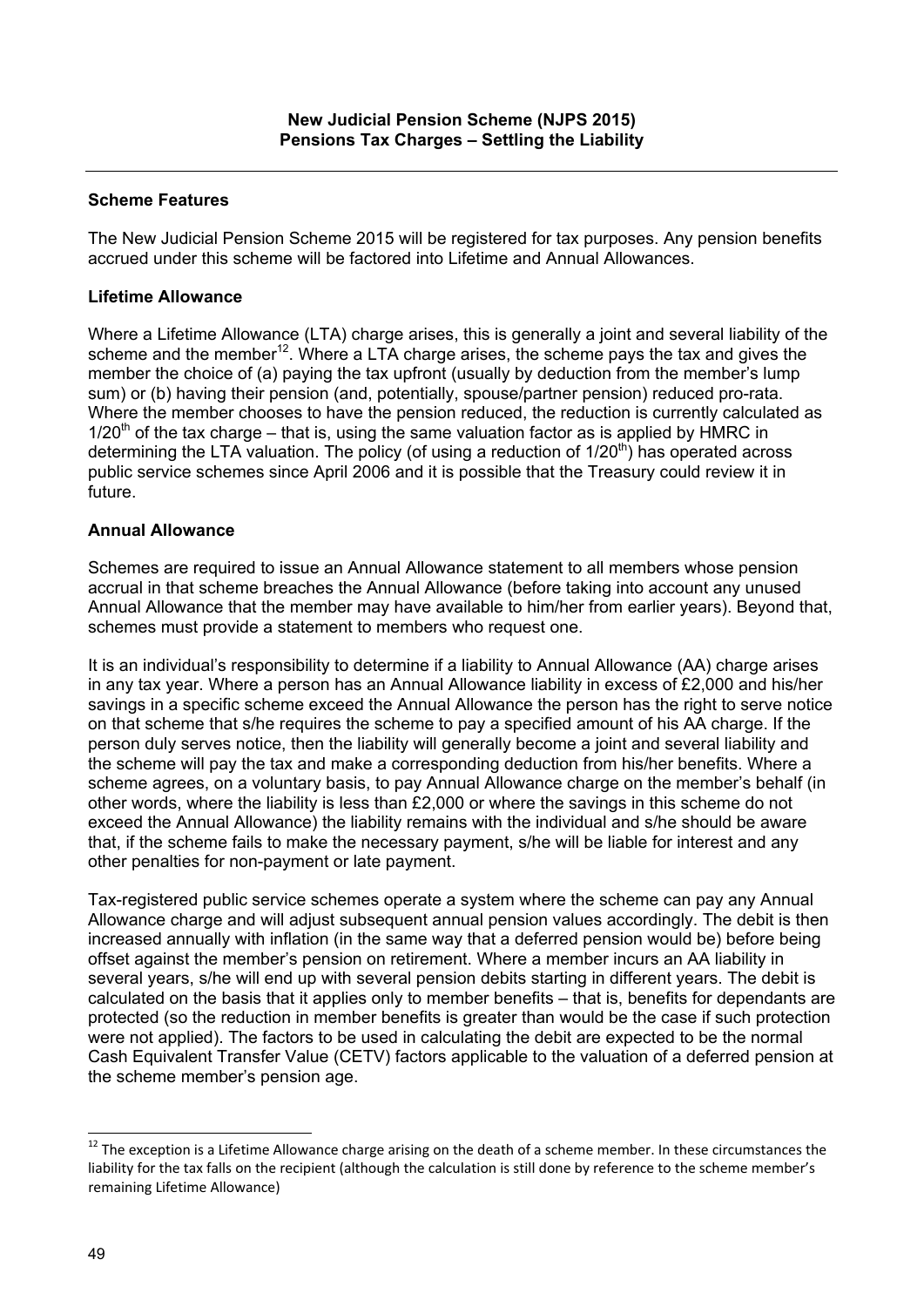Details on the Pension Tax Charges can be found in **Part 11, Chapter 3** of the NJPS 2015 regulations.

## **Application**

• Pension paid from JUPRA – (i.e. for service prior to joining NJPS 2015)

Lifetime Allowance and Annual Allowance charges will not arise as JUPRA is not taxregistered. Tax charges could, however, arise in relation to money-purchase AVCs built up alongside JUPRA (as the AVC scheme is tax-registered).

Where LTA tax charges so arise, as the benefits are of a money-purchase nature, the tax is paid by deduction from the pension pot.

• NJPS 2015 pension

Lifetime Allowance – member to be given option, at retirement, of how to handle any LTA tax due (i.e. by deduction from benefits or by a lump sum payment).

Annual Allowance – "scheme pays" option must be available to a judge where the tax charge in relation to the scheme exceeds £2,000 in respect of a tax year and could also apply if the judge has breached the Annual Allowance in NJPS 2015 even if his tax charge in NJPS 2015 is less than £2,000 (for instance, if he has pension savings elsewhere as well). Whether or not the judge decides to take advantage of scheme pays is a matter for him/her and will be influenced by, among other things, the CETV factors used by the scheme and the judge's view of his/her life expectancy.

NJPS 2015 will provide "scheme pays" in all cases, not just those where it is required to do so The scheme rules will require the liability to be treated as joint and several (to give suitable protections to the member if the scheme fails to make the payment on time).

The NJPS 2015 will routinely provide an Annual Allowance statement to all NJPS 2015 members, even where the Annual Allowance has not been breached in-year by NJPS 2015 pension accrual.

## **Examples**

• Lifetime Allowance

**Judge A** retires with a pension of £35,000 in NJPS 2015. He opts to commute the maximum he can, leaving him with a lump sum of £150,000 and a residual pension of £22,500 (Judge A must give up £1 of pension for every £12 of lump sum). At the time that Judge A retires, his Lifetime Allowance is £1.25m and he has not used any of it.

The Lifetime Allowance valuation of Judge A's NJPS 2015 benefits

- $=$  £150,000 + 20 x £22,500 = £600,000
- = 48% of the Lifetime Allowance

The NJPS 2015 pension therefore uses up 48% of Judge A's LTA, leaving him 52% to set against future pension "crystallisations".

**Judge B** retires – details are the same as for Judge A except that Judge B has used up 84.64% of his Lifetime Allowance before he retires from NJPS 2015.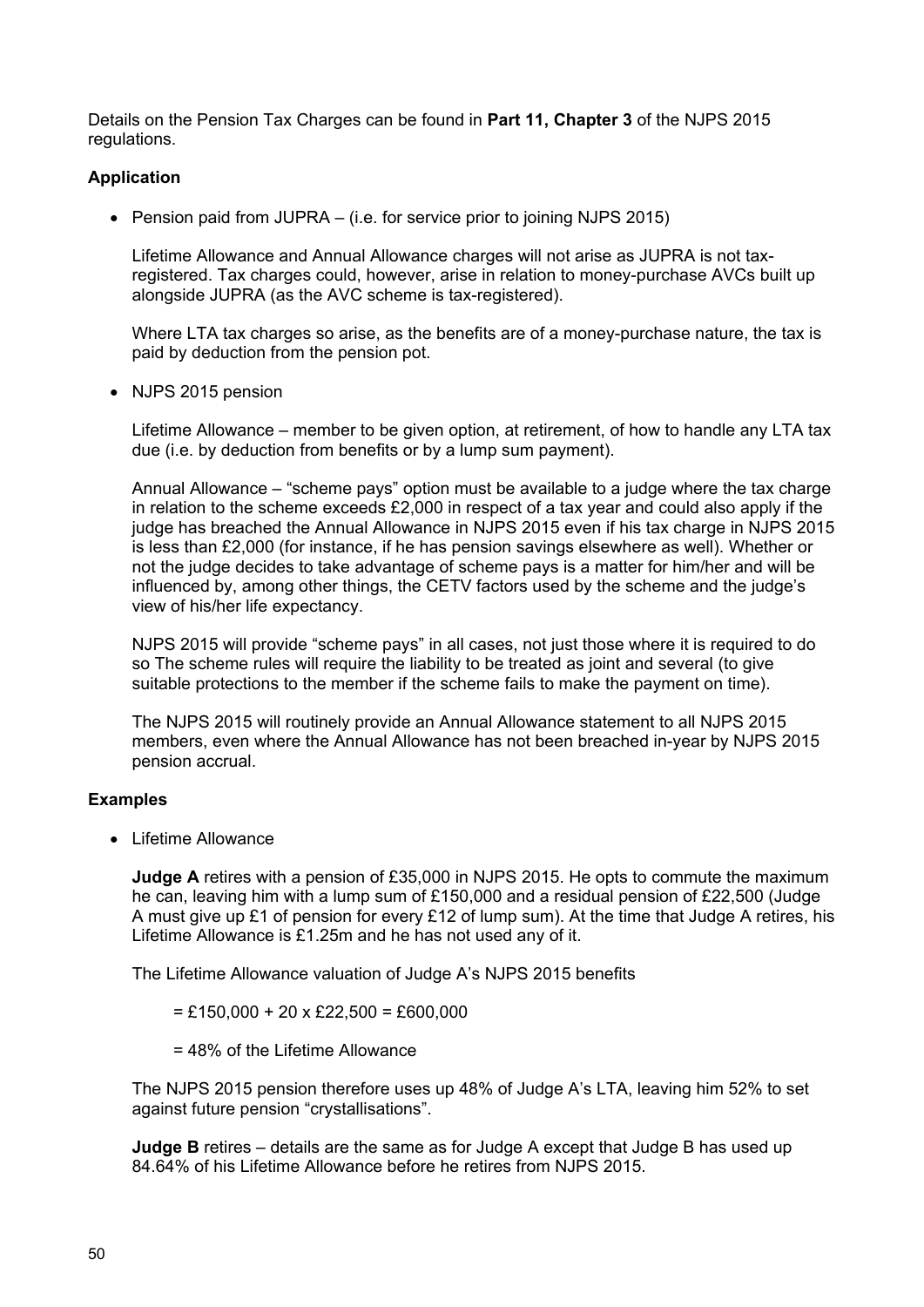Judge B therefore has 15.36% of his Lifetime Allowance – or £192,000 – available to him.

Judge B is restricted in the amount of tax-free lump sum he can draw. The maximum in this case is 25% of his available LTA =  $£48,000$ . If Judge B takes this lump sum, his residual pension will be £31,000

Judge B's LTA valuation will then be

 $= \text{\pounds}48,000 + 20 \times \text{\pounds}31,000 = \text{\pounds}668,000^{13}$ 

Judge B only has £192,000 of LTA available to him, so £476,000 is subject to LTA tax. This is calculated at 25%, giving a liability of £119,000.

The scheme pays the tax and gives Judge B the choice of meeting the tax charge upfront or of having his pension reduced pro-rata. If Judge B chooses the latter option, his pension will be reduced by £5,950 (i.e.  $1/20^{th}$  of the tax bill) – to £25,050pa (and a corresponding reduction will apply to surviving adult pension).<sup>14</sup>

Annual Allowance

**Judge C** joins NJPS 2015 and is paid £175,000 in his first year of membership. This means that he builds up pension of £4,060 in NJPS 2015 and this gives rise to an Annual Allowance valuation of £64,960<sup>15</sup>. If the Annual Allowance is £40,000 this means that Annual Allowance charge is levied on the excess £24,960. If Judge C's tax rate is 45%, the charge will be £11,232 and Judge C will declare this through self-assessment.

Judge C informs the scheme that he wishes to use "scheme pays". The scheme pays the £11,232 tax. Suppose that the CETV factor for personal pension for a person of Judge C's age is 13. The scheme will then establish a "pension debit" for Judge C of £11,232/13 = £864.

In the following year, Judge C is paid £180,000 giving a pension of £4,176. The Annual Allowance charge on this is £12,067.20 (assuming same Annual Allowance and same tax rates as before). Judge C is now a year older, so suppose the CETV factor is now 13.3. This would lead to a pension debit of £12,067.20/13.3 = £907.31.

Suppose inflation is 2.5%.

The position on Judge C's pension account is then:

|                            | <b>Pension account</b> |           | <b>Pension debit</b> |           |
|----------------------------|------------------------|-----------|----------------------|-----------|
|                            | This year              | Total     | This year            | total     |
| Pension earned - year 1    | £4,060.00              | £4,060.00 | £864.00              | £864.00   |
| Uplift by inflation (2.5%) | £101.50                | £4,161.50 | £21.60               | £885.60   |
| Pension earned - year 2    | £4,176.00              | £8,337.50 | £907.31              | £1,792.91 |

So, at the end of year 2, Judge C's pension is **£6,544.59** (=£8,337.50 - £1,792.91)

Pension for surviving adult is worked out on the amount before the pension debit, so 3/8 x £8,337.50 = £3,126,56

<sup>&</sup>lt;sup>13</sup> Judge B's LTA valuation is higher than Judge A's as the lump sum / pension mix is different.<br><sup>14</sup> This example assumes that the reduction factor continues to be 1/20<sup>th</sup>.<br><sup>15</sup> The example assumes that Judge C has no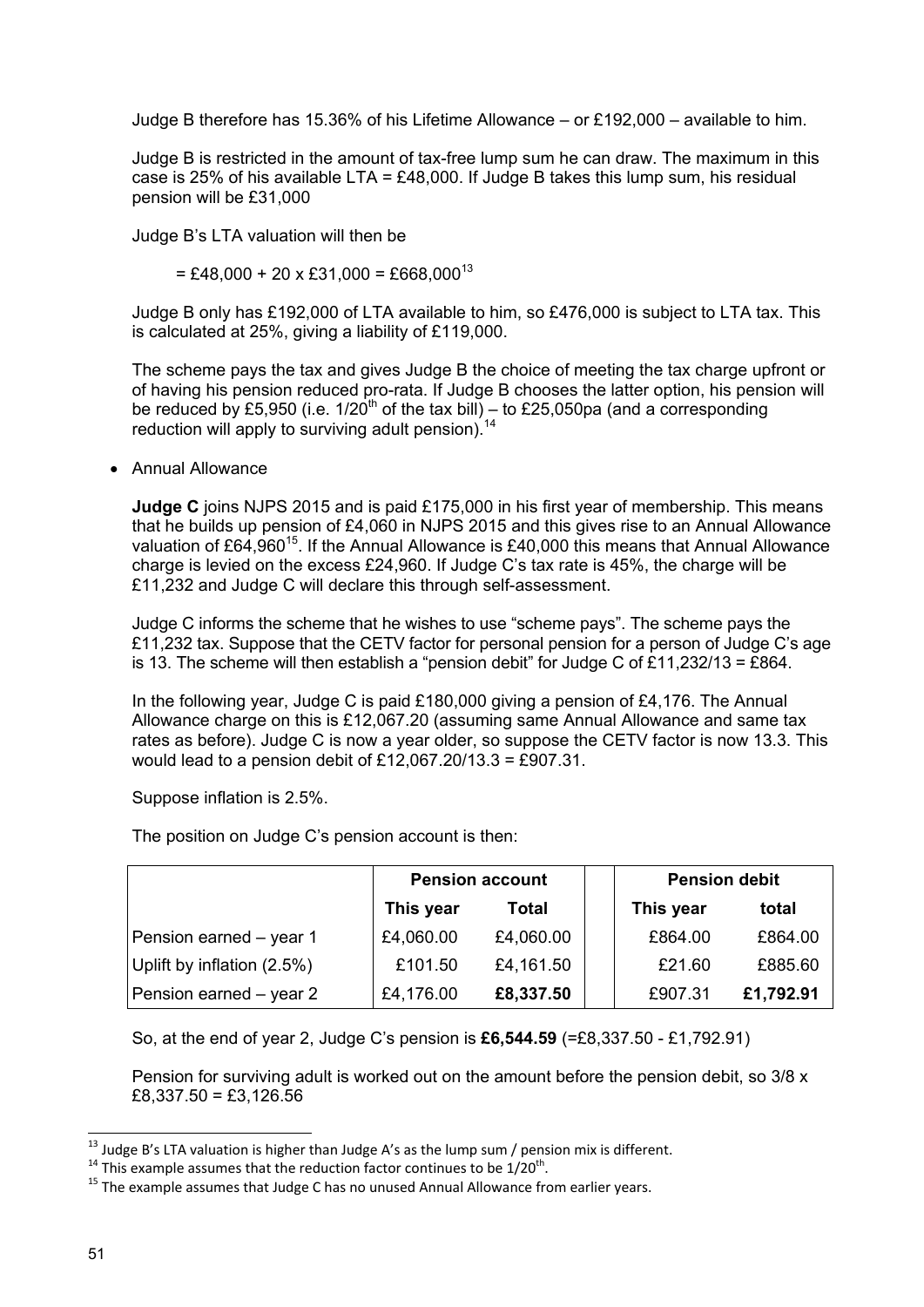*(Note that the approach is not quite the same as for a pension debit following a pension share on divorce – in that case, all pension elements are subject to the share (and consequent pension debit))*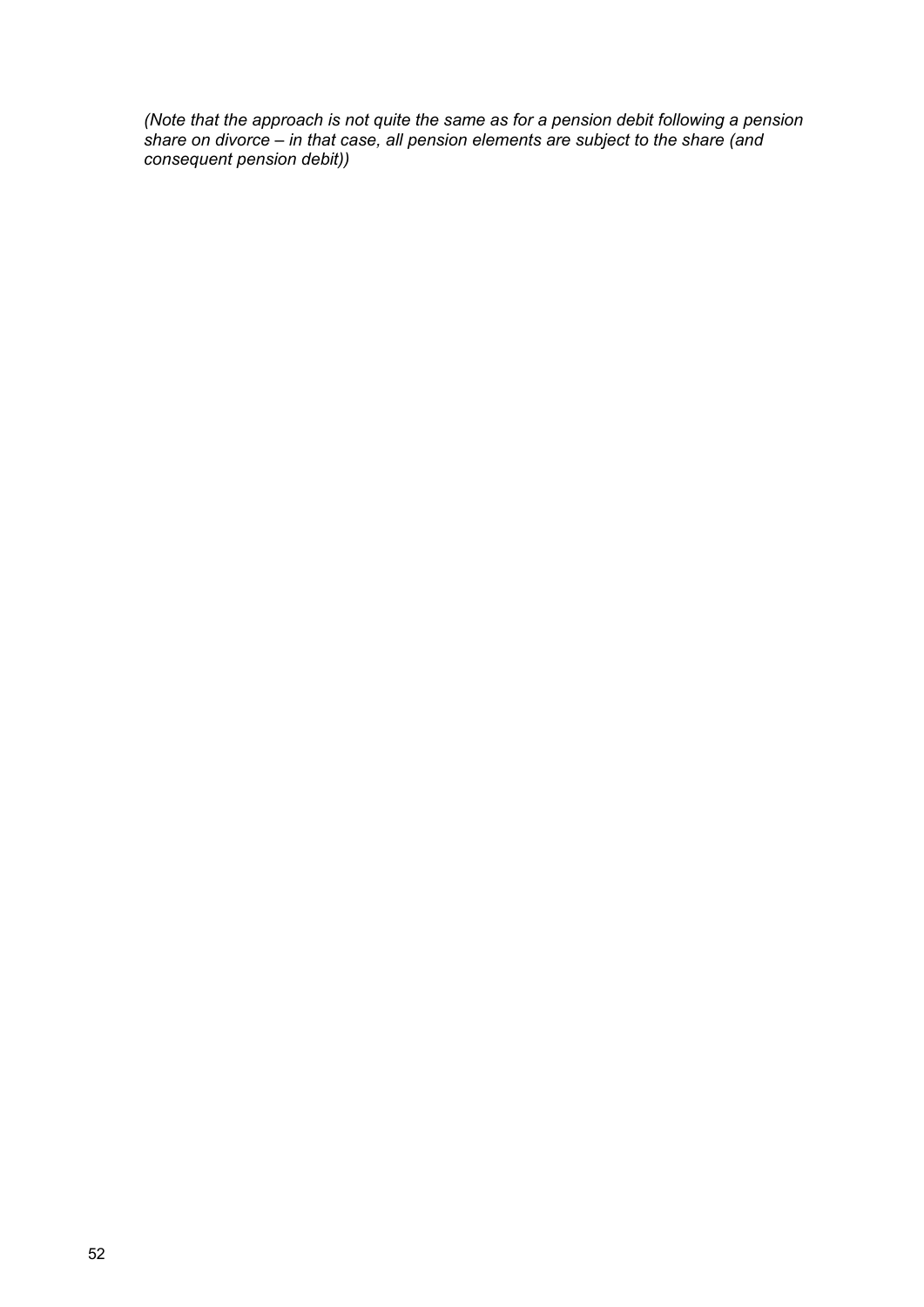It is proposed that NJPS 2015 provides as follows:

- Individuals will be able to rejoin the pension scheme they left, provided that the gap in service is no more than 5 years. This means that an individual with some form of transitional protection will retain that protection if they have a short break in scheme membership
- The "short break" provisions are also to apply where an individual moves from one public service pension scheme to another. So, an individual who has transitional protection in Scheme A and then moves to Scheme B, would then be treated as a protected member of Scheme B provided that they also met the age etc criteria in Scheme B.

For individuals who have either opted out of the scheme (or initially chose not to join) the NJPS 2015 is proposed to provide that:

• Individuals who are eligible to be members of the scheme may opt in to membership whenever they wish, subject to not being able to opt in more than once in a twelve-month period

## **Application**

Movements between the schemes for fee-paid and salaried judges can be expected. However, given the nature of judicial office it is unlikely that there will be significant movement of individuals between judicial and other public service pension schemes.

• Individuals with Transitional Protection

Individuals with "full protection" remain in their current judicial scheme (typically JUPRA or the 1981 scheme) and do not move into NJPS 2015. If such an individual moves to another public service scheme they will move into the scheme which was open to new entrants immediately prior to April 2015 and will remain in that scheme (i.e. retain full protection)<sup>16</sup>.

• Individuals with Tapering Protection

Individuals with "tapering protection" will decide whether to move into the new scheme from April 2015 or remain in their old scheme until their individual tapering date (from June 2015 to February 2022, depending on the individual's age), at which point they will then move into NJPS 2015. If such an individual, who has opted for tapering protection, moves to another public service scheme before their tapering date, they will move into the scheme which was open to new entrants prior to April 2015 and will remain in that scheme until their tapering date (when they will move to the associated new scheme).

Individuals who take a break from pension scheme membership of no more than 5 years will be treated similarly.

 $16$  This assumes that the individual meets the age criteria in the new scheme as well but, as the current judicial scheme has a pension age of 65 this assumption is justifiable.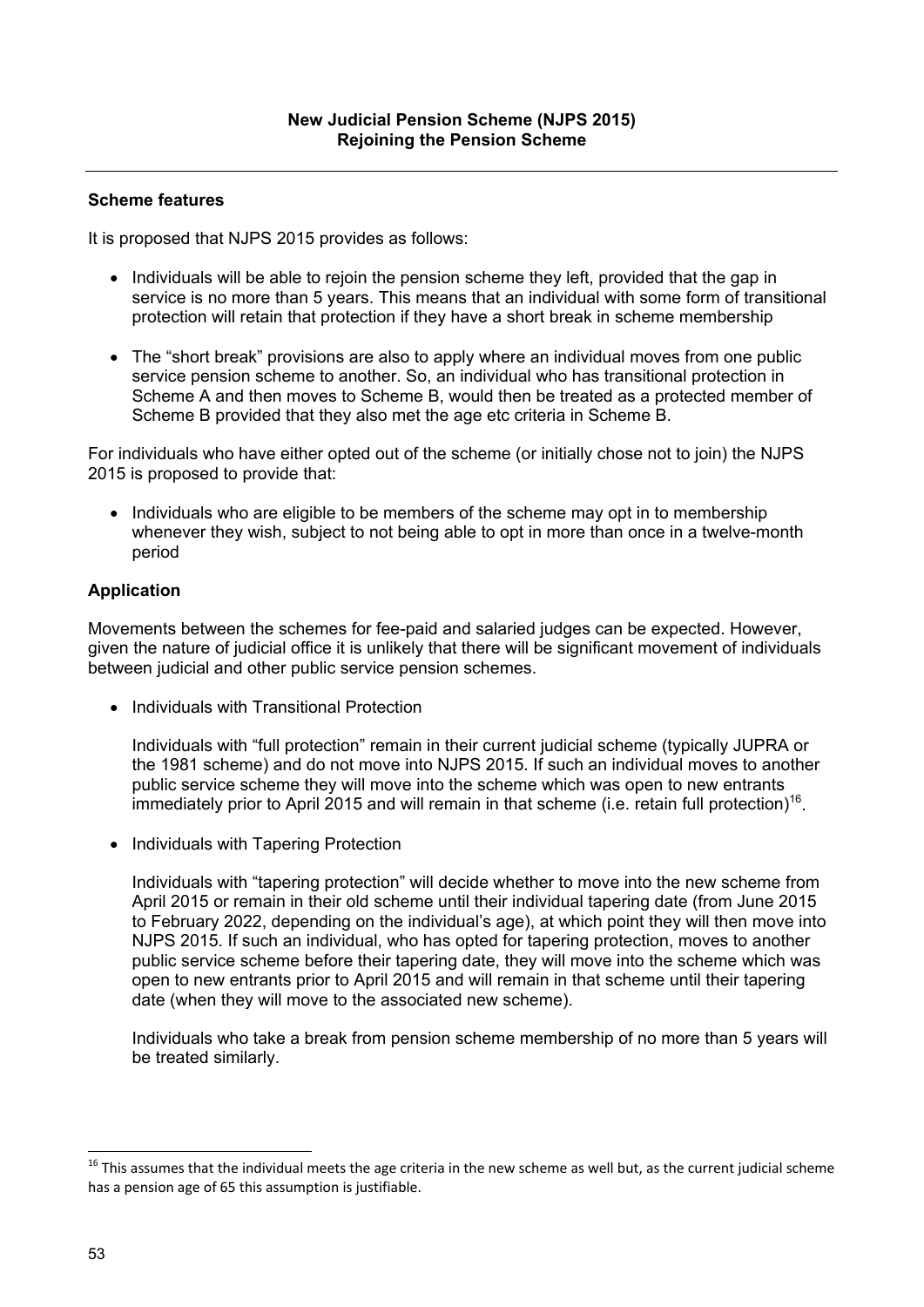## **Examples**

- **Judge A** is in the scheme for fee-paid judges, and meets the conditions for full protection there. In January 2020 Judge A is appointed to salaried office. Judge A will move to the scheme which was open prior to 2015, i.e. JUPRA, and remain there.
- **Judge B** is in the scheme for fee-paid judges and meets the conditions for tapering protection. If he carried on in this scheme, Judge B would expect to move into NJPS 2015 in June 2017. In October 2015 Judge B is appointed to salaried office. Judge B will move into JUPRA on appointment to salaried office and then move into NJPS 2015 in June 2017.
- **Judge C** is in JUPRA and meets the conditions for full protection. In March 2014, Judge C opts out of pension scheme membership but in January 2016 he wishes to opt back in. As the break in his scheme membership is less than 5 years, Judge C will return to JUPRA and retain his full protection.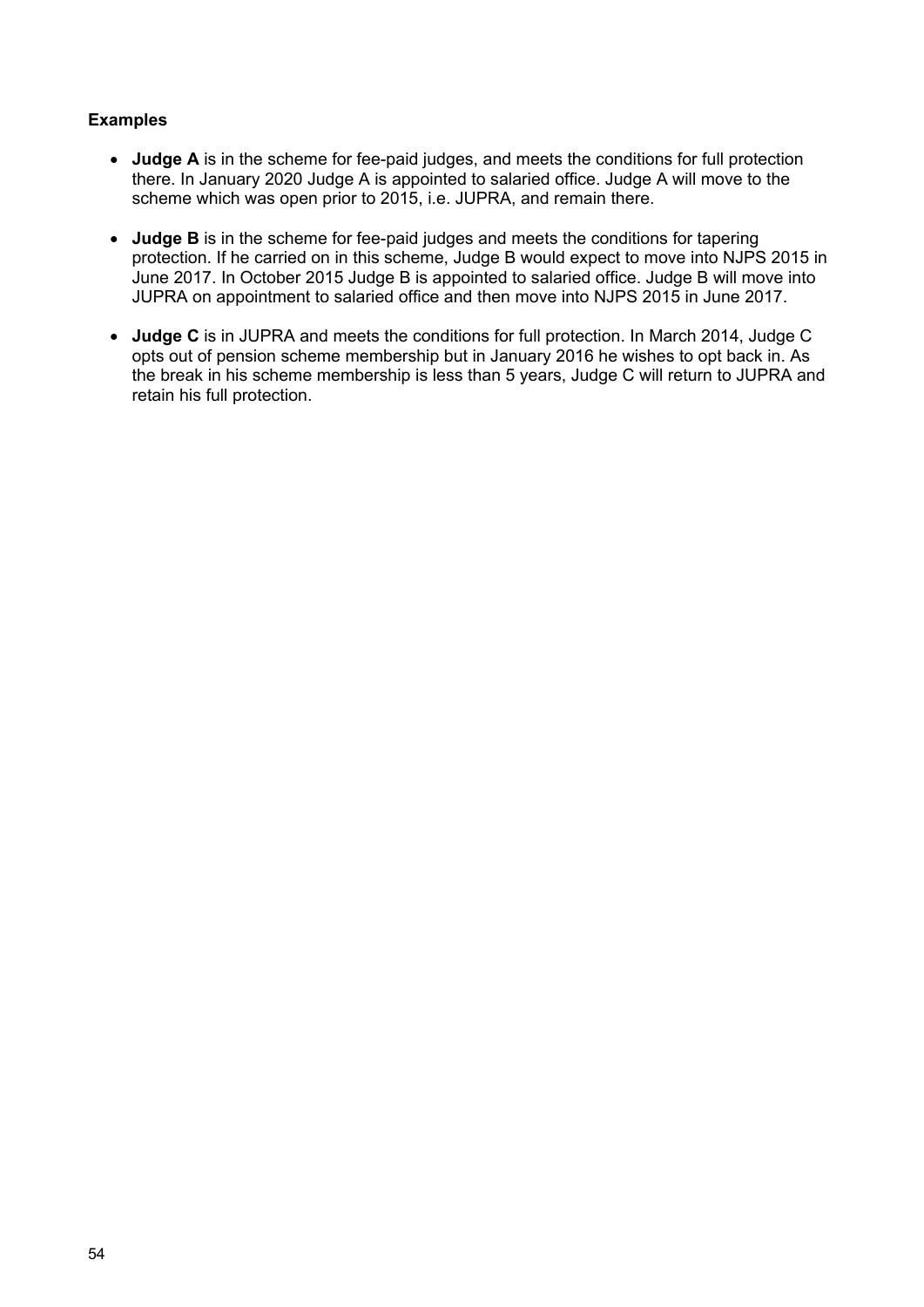It is proposed that the new governance arrangements will include the following features:

- The establishment of the Lord Chancellor as the Responsible Authority for the scheme. The Responsible Authority may make scheme regulations.
- The Lord Chancellor to also take the role of Scheme Manager. As Scheme Manager, the Lord Chancellor is responsible for managing and administering the scheme and any statutory pension scheme connected with it.
- The establishment of a scheme management board, to be known as the "Judicial Pension Board", responsible for assisting the Scheme Manager in matters relating to good governance and administration. This board will be independently chaired, and will include equal representation between the department and the judiciary.
- The establishment of a policy group, to be known as the "Scheme Advisory Board", responsible for advising the Responsible Authority on the desirability of any potential changes to the scheme. This board will also be independently chaired, and include equal representation between the department and the judiciary.
- These arrangements would be applicable for all of the judicial pension schemes. The Judicial Pension Board will subsume the present Judicial Pension Scheme (JPS) Board.

The requirement to establish these roles and boards is set out in the Public Service Pensions Act 2013, and equivalent arrangements are being applied to all public service pension schemes.

The two boards will have a clear separation of responsibilities, with the Judicial Pension Board focusing on the operation of the scheme, whilst the Scheme Advisory Board will focus on potential changes to the scheme policy.

It should be noted that the implementation of these governance arrangements will not in any way diminish the existing relationship between the Lord Chancellor and the Lord Chief Justice.

Details on scheme governance arrangements are available in **Part 2** of the NJPS 2015 regulations.

The procedures of the Judicial Pension Board or the Scheme Advisory Board are not set out in detail in the NJPS 2015 regulations. This is to allow the respective boards flexibility in their procedures once established. It is intended that both boards shall sit in shadow form in early 2015. Terms of reference and procedures will be set by both boards at their initial meetings.

## **Application**

#### Judicial Pension Board

The Judicial Pension Board will be focused on the operation of the scheme. It will sit quarterly, and will be formed of eleven members. This board will be chaired by an Independent Chair, who is to be appointed through the OCPA-regulated Public Appointments process. The Lord Chief Justice has nominated a judicial representative to sit on the selection panel for this campaign.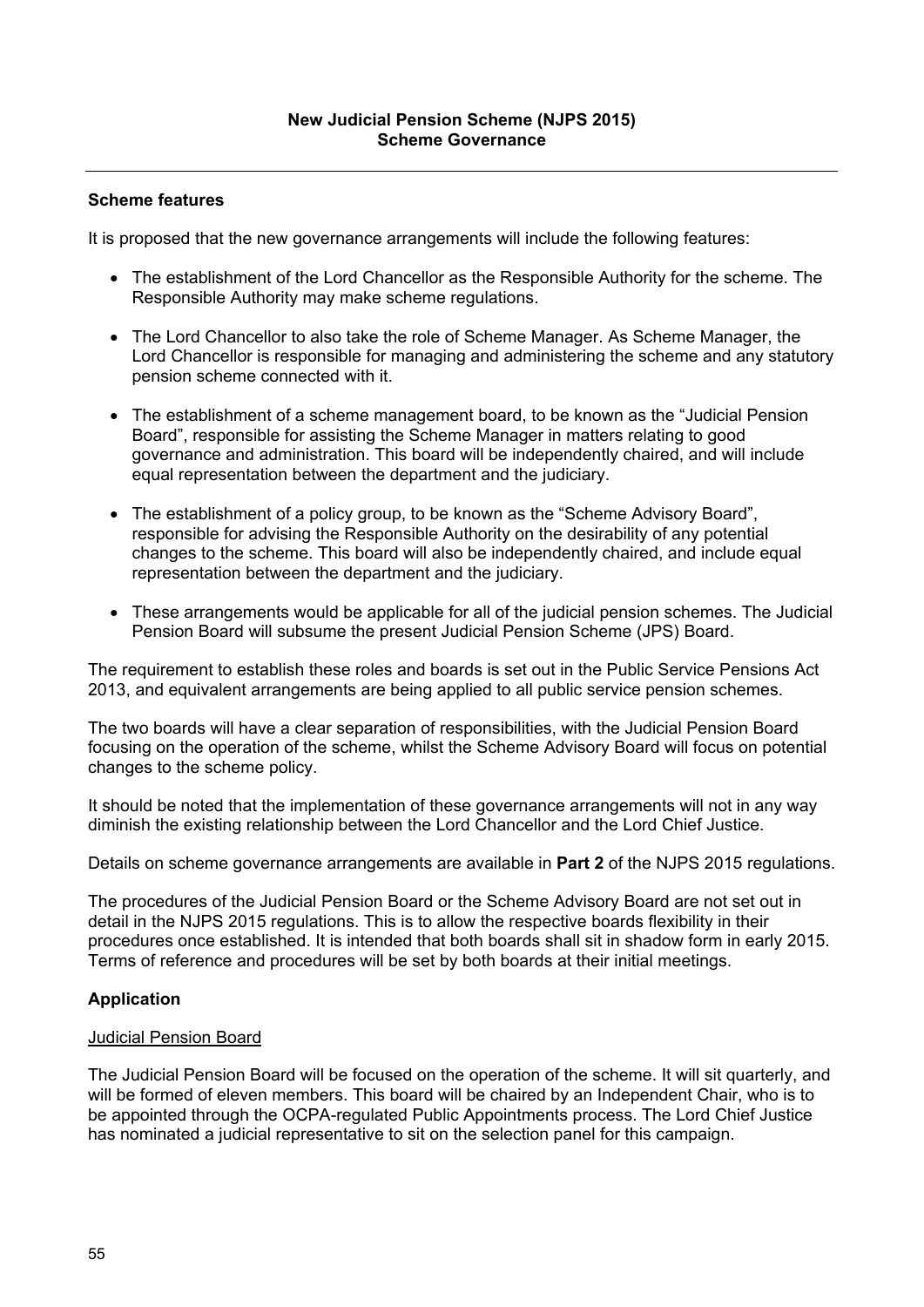There will be four members of the judiciary on the Judicial Pension Board. These representatives are to be nominated by the Lord Chief Justice, in consultation with the Heads of Jurisdiction. There will also be four departmental representatives on the board.

This membership will be supplemented by two independent non-voting board members who will be expected to provide expertise in the operation of pension schemes, and working with third party administrators. These appointments will also be subject to the Public Appointments process, and the campaign for these appointments will begin once the Independent Chair is in place. It is intended to have all board members in place by November 2014.

The primary responsibility of the Judicial Pension Board, as set out in the Public Service Pensions Act 2013, will be to assist the Scheme Manager in relation to the compliance with scheme regulations and relevant legislation with regards to the governance and administration of the scheme.

Training will be provided to all board members to ensure a working knowledge of the scheme rules and related legislation, as well as providing the tools necessary to execute the roles and responsibilities of being a board member, acting in the best interests of the scheme as a whole.

The Board will be expected to challenge the performance of the administrator by analysing management information and performance indicators to ensure value for money. The Board will also be expected to establish the effectiveness, efficiency and value for money of the service via regular benchmarking exercises. Any contract will be managed by the Ministry of Justice.

It is also proposed that a number of the discretionary decisions to be determined by the Scheme Manager will be considered by the Judicial Pension Board, who will then be able to make a recommendation to the Scheme Manager. Further information on this available in the chapter "Discretionary decisions to be considered by the Pension Board" (p.62)

There will also be a role for the Pension Board in the consideration of complaints and appeals under the Internal Dispute Resolution Procedure. Further information on this is available in the chapter "Internal Dispute Resolution Procedure" (p.57)

#### Scheme Advisory Board

The Scheme Advisory Board is to be focused on the policy of the scheme itself. This Board will only sit on an ad hoc basis, upon the request of the Responsible Authority. As the government intends the reforms to public service pensions to be a long-term solution that will last a generation, frequent proposed policy changes are not anticipated, and as a result it is not anticipated the Scheme Advisory Board will sit as often as the Judicial Pension Board.

The Independent Chair will be expected to sit on both the Judicial Pension Board and the Scheme Advisory Board. There will also be a core of employer and member representatives to sit on both boards, with equality in voting rights preserved. The membership of the board will be supplemented with specialist advice relevant to the potential change to the scheme under consideration.

The primary responsibility of this Board will occur after a breach of the employer cost cap, where the board will act as a forum to consider the range of potential options to return the costs of the scheme back to the cap. Further information on this is available in the chapter "Employer Cost Cap" (p.59)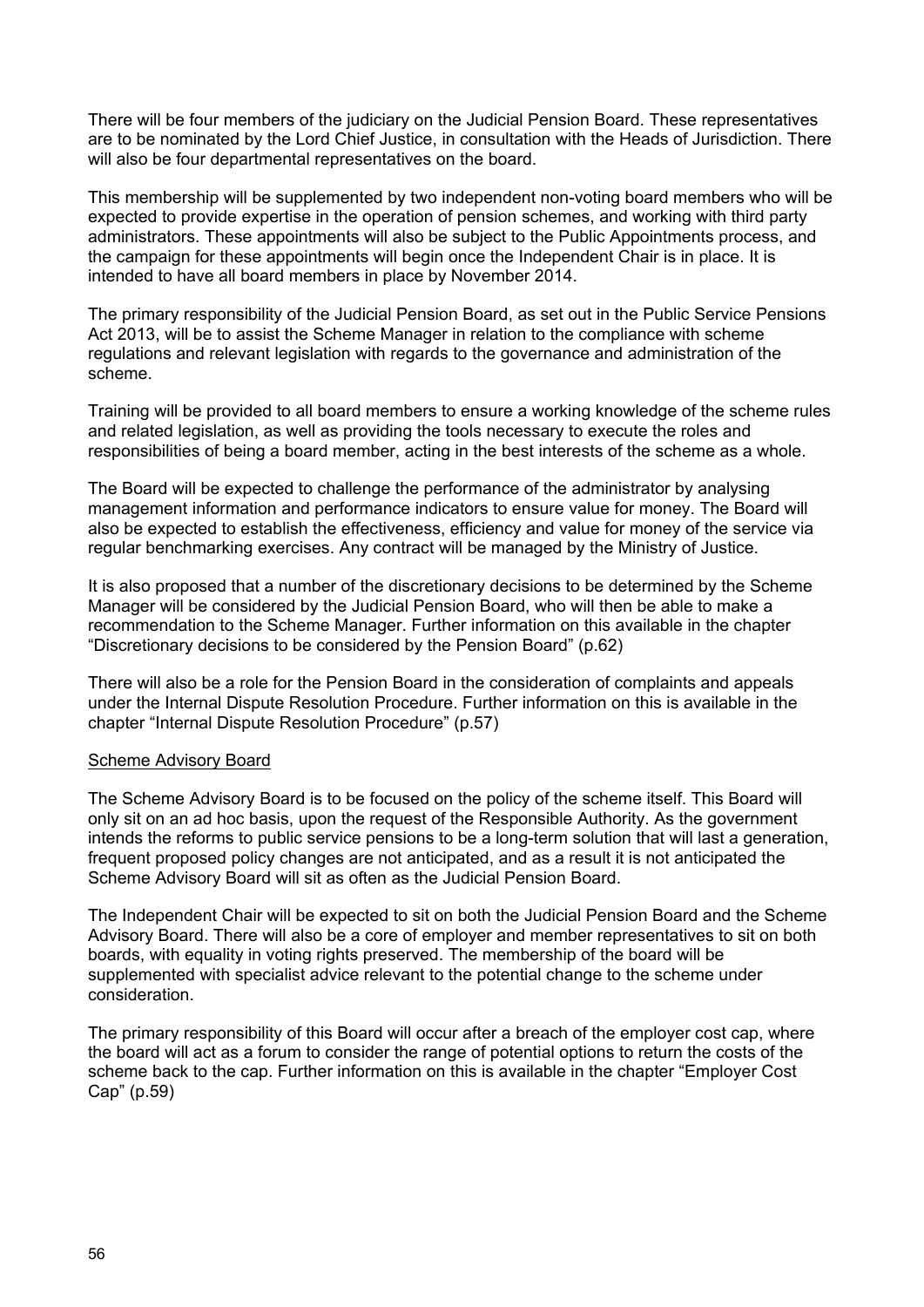The procedure is designed to comply with the requirements of The Pensions Regulator, and support the resolution of pension disputes between the administrators of the scheme and a person with an interest in the scheme, or the Scheme Manager and a person with an interest in the scheme.

A person has an interest in the scheme if:

- They are a member or beneficiary of the scheme:
- They are a prospective member of the scheme;
- They have ceased to be a member or beneficiary of the scheme or a prospective member; or
- They claim to be in one of the categories mentioned above and the dispute relates to whether they are such a person.

The proposed IDRP in the NJPS 2015 is a two-stage procedure in line with other schemes across the public sector.

#### Stage One

If a person who satisfied the above conditions was to have a dispute over benefit entitlement as part of the judicial pension arrangements, the first action would be to make an application to the **administrators of the scheme directly** within three months of the initial decision. The applicant would then be entitled to receive a formal written explanation from the Administrator of the decision that they have made within two months of the application. This is the **first stage** decision.

If the formal written explanation from the administrator failed to clarify the dispute, the applicant would then have the right to appeal this decision.

#### Stage Two

The administrators of the scheme will provide the applicant with the forms required to lodge an appeal. This appeal would be sent to the **Scheme Manager**. The appeal request must be made within six months of the original decision, and must include the reasons why the original decision is considered to be incorrect.

Upon receipt of the appeal, the Scheme Manager will refer to the **Pension Board** for consideration. After the appeal is considered at a meeting of the Pension Board, the Independent Chair of the Board will then make a recommendation to the Scheme Manager. If the Scheme Manager does not follow a recommendation of the Pension Board, he will be required to provide **formal written reasons** to the next Board meeting.

The Scheme Manager must respond to the applicant in writing with the outcome of the decision within four months of receiving the application. If a decision can not be made in that time, for example if the timing did not align with the quarterly meetings of the Pension Board, the Scheme Manager must send a reply explaining the delay and offering a realistic date for a full reply. Any reply must include an explanation of how the decision was reached, and refer to any documents on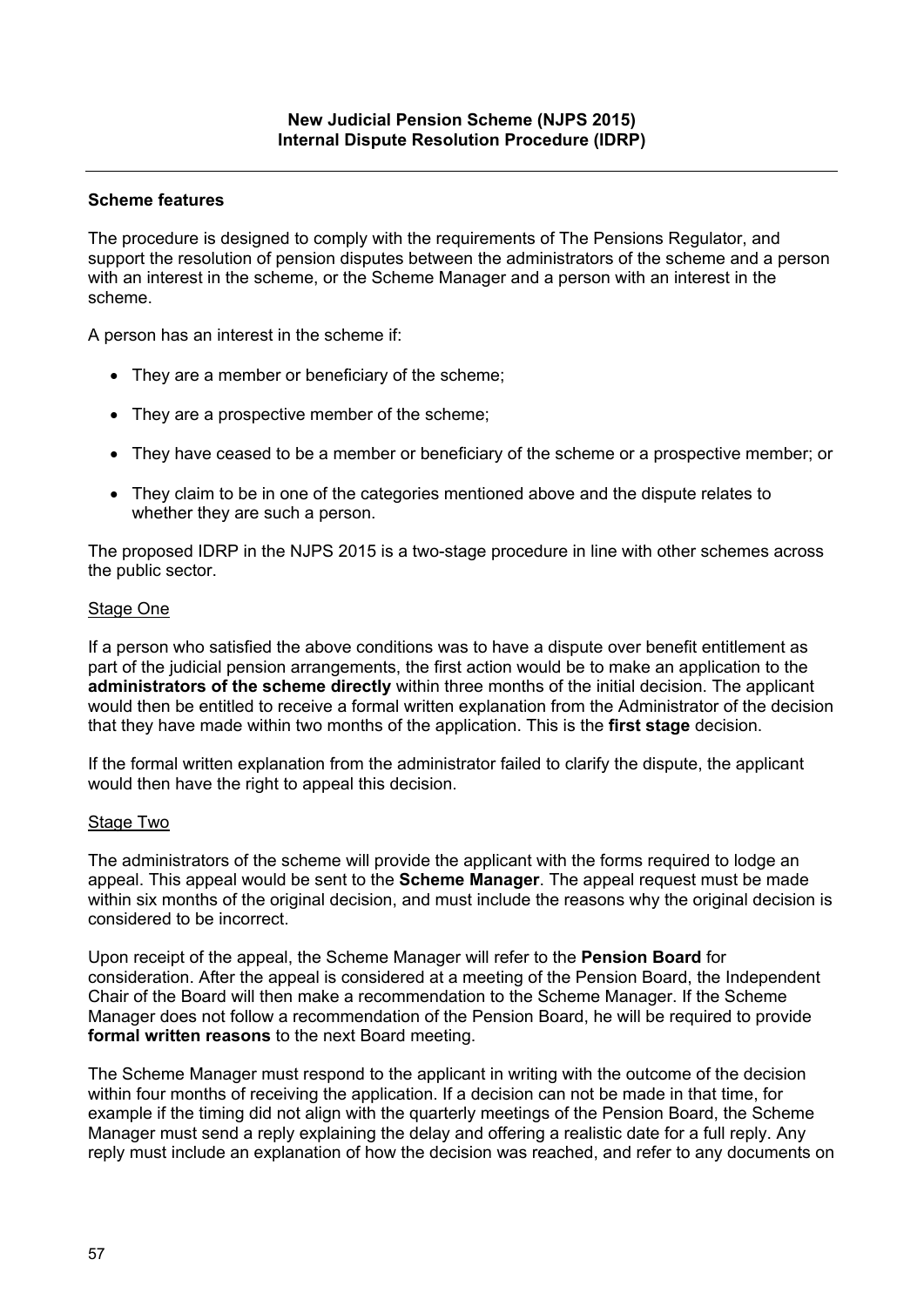which it is based. The reply must also explain the rights of the applicant with regard to future options.

## Further consideration

The Pensions Advisory Service (TPAS) can help members with any difficulties they are unable to resolve with the Scheme Manager. If the applicant still wishes to overturn the decision adjudicated by the Scheme Manager, The Pensions Ombudsman is available to investigate any complaint alleging injustice as a result of maladministration. Before contacting them, the Office of The Pensions Ombudsman normally expects the applicant to have been given first and second stage IDR decisions, and asked for the help of TPAS.

There are certain exempted disputes to which the IDRP will not apply. These exempted disputes include those where proceedings in respect of the dispute have been commenced in any court or tribunal, or where the Pensions Ombudsman has commenced an investigation in respect of it. If proceedings are commenced before a court or tribunal or a complaint is made to the Pensions Ombudsman after an application has been made under this procedure but before a decision is made, then the procedure will be suspended.

## **Application**

In the current schemes, if a person is aggrieved by any decision taken by the administrators concerning the interpretation of the rules of the scheme, or the exercise of any discretion under the scheme, they shall have the right of appeal to the appropriate Minister against that decision.

The proposed NJPS 2015 would expect the appellant to approach the administrators of the scheme before appealing to the Scheme Manager (the appropriate Minister).

To ensure fairness across the membership of judicial pension schemes, it is proposed that this procedure would be applicable to **all** of the judicial pension schemes, not just the NJPS 2015.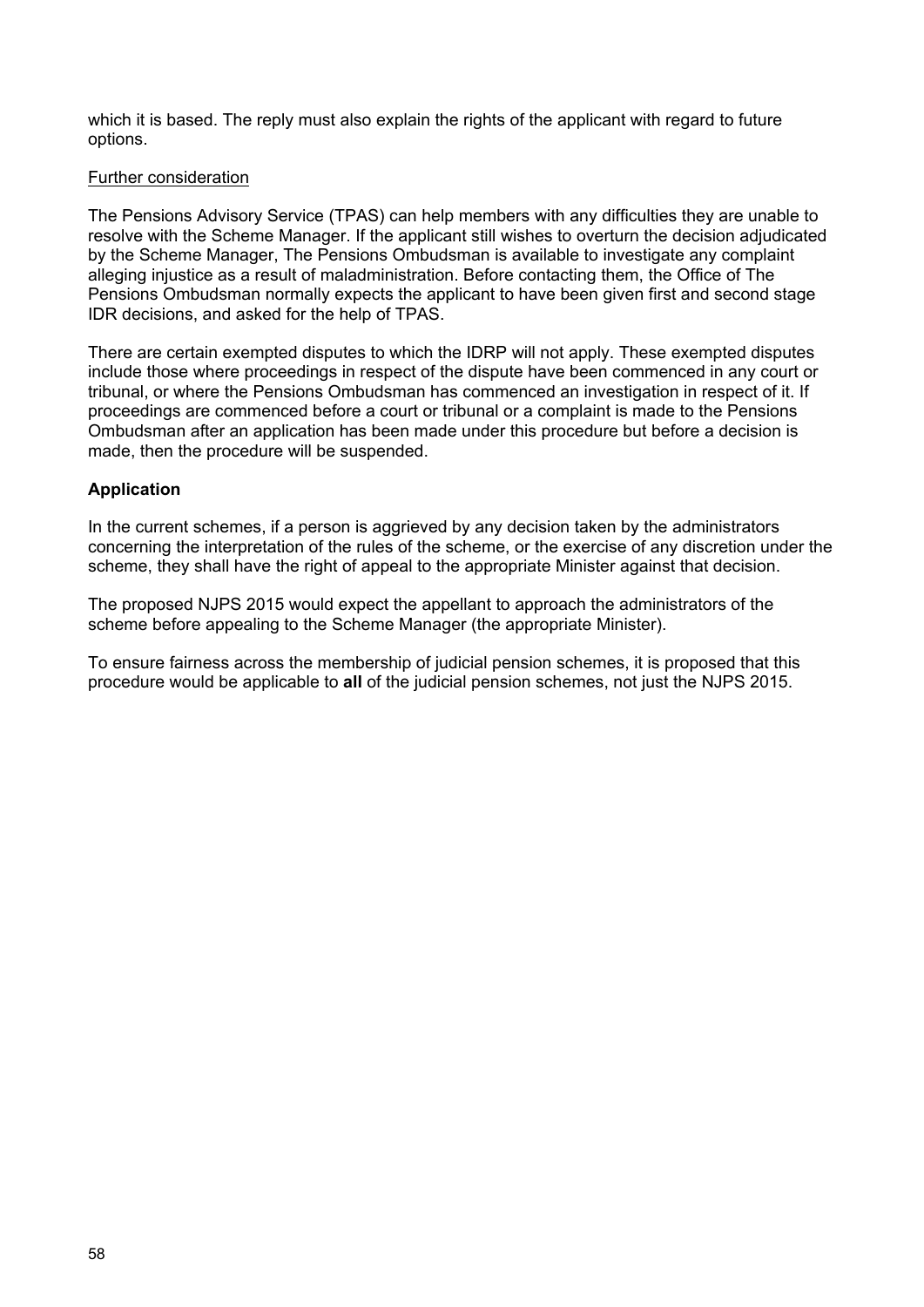The Government is putting in place an employer cost cap in the new public service schemes. The Government outlined its policy position in the 2014 paper *["Actuarial valuations and the employer](https://www.gov.uk/government/publications/public-service-pensions-actuarial-valuations-and-the-employer-cost-cap-mechanism)  [cost cap mechanism"](https://www.gov.uk/government/publications/public-service-pensions-actuarial-valuations-and-the-employer-cost-cap-mechanism).* 

The Public Service Pensions Act 2013 specifies that all schemes must set a rate, expressed as a percentage of pensionable earnings of members of the scheme, to be used for the purpose of measuring changes in the cost of the scheme. This rate is to be known as the "employer cost cap".

The initial employer cost cap will be set with reference to the results of the first valuation of the NJPS 2015, which has been provisionally assessed at **xx%** of pensionable pay.

There may be small fluctuations in scheme costs between valuations. So that these do not lead to frequent small changes in the scheme after each valuation, there will be a two percentage point margin above and below the cap. The upper margin will form a 'ceiling' on the employer contribution rate, with the lower margin forming a 'floor'.

For the NJPS 2015, employer contribution rates, calculated by reference to future valuations must stay within the limits of the cost cap. If costs change so that the employer contribution rate needed to meet the costs of providing pensions rises above the ceiling or falls below the floor, action will be required to restore costs to the level of the cap.

#### **Changes in costs that will affect the operation of the cost cap**

The Government has committed that cost risks associated with "employer" costs will not affect the operation of the cost cap. While these costs may affect the employer contribution rate that is actually paid, changes in these costs will not affect the cost cap mechanism. Only changes in those costs defined as "member costs" will affect the cap.

Many of the assumptions that must be made to carry out a valuation relate to the profile of scheme members, for example the expectations about their life expectancy, growth in salaries, or career paths. These will be defined as "member costs". Other decisions and assumptions that must be made to carry out a valuation are financial or technical in nature, for example the discount rate that is used to assess the present costs of future benefits, or the actuarial methodology to be used. These will be defined as "employer costs".

Changes that arise solely from changes in "employer costs" will not be controlled by the employer cost cap and will not trigger changes in member contributions or benefits. Public service employers, and ultimately the Exchequer, will bear the risks of changes in these costs.

#### **Valuation**

The NJPS 2015 will be subject to a valuation every four years. As mentioned above, the first valuation is due to be completed by June 2014. The HMT valuations which will inform the valuation have not yet been set and therefore the exact cost cap rate for the NJPS 2015 is yet to be determined. More information will be provided later in the year.

The valuation will determine an employer contribution rate necessary to meet all of the costs of the scheme. However, not all of these costs will be included when the level of the cap is set. It is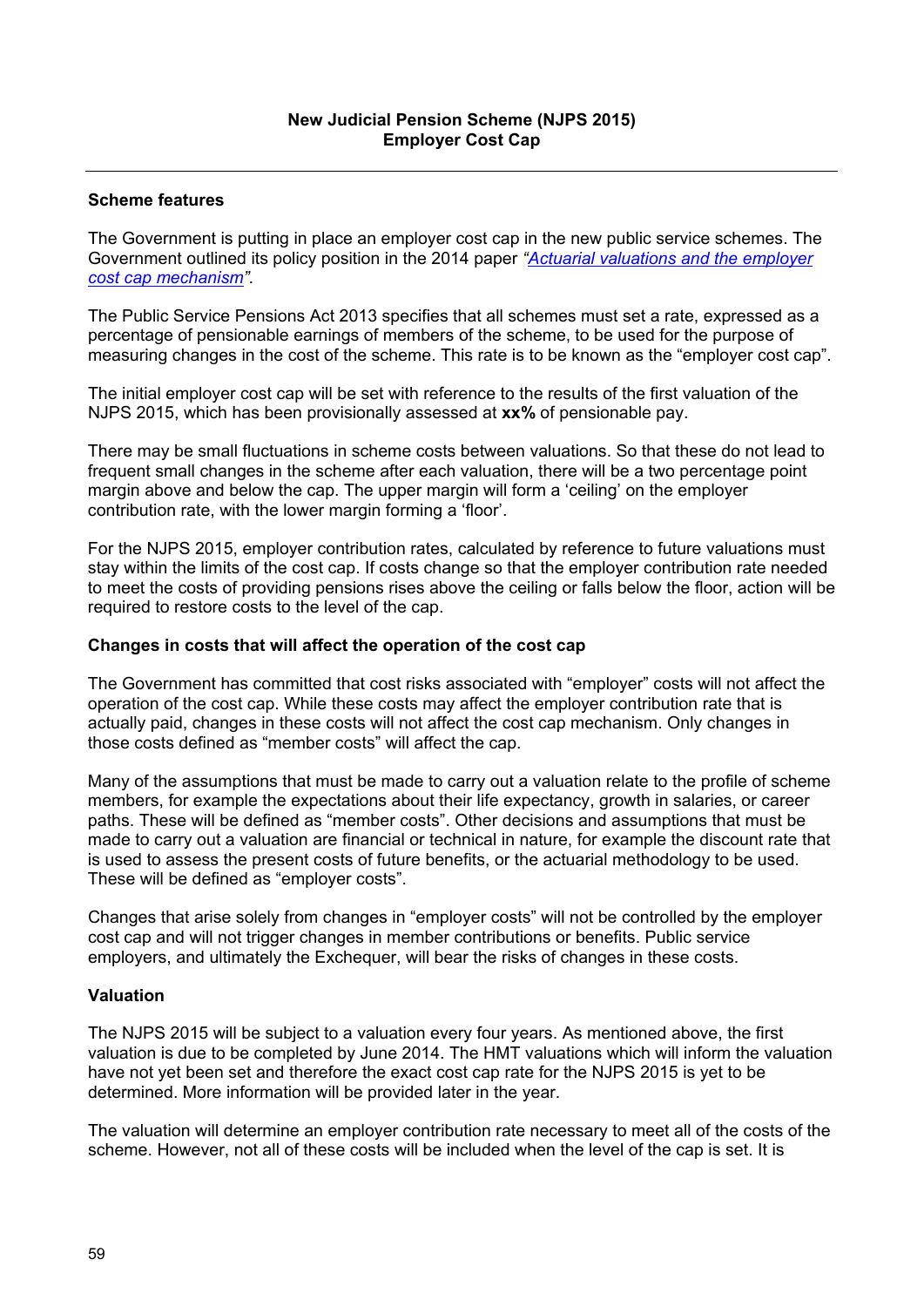expected that the cap will instead be set on the basis of the future service cost<sup>17</sup> of the reformed schemes for all members, as assessed by the first valuation. Any past service deficits or surpluses<sup>18</sup> that are uncovered at first valuations will not be included in the cap when it is first set, but will still be paid by employers.

Any new past service costs that arise from the second and subsequent valuations (i.e. past service costs realised since the previous valuation) will, however, be controlled by the cap. Any change in these will be counted when any movement towards the floor or ceiling is considered.

### **Actions required on breach of the employer cost cap**

If member costs change so that the employer contribution rate needed to meet the costs of providing pensions rises above the ceiling or falls below the floor, action will be required to restore costs to the level of the cap.

This may be achieved by:

- Adjusting member benefits accruing in respect of future service,
- Adjusting member contributions; or
- A combination of the two methods.

In the event of a breach of the two percent range either side of the cost cap, there will be a process of consultation to allow the Responsible Authority, the Scheme Manager, employers, and scheme members (or their representatives) to reach agreement on how the scheme costs will be returned to the level of the cap. In the NJPS 2015, this method of consultation will be exercised through the Scheme Advisory Board.

If the two percent range around the NJPS 2015 cost cap is breached, the Lord Chancellor, in his role as Responsible Authority, will be notified by the Government Actuary's Department after a valuation. The Lord Chancellor will then convene the Scheme Advisory Board to consider what actions might be taken in order to bring the costs of the scheme back to the level of the cap.

The Scheme Advisory Board will analyse the available evidence to agree upon a method through which the costs of the scheme could be returned to the level of the cap. As highlighted in the chapter "Scheme Governance" (p.55), the Scheme Advisory Board will maintain an equality of voting representation between the Department and the scheme membership, and receive specialist advice from the Government Actuary's Department.

At this stage, there will be an opportunity for the Lord Chief Justice, and the other Heads of Jurisdiction, to state their opinion on the desirability of any potential changes to the scheme to returns the costs back to the level of the cap.

After considering the evidence and reaching an agreement, the Scheme Advisory Board will make a recommendation to the Lord Chancellor on the actions proposed to return the costs of the scheme to the cap. He in turn will request clearance from HM Treasury and the Public Expenditure (Pay and Pensions) Cabinet Sub-Committee before implementing the changes to the scheme to

 $17$  "Future service costs" are the expected costs of the pension rights that members will accrue over a specified period in the future. These can increase or decrease between valuations if assumptions or the scheme's membership profile changes – for example due to a change in life expectancy assumptions.<br><sup>18</sup> "Past service costs" – which may be deficits or surpluses – arise if the costs of pension rights that have already been

accrued turn out to be higher or lower than expected. This may happen if the scheme experience – for example, about retirement behaviour – differs from scheme expectations and so the contributions paid do not match the cost of the pension rights accrued during this period.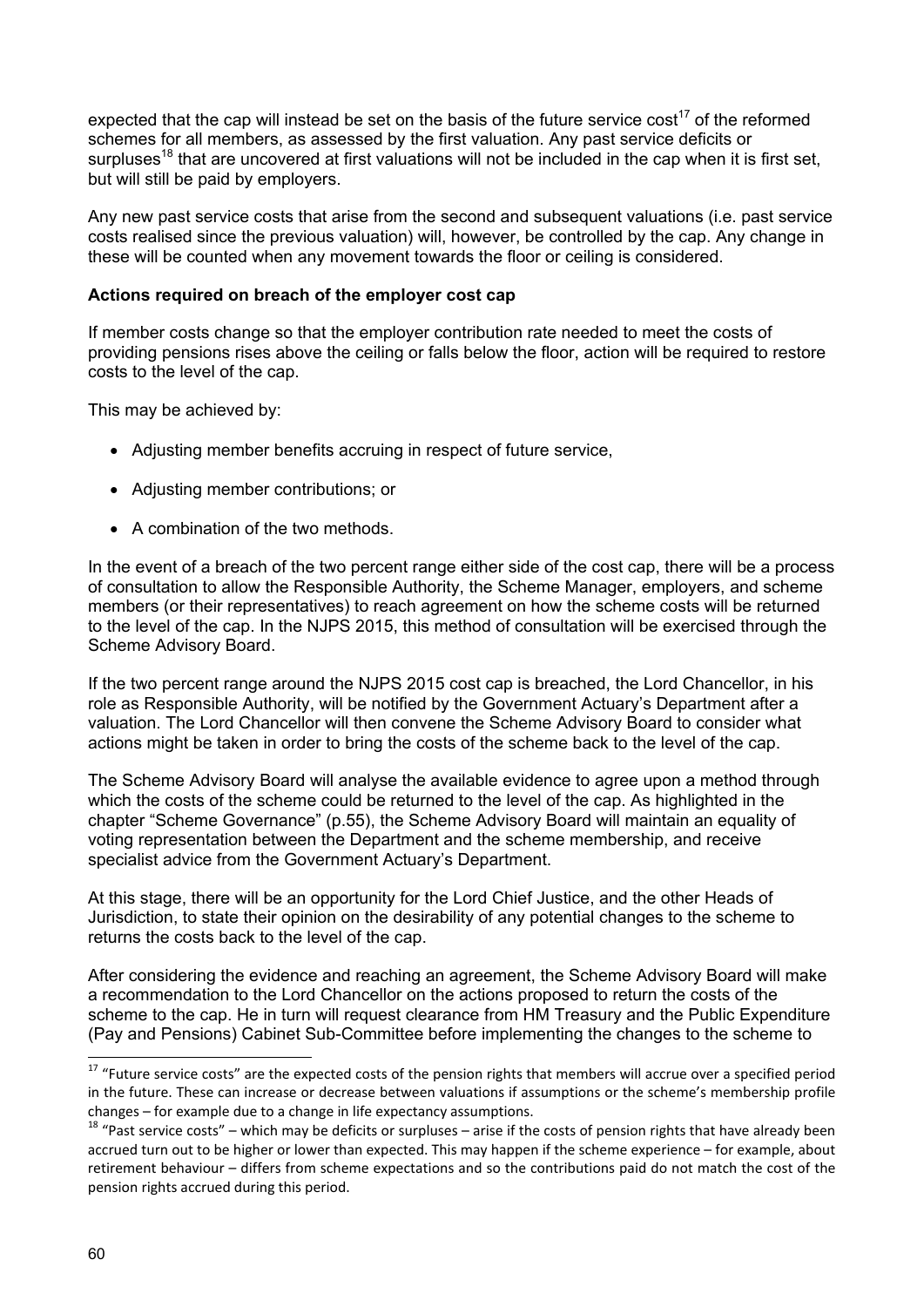return it to the cap. This is in line with the general requirement for HM Treasury consent to scheme changes.

If clearance to make the proposed changes to the scheme is not provided by HM Treasury, the Responsible Authority will inform the Scheme Advisory Board of the decision and the Board will be required to reconsider their proposal.

## **If agreement cannot be reached by the Scheme Advisory Board**

The Public Service Pensions Act 2013 sets out that the regulations may set a default option to bring the cost of the scheme back to the employer cost cap, in the event of agreement not being reached through the stated procedure above. In the NJPS 2015, this will be to amend the accrual rate.